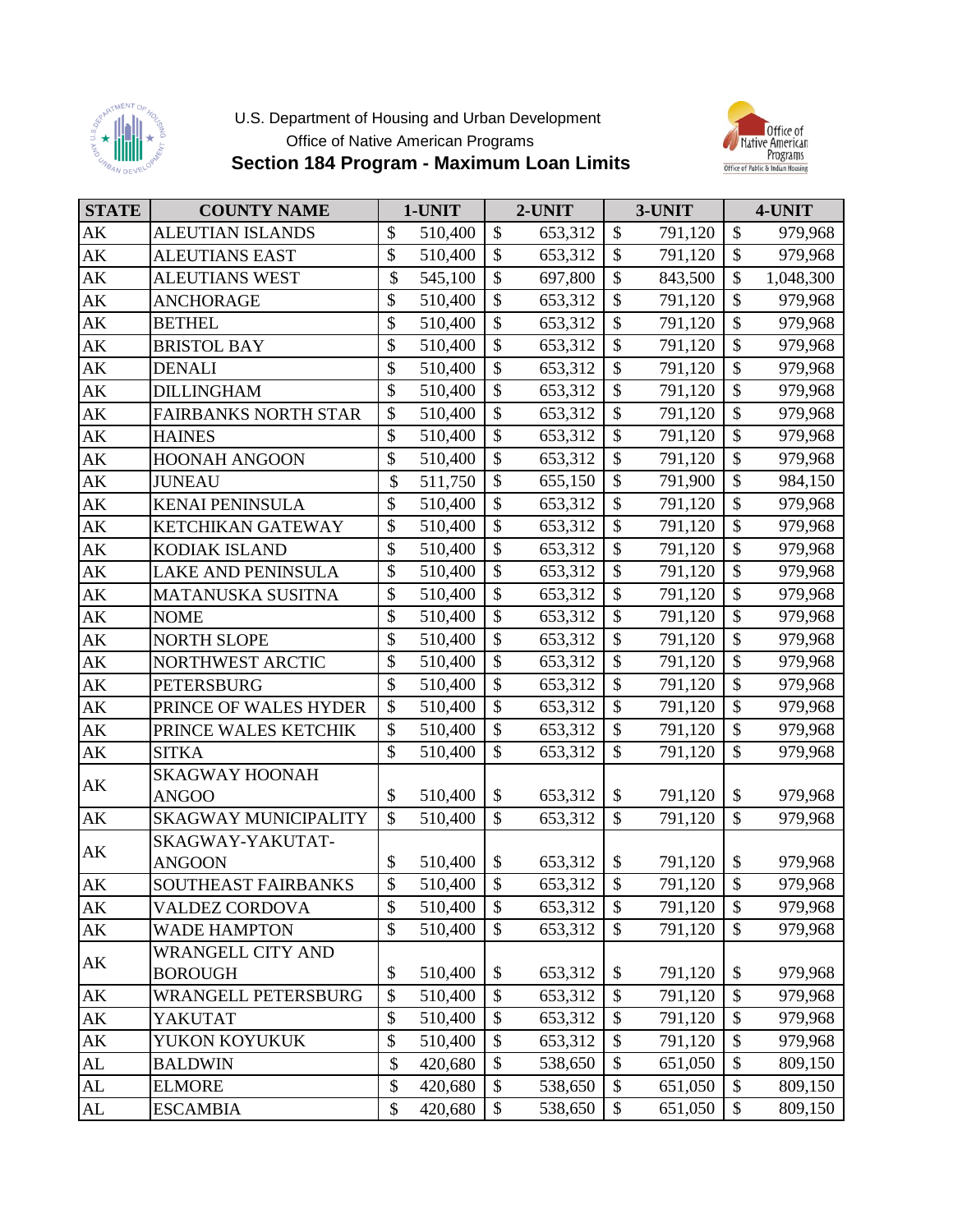| <b>STATE</b>           | <b>COUNTY NAME</b>  | 1-UNIT        |                           | 2-UNIT    |                           | 3-UNIT    |                           | 4-UNIT    |
|------------------------|---------------------|---------------|---------------------------|-----------|---------------------------|-----------|---------------------------|-----------|
| ${\rm AL}$             | <b>MOBILE</b>       | \$<br>420,680 | \$                        | 538,650   | $\boldsymbol{\mathsf{S}}$ | 651,050   | $\boldsymbol{\$}$         | 809,150   |
| AL                     | <b>MONROE</b>       | \$<br>420,680 | $\mathbb{S}$              | 538,650   | $\mathcal{S}$             | 651,050   | $\mathcal{S}$             | 809,150   |
| ${\rm AL}$             | <b>MONTGOMERY</b>   | \$<br>420,680 | $\mathcal{S}$             | 538,650   | \$                        | 651,050   | \$                        | 809,150   |
| AL                     | WASHINGTON          | \$<br>420,680 | \$                        | 538,650   | \$                        | 651,050   | \$                        | 809,150   |
| AR                     | <b>BENTON</b>       | \$<br>420,680 | $\mathcal{S}$             | 538,650   | \$                        | 651,050   | $\mathcal{S}$             | 809,150   |
| ${\sf AR}$             | <b>CRAWFORD</b>     | \$<br>420,680 | \$                        | 538,650   | $\mathcal{S}$             | 651,050   | \$                        | 809,150   |
| ${\sf AR}$             | <b>HOWARD</b>       | \$<br>420,680 | \$                        | 538,650   | \$                        | 651,050   | $\boldsymbol{\$}$         | 809,150   |
| ${\sf AR}$             | <b>LITTLE RIVER</b> | \$<br>420,680 | $\mathcal{S}$             | 538,650   | \$                        | 651,050   | $\mathcal{S}$             | 809,150   |
| AR                     | <b>LOGAN</b>        | \$<br>420,680 | \$                        | 538,650   | $\boldsymbol{\mathsf{S}}$ | 651,050   | $\overline{\$}$           | 809,150   |
| ${\sf AR}$             | <b>MONTGOMERY</b>   | \$<br>420,680 | \$                        | 538,650   | \$                        | 651,050   | \$                        | 809,150   |
| ${\sf AR}$             | <b>POLK</b>         | \$<br>420,680 | \$                        | 538,650   | $\mathcal{S}$             | 651,050   | \$                        | 809,150   |
| ${\sf AR}$             | <b>SCOTT</b>        | \$<br>420,680 | \$                        | 538,650   | \$                        | 651,050   | \$                        | 809,150   |
| ${\sf AR}$             | <b>SEBASTIAN</b>    | \$<br>420,680 | $\mathcal{S}$             | 538,650   | $\mathcal{S}$             | 651,050   | $\boldsymbol{\$}$         | 809,150   |
| AR                     | <b>SEVIER</b>       | \$<br>420,680 | \$                        | 538,650   | \$                        | 651,050   | \$                        | 809,150   |
| ${\sf AR}$             | WASHINGTON          | \$<br>420,680 | $\mathbb{S}$              | 538,650   | $\mathcal{S}$             | 651,050   | $\overline{\$}$           | 809,150   |
| ${\sf AR}$             | <b>YELL</b>         | \$<br>420,680 | \$                        | 538,650   | $\boldsymbol{\mathsf{S}}$ | 651,050   | $\overline{\$}$           | 809,150   |
| $\mathbf{A}\mathbf{Z}$ | <b>APACHE</b>       | \$<br>420,680 | \$                        | 538,650   | \$                        | 651,050   | \$                        | 809,150   |
| $\mathbf{A}\mathbf{Z}$ | <b>COCHISE</b>      | \$<br>420,680 | $\mathbb{S}$              | 538,650   | $\mathcal{S}$             | 651,050   | $\overline{\$}$           | 809,150   |
| $\mathbf{A}\mathbf{Z}$ | <b>COCONINO</b>     | \$<br>510,400 | \$                        | 653,312   | \$                        | 791,120   | $\boldsymbol{\$}$         | 979,968   |
| $\mathbf{A}\mathbf{Z}$ | <b>GILA</b>         | \$<br>420,680 | \$                        | 538,650   | \$                        | 651,050   | \$                        | 809,150   |
| AZ                     | <b>GRAHAM</b>       | \$<br>420,680 | \$                        | 538,650   | $\mathcal{S}$             | 651,050   | \$                        | 809,150   |
| AZ                     | <b>GREENLEE</b>     | \$<br>420,680 | $\boldsymbol{\mathsf{S}}$ | 538,650   | \$                        | 651,050   | \$                        | 809,150   |
| AZ                     | <b>LA PAZ</b>       | \$<br>420,680 | \$                        | 538,650   | $\mathcal{S}$             | 651,050   | \$                        | 809,150   |
| $\mathbf{A}\mathbf{Z}$ | <b>MARICOPA</b>     | \$<br>467,200 | \$                        | 598,016   | \$                        | 724,160   | \$                        | 897,024   |
| $\mathbf{A}\mathbf{Z}$ | <b>MOHAVE</b>       | \$<br>420,680 | \$                        | 538,650   | $\mathcal{S}$             | 651,050   | \$                        | 809,150   |
| $\mathbf{A}\mathbf{Z}$ | <b>NAVAJO</b>       | \$<br>420,680 | $\mathcal{S}$             | 538,650   | \$                        | 651,050   | \$                        | 809,150   |
| $\mathbf{A}\mathbf{Z}$ | <b>PIMA</b>         | \$<br>420,680 | $\mathbb{S}$              | 538,650   | $\mathcal{S}$             | 651,050   | $\mathcal{S}$             | 809,150   |
| AZ                     | <b>PINAL</b>        | \$<br>441,600 | \$                        | 565,300   | $\mathcal{S}$             | 683,350   | \$                        | 849,250   |
| $\mathbf{A}\mathbf{Z}$ | <b>SANTA CRUZ</b>   | \$<br>420,680 | \$                        | 538,650   | \$                        | 651,050   | \$                        | 809,150   |
| AZ                     | YAVAPAI             | \$<br>448,250 | \$                        | 573,760   | \$                        | 694,788   | $\overline{\$}$           | 860,640   |
| $\mathbf{A}\mathbf{Z}$ | <b>YUMA</b>         | \$<br>420,680 | \$                        | 538,650   | \$                        | 651,050   | \$                        | 809,150   |
| CA                     | <b>ALAMEDA</b>      | \$<br>970,800 | \$                        | 1,243,050 | \$                        | 1,502,475 | \$                        | 1,867,275 |
| ${\rm CA}$             | <b>ALPINE</b>       | \$<br>510,400 | \$                        | 653,312   | \$                        | 791,120   | \$                        | 979,968   |
| CA                     | <b>AMADOR</b>       | \$<br>420,680 | $\mathcal{S}$             | 538,650   | \$                        | 651,050   | \$                        | 809,150   |
| CA                     | <b>BUTTE</b>        | \$<br>510,400 | \$                        | 653,312   | \$                        | 791,120   | $\boldsymbol{\$}$         | 979,968   |
| CA                     | <b>CALAVERAS</b>    | \$<br>510,400 | \$                        | 653,312   | \$                        | 791,120   | \$                        | 979,968   |
| CA                     | <b>COLUSA</b>       | \$<br>425,150 | $\mathcal{S}$             | 544,192   | $\boldsymbol{\mathsf{S}}$ | 658,983   | \$                        | 816,288   |
| CA                     | <b>CONTRA COSTA</b> | \$<br>765,600 | \$                        | 979,968   | \$                        | 1,186,680 | \$                        | 1,469,952 |
| CA                     | <b>DEL NORTE</b>    | \$<br>420,680 | $\mathcal{S}$             | 538,650   | \$                        | 651,050   | \$                        | 809,150   |
| CA                     | <b>EL DORADO</b>    | \$<br>675,050 | \$                        | 864,200   | \$                        | 1,044,600 | \$                        | 1,298,200 |
| CA                     | <b>FRESNO</b>       | \$<br>489,500 | \$                        | 626,560   | \$                        | 758,725   | \$                        | 939,840   |
| CA                     | <b>GLENN</b>        | \$<br>420,680 | \$                        | 538,650   | \$                        | 651,050   | $\boldsymbol{\$}$         | 809,150   |
| CA                     | <b>HUMBOLDT</b>     | \$<br>510,400 | \$                        | 653,312   | \$                        | 791,120   | \$                        | 979,968   |
| ${\rm CA}$             | <b>IMPERIAL</b>     | \$<br>420,680 | $\boldsymbol{\mathsf{S}}$ | 538,650   | \$                        | 651,050   | $\boldsymbol{\$}$         | 809,150   |
| ${\rm CA}$             | <b>INYO</b>         | \$<br>462,200 | \$                        | 591,616   | \$                        | 716,410   | $\boldsymbol{\mathsf{S}}$ | 887,424   |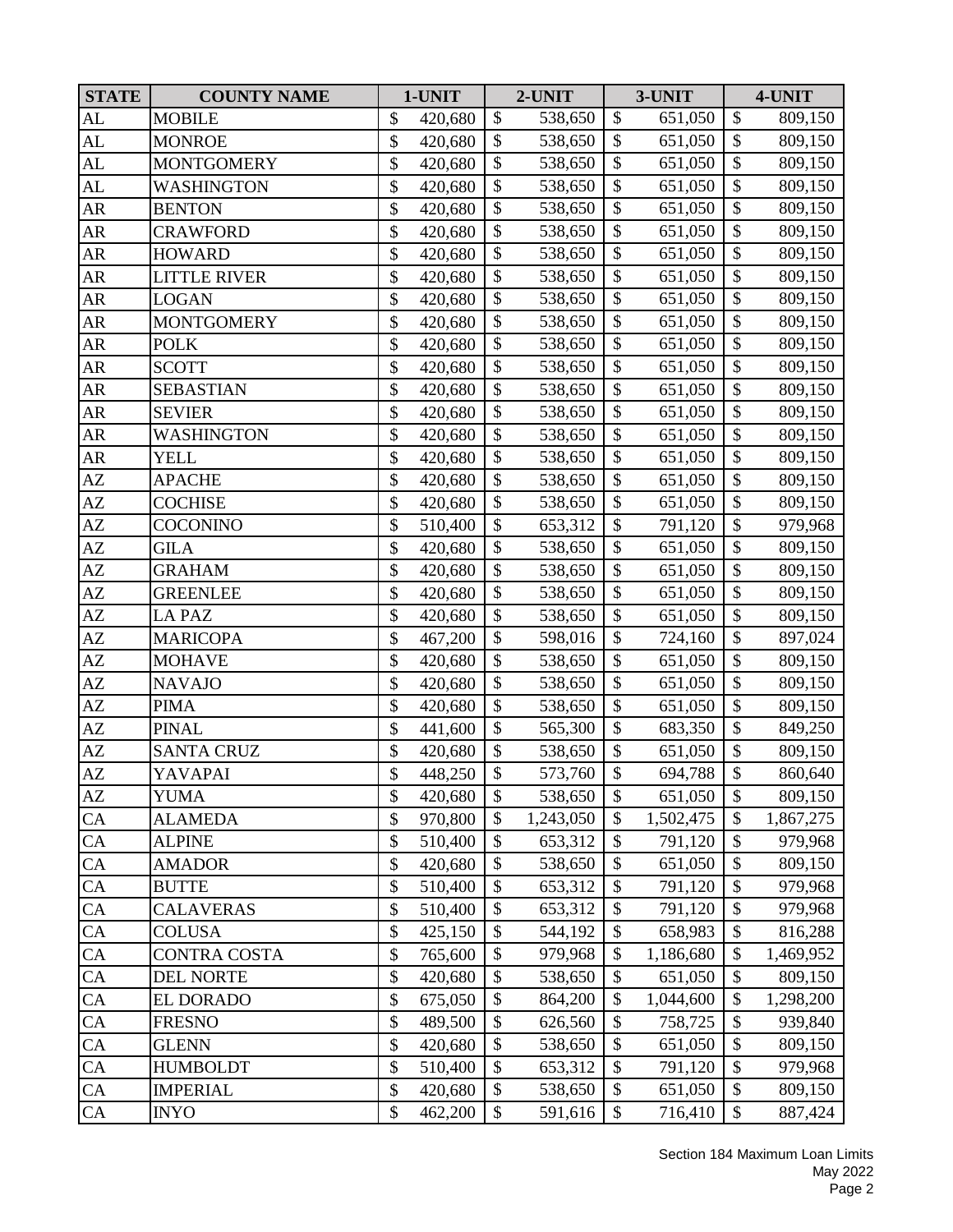| <b>STATE</b>    | <b>COUNTY NAME</b>     | 1-UNIT        |               | 2-UNIT    |                           | 3-UNIT    |                           | 4-UNIT    |
|-----------------|------------------------|---------------|---------------|-----------|---------------------------|-----------|---------------------------|-----------|
| CA              | <b>KERN</b>            | \$<br>420,680 | \$            | 538,650   | \$                        | 651,050   | $\boldsymbol{\$}$         | 809,150   |
| $\overline{CA}$ | <b>KINGS</b>           | \$<br>423,750 | $\mathbb{S}$  | 542,400   | $\mathcal{S}$             | 656,813   | $\boldsymbol{\mathsf{S}}$ | 813,600   |
| CA              | <b>LAKE</b>            | \$<br>420,680 | \$            | 538,650   | \$                        | 651,050   | \$                        | 809,150   |
| CA              | <b>LASSEN</b>          | \$<br>420,680 | \$            | 538,650   | $\boldsymbol{\mathsf{S}}$ | 651,050   | \$                        | 809,150   |
| CA              | <b>LOS ANGELES</b>     | \$<br>970,800 | $\mathcal{S}$ | 1,243,050 | \$                        | 1,502,475 | \$                        | 1,867,275 |
| CA              | <b>MADERA</b>          | \$<br>420,680 | \$            | 538,650   | $\boldsymbol{\mathsf{S}}$ | 651,050   | \$                        | 809,150   |
| CA              | <b>MARIN</b>           | \$<br>970,800 | \$            | 1,243,050 | \$                        | 1,502,475 | $\boldsymbol{\$}$         | 1,867,275 |
| CA              | <b>MARIPOSA</b>        | \$<br>510,400 | $\mathcal{S}$ | 653,312   | \$                        | 791,120   | \$                        | 979,968   |
| CA              | <b>MENDOCINO</b>       | \$<br>510,400 | \$            | 653,312   | $\boldsymbol{\mathsf{S}}$ | 791,120   | $\overline{\$}$           | 979,968   |
| CA              | <b>MERCED</b>          | \$<br>420,680 | \$            | 538,650   | \$                        | 651,050   | \$                        | 809,150   |
| CA              | <b>MODOC</b>           | \$<br>420,680 | \$            | 538,650   | $\boldsymbol{\mathsf{S}}$ | 651,050   | \$                        | 809,150   |
| CA              | <b>MONO</b>            | \$<br>563,500 | \$            | 721,400   | \$                        | 872,000   | $\boldsymbol{\$}$         | 1,083,650 |
| CA              | <b>MONTEREY</b>        | \$<br>854,450 | $\mathcal{S}$ | 1,093,850 | \$                        | 1,322,200 | $\boldsymbol{\$}$         | 1,643,200 |
| CA              | <b>NAPA</b>            | \$<br>897,000 | \$            | 1,148,350 | \$                        | 1,388,050 | $\boldsymbol{\$}$         | 1,725,050 |
| CA              | <b>NEVADA</b>          | \$<br>609,500 | $\mathbb{S}$  | 780,250   | $\mathcal{S}$             | 943,150   | $\boldsymbol{\mathsf{S}}$ | 1,172,150 |
| CA              | <b>ORANGE</b>          | \$<br>970,800 | \$            | 1,243,050 | $\boldsymbol{\mathsf{S}}$ | 1,502,475 | \$                        | 1,867,275 |
| CA              | <b>PLACER</b>          | \$<br>675,050 | \$            | 864,200   | \$                        | 1,044,600 | \$                        | 1,298,200 |
| $\overline{CA}$ | <b>PLUMAS</b>          | \$<br>473,450 | \$            | 606,016   | $\boldsymbol{\mathsf{S}}$ | 733,848   | $\overline{\$}$           | 909,024   |
| CA              | <b>RIVERSIDE</b>       | \$<br>562,350 | \$            | 719,900   | \$                        | 870,200   | $\$$                      | 1,081,450 |
| CA              | <b>SACRAMENTO</b>      | \$<br>675,050 | $\mathcal{S}$ | 864,200   | \$                        | 1,044,600 | \$                        | 1,298,200 |
| $\overline{CA}$ | <b>SAN BENITO</b>      | \$<br>970,800 | $\mathcal{S}$ | 1,243,050 | $\mathcal{S}$             | 1,502,475 | $\boldsymbol{\mathsf{S}}$ | 1,867,275 |
| CA              | <b>SAN BERNARDINO</b>  | \$<br>562,350 | \$            | 719,900   | \$                        | 870,200   | \$                        | 1,081,450 |
| CA              | <b>SAN DIEGO</b>       | \$<br>879,750 | \$            | 1,126,250 | $\boldsymbol{\mathsf{S}}$ | 1,361,350 | \$                        | 1,691,850 |
| CA              | <b>SAN FRANCISCO</b>   | \$<br>970,800 | $\mathcal{S}$ | 1,243,050 | $\mathcal{S}$             | 1,502,475 | \$                        | 1,867,275 |
| CA              | <b>SAN JOAQUIN</b>     | \$<br>563,500 | \$            | 721,400   | $\boldsymbol{\mathsf{S}}$ | 872,000   | $\boldsymbol{\$}$         | 1,083,650 |
| CA              | <b>SAN LUIS OBISPO</b> | \$<br>805,000 | \$            | 1,030,550 | \$                        | 1,245,700 | $\$$                      | 1,548,100 |
| CA              | <b>SAN MATEO</b>       | \$<br>970,800 | $\mathcal{S}$ | 1,243,050 | $\mathcal{S}$             | 1,502,475 | $\boldsymbol{\mathsf{S}}$ | 1,867,275 |
| CA              | <b>SANTA BARBARA</b>   | \$<br>783,150 | \$            | 1,002,600 | $\mathcal{S}$             | 1,211,900 | \$                        | 1,506,100 |
| CA              | <b>SANTA CLARA</b>     | \$<br>970,800 | \$            | 1,243,050 | \$                        | 1,502,475 | \$                        | 1,867,275 |
| CA              | <b>SANTA CRUZ</b>      | \$<br>970,800 | \$            | 1,243,050 | \$                        | 1,502,475 | \$                        | 1,867,275 |
| CA              | <b>SHASTA</b>          | \$<br>431,850 | \$            | 552,768   | \$                        | 669,368   | \$                        | 829,152   |
| CA              | <b>SIERRA</b>          | \$<br>420,680 | \$            | 538,650   | \$                        | 651,050   | \$                        | 809,150   |
| ${\rm CA}$      | <b>SISKIYOU</b>        | \$<br>420,680 | \$            | 538,650   | \$                        | 651,050   | \$                        | 809,150   |
| CA              | <b>SOLANO</b>          | \$<br>614,100 | \$            | 786,150   | \$                        | 950,300   | \$                        | 1,181,000 |
| CA              | <b>SONOMA</b>          | \$<br>764,750 | \$            | 979,000   | \$                        | 1,183,400 | \$                        | 1,470,700 |
| ${\rm CA}$      | <b>STANISLAUS</b>      | \$<br>460,000 | \$            | 588,850   | \$                        | 711,800   | \$                        | 883,200   |
| CA              | <b>SUTTER</b>          | \$<br>468,450 | \$            | 599,616   | $\boldsymbol{\mathsf{S}}$ | 726,098   | \$                        | 899,424   |
| CA              | <b>TEHAMA</b>          | \$<br>420,680 | \$            | 538,650   | \$                        | 651,050   | \$                        | 809,150   |
| ${\rm CA}$      | <b>TRINITY</b>         | \$<br>510,400 | $\mathcal{S}$ | 653,312   | \$                        | 791,120   | \$                        | 979,968   |
| CA              | <b>TULARE</b>          | \$<br>420,680 | \$            | 538,650   | \$                        | 651,050   | \$                        | 809,150   |
| CA              | <b>TUOLUMNE</b>        | \$<br>451,750 | \$            | 578,240   | \$                        | 700,213   | \$                        | 867,360   |
| CA              | <b>VENTURA</b>         | \$<br>851,000 | \$            | 1,089,450 | \$                        | 1,316,900 | \$                        | 1,636,550 |
| ${\rm CA}$      | YOLO                   | \$<br>675,050 | \$            | 864,200   | \$                        | 1,044,600 | \$                        | 1,298,200 |
| ${\rm CA}$      | <b>YUBA</b>            | \$<br>420,900 | \$            | 538,800   | \$                        | 651,300   | $\boldsymbol{\$}$         | 808,128   |
| CO              | <b>ADAMS</b>           | \$<br>684,250 | \$            | 875,950   | \$                        | 1,058,850 | \$                        | 1,315,900 |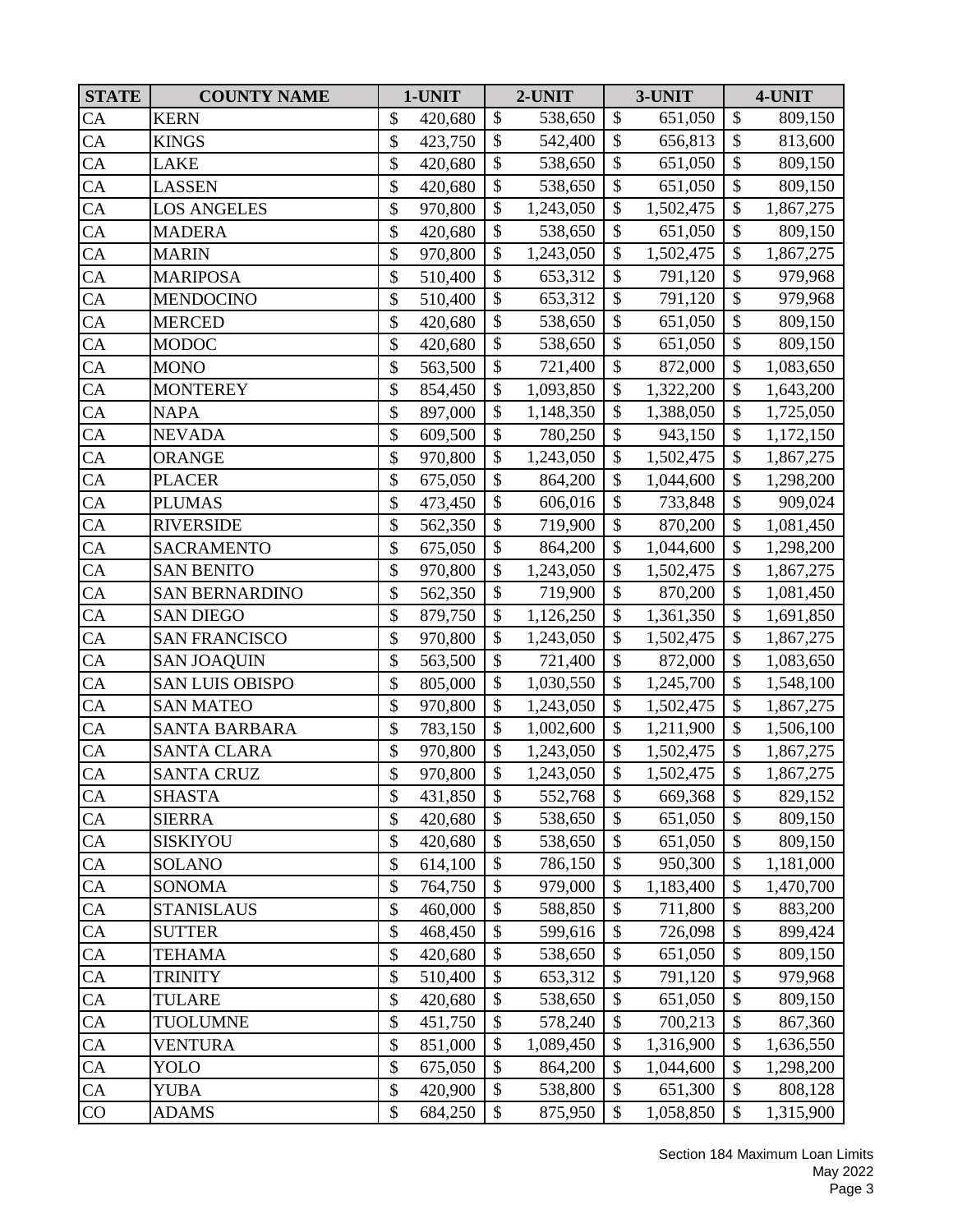| <b>STATE</b>    | <b>COUNTY NAME</b> | 1-UNIT        |                           | 2-UNIT    |                           | 3-UNIT    |                           | 4-UNIT    |
|-----------------|--------------------|---------------|---------------------------|-----------|---------------------------|-----------|---------------------------|-----------|
| CO              | <b>ALAMOSA</b>     | \$<br>420,680 | \$                        | 538,650   | \$                        | 651,050   | \$                        | 809,150   |
| CO              | <b>ARAPAHOE</b>    | \$<br>684,250 | \$                        | 875,950   | \$                        | 1,058,850 | \$                        | 1,315,900 |
| CO              | <b>ARCHULETA</b>   | \$<br>510,400 | \$                        | 653,312   | \$                        | 791,120   | \$                        | 979,968   |
| CO              | <b>BACA</b>        | \$<br>420,680 | \$                        | 538,650   | \$                        | 651,050   | \$                        | 809,150   |
| CO              | <b>BENT</b>        | \$<br>420,680 | \$                        | 538,650   | \$                        | 651,050   | $\boldsymbol{\$}$         | 809,150   |
| CO              | <b>BOULDER</b>     | \$<br>747,500 | $\mathcal{S}$             | 956,950   | \$                        | 1,156,700 | \$                        | 1,437,500 |
| CO              | <b>BROOMFIELD</b>  | \$<br>684,250 | \$                        | 875,950   | \$                        | 1,058,850 | \$                        | 1,315,900 |
| CO              | <b>CHAFFEE</b>     | \$<br>510,400 | $\mathbb{S}$              | 653,312   | $\mathcal{S}$             | 791,120   | \$                        | 979,968   |
| CO              | <b>CHEYENNE</b>    | \$<br>420,680 | \$                        | 538,650   | $\boldsymbol{\mathsf{S}}$ | 651,050   | \$                        | 809,150   |
| CO              | <b>CLEAR CREEK</b> | \$<br>684,250 | \$                        | 875,950   | $\mathcal{S}$             | 1,058,850 | $\mathcal{S}$             | 1,315,900 |
| CO              | <b>CONEJOS</b>     | \$<br>420,680 | $\overline{\$}$           | 538,650   | $\boldsymbol{\mathsf{S}}$ | 651,050   | $\overline{\$}$           | 809,150   |
| CO              | <b>COSTILLA</b>    | \$<br>420,680 | \$                        | 538,650   | \$                        | 651,050   | $\boldsymbol{\$}$         | 809,150   |
| CO              | <b>CROWLEY</b>     | \$<br>420,680 | $\mathcal{S}$             | 538,650   | \$                        | 651,050   | $\boldsymbol{\$}$         | 809,150   |
| CO              | <b>CUSTER</b>      | \$<br>481,500 | $\mathbb{S}$              | 616,320   | \$                        | 746,325   | $\overline{\$}$           | 924,480   |
| CO              | <b>DELTA</b>       | \$<br>420,680 | \$                        | 538,650   | \$                        | 651,050   | \$                        | 809,150   |
| CO              | <b>DENVER</b>      | \$<br>684,250 | \$                        | 875,950   | $\boldsymbol{\mathsf{S}}$ | 1,058,850 | \$                        | 1,315,900 |
| CO              | <b>DOLORES</b>     | \$<br>420,680 | \$                        | 538,650   | \$                        | 651,050   | \$                        | 809,150   |
| CO              | <b>DOUGLAS</b>     | \$<br>684,250 | \$                        | 875,950   | \$                        | 1,058,850 | $\boldsymbol{\$}$         | 1,315,900 |
| CO              | <b>EAGLE</b>       | \$<br>862,500 | \$                        | 1,104,150 | \$                        | 1,334,700 | $\boldsymbol{\$}$         | 1,658,700 |
| CO              | <b>EL PASO</b>     | \$<br>460,000 | $\mathbb{S}$              | 588,850   | $\mathcal{S}$             | 711,800   | \$                        | 883,200   |
| CO              | <b>ELBERT</b>      | \$<br>684,250 | \$                        | 875,950   | \$                        | 1,058,850 | \$                        | 1,315,900 |
| CO              | <b>FREMONT</b>     | \$<br>420,680 | \$                        | 538,650   | \$                        | 651,050   | \$                        | 809,150   |
| CO              | <b>GARFIELD</b>    | \$<br>970,800 | $\boldsymbol{\mathsf{S}}$ | 1,243,050 | $\boldsymbol{\mathsf{S}}$ | 1,502,475 | $\boldsymbol{\mathsf{S}}$ | 1,867,275 |
| CO              | <b>GILPIN</b>      | \$<br>684,250 | \$                        | 875,950   | \$                        | 1,058,850 | \$                        | 1,315,900 |
| $\rm CO$        | <b>GRAND</b>       | \$<br>534,750 | $\boldsymbol{\mathsf{S}}$ | 684,550   | \$                        | 827,500   | \$                        | 1,028,350 |
| CO              | <b>GUNNISON</b>    | \$<br>463,350 | \$                        | 593,088   | $\mathcal{S}$             | 718,193   | \$                        | 889,632   |
| CO              | <b>HINSDALE</b>    | \$<br>510,400 | \$                        | 653,312   | $\boldsymbol{\mathsf{S}}$ | 791,120   | \$                        | 979,968   |
| CO              | <b>HUERFANO</b>    | \$<br>420,680 | \$                        | 538,650   | $\boldsymbol{\mathsf{S}}$ | 651,050   | $\overline{\$}$           | 809,150   |
| CO              | <b>JACKSON</b>     | \$<br>420,680 | \$                        | 538,650   | \$                        | 651,050   | \$                        | 809,150   |
| $\overline{CO}$ | <b>JEFFERSON</b>   | \$<br>575,000 | $\overline{\mathcal{S}}$  | 736,000   | \$                        | 891,250   | $\overline{\$}$           | 1,104,000 |
| CO              | <b>KIOWA</b>       | \$<br>420,680 | \$                        | 538,650   | \$                        | 651,050   | \$                        | 809,150   |
| CO              | <b>KIT CARSON</b>  | \$<br>420,680 | \$                        | 538,650   | \$                        | 651,050   | \$                        | 809,150   |
| CO              | <b>LA PLATA</b>    | \$<br>420,680 | \$                        | 538,650   | \$                        | 651,050   | \$                        | 809,150   |
| CO              | <b>LAKE</b>        | \$<br>510,400 | \$                        | 653,312   | \$                        | 791,120   | \$                        | 979,968   |
| $\rm CO$        | <b>LARIMER</b>     | \$<br>510,400 | \$                        | 653,312   | \$                        | 791,120   | $\boldsymbol{\$}$         | 979,968   |
| CO              | <b>LAS ANIMAS</b>  | \$<br>420,680 | \$                        | 538,650   | \$                        | 651,050   | \$                        | 809,150   |
| $\rm CO$        | <b>LINCOLN</b>     | \$<br>420,680 | \$                        | 538,650   | $\mathcal{S}$             | 651,050   | \$                        | 809,150   |
| CO              | <b>LOGAN</b>       | \$<br>420,680 | \$                        | 538,650   | \$                        | 651,050   | \$                        | 809,150   |
| CO              | <b>MESA</b>        | \$<br>420,680 | $\mathcal{S}$             | 538,650   | $\mathcal{S}$             | 651,050   | \$                        | 809,150   |
| CO              | <b>MINERAL</b>     | \$<br>510,400 | \$                        | 653,312   | \$                        | 791,120   | \$                        | 979,968   |
| CO              | <b>MOFFAT</b>      | \$<br>420,680 | \$                        | 538,650   | \$                        | 651,050   | \$                        | 809,150   |
| CO              | <b>MONTEZUMA</b>   | \$<br>420,680 | \$                        | 538,650   | \$                        | 651,050   | \$                        | 809,150   |
| CO              | <b>MONTROSE</b>    | \$<br>452,700 | \$                        | 579,456   | \$                        | 701,685   | \$                        | 869,184   |
| CO              | <b>MORGAN</b>      | \$<br>420,680 | \$                        | 538,650   | \$                        | 651,050   | \$                        | 809,150   |
| CO              | <b>OTERO</b>       | \$<br>420,680 | \$                        | 538,650   | $\mathcal{S}$             | 651,050   | $\boldsymbol{\mathsf{S}}$ | 809,150   |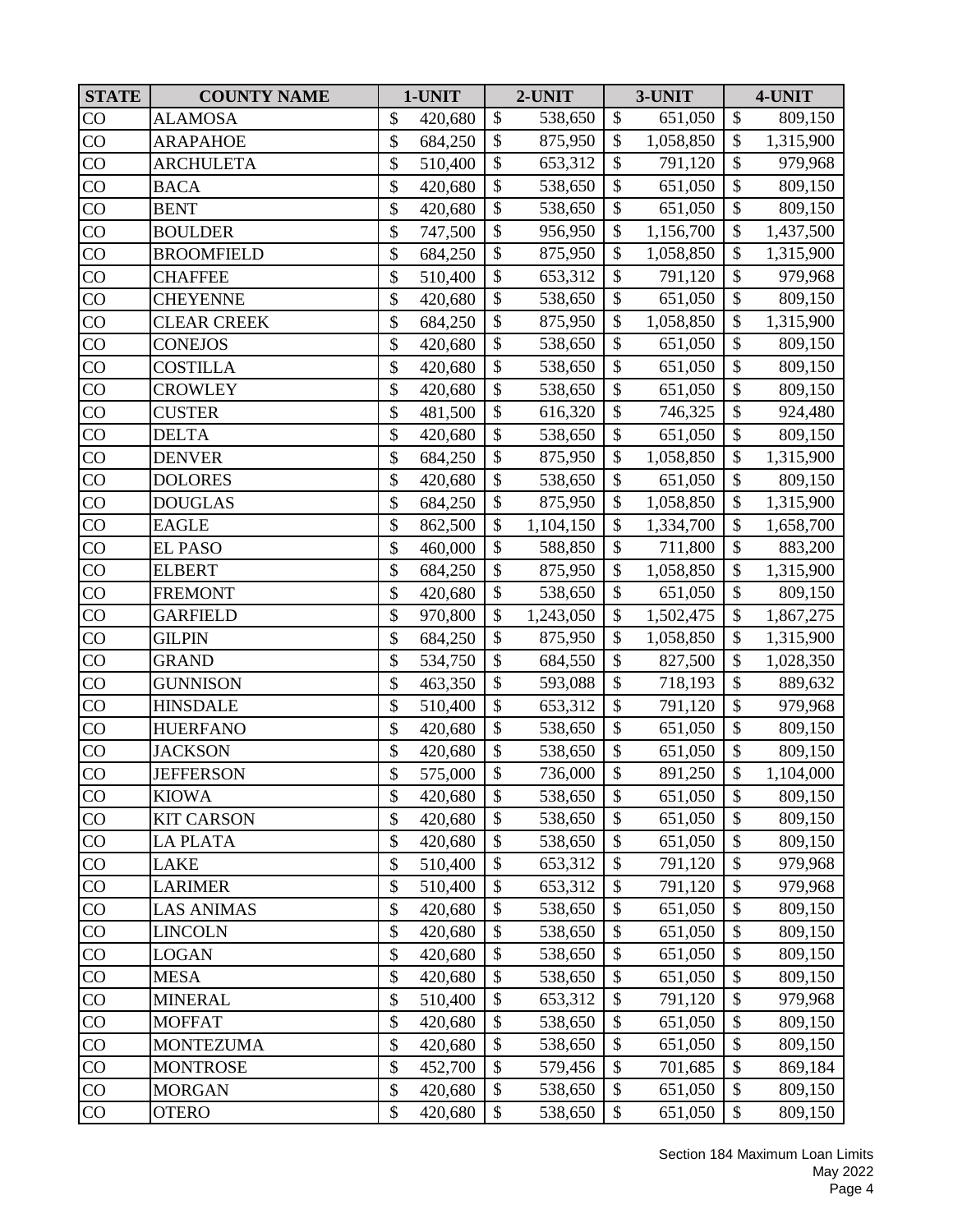| <b>STATE</b>       | <b>COUNTY NAME</b> | 1-UNIT        |                           | 2-UNIT  |                           | 3-UNIT    |                           | 4-UNIT    |
|--------------------|--------------------|---------------|---------------------------|---------|---------------------------|-----------|---------------------------|-----------|
| CO                 | <b>OURAY</b>       | \$<br>510,400 | $\mathcal{S}$             | 653,312 | \$                        | 791,120   | \$                        | 979,968   |
| CO                 | <b>PARK</b>        | \$<br>548,450 | \$                        | 702,016 | \$                        | 850,098   | \$                        | 1,053,024 |
| CO                 | <b>PHILLIPS</b>    | \$<br>420,680 | \$                        | 538,650 | \$                        | 651,050   | \$                        | 809,150   |
| $\rm CO$           | <b>PITKIN</b>      | \$<br>765,600 | \$                        | 979,968 | \$                        | 1,186,680 | \$                        | 1,469,952 |
| CO                 | <b>PROWERS</b>     | \$<br>420,680 | \$                        | 538,650 | \$                        | 651,050   | \$                        | 809,150   |
| $\rm CO$           | <b>PUEBLO</b>      | \$<br>420,680 | $\boldsymbol{\mathsf{S}}$ | 538,650 | \$                        | 651,050   | $\boldsymbol{\$}$         | 809,150   |
| CO                 | <b>RIO BLANCO</b>  | \$<br>450,150 | \$                        | 576,192 | \$                        | 697,733   | $\boldsymbol{\$}$         | 864,288   |
| CO                 | <b>RIO GRANDE</b>  | \$<br>420,680 | $\mathcal{S}$             | 538,650 | $\mathcal{S}$             | 651,050   | $\boldsymbol{\mathsf{S}}$ | 809,150   |
| CO                 | <b>ROUTT</b>       | \$<br>638,250 | \$                        | 816,960 | $\boldsymbol{\mathsf{S}}$ | 989,288   | \$                        | 1,225,440 |
| CO                 | <b>SAGUACHE</b>    | \$<br>420,680 | \$                        | 538,650 | \$                        | 651,050   | $\mathcal{S}$             | 809,150   |
| $\overline{CO}$    | <b>SAN JUAN</b>    | \$<br>471,150 | \$                        | 603,072 | $\boldsymbol{\mathsf{S}}$ | 730,283   | $\overline{\$}$           | 904,608   |
| CO                 | <b>SAN MIGUEL</b>  | \$<br>625,500 | \$                        | 800,640 | \$                        | 969,525   | \$                        | 1,200,960 |
| CO                 | <b>SEDGWICK</b>    | \$<br>420,680 | $\mathcal{S}$             | 538,650 | \$                        | 651,050   | $\boldsymbol{\mathsf{S}}$ | 809,150   |
| CO                 | <b>SUMMIT</b>      | \$<br>625,500 | \$                        | 800,640 | $\mathcal{S}$             | 969,525   | $\overline{\$}$           | 1,200,960 |
| CO                 | <b>TELLER</b>      | \$<br>510,400 | \$                        | 653,312 | \$                        | 791,120   | $\mathcal{S}$             | 979,968   |
| CO                 | WASHINGTON         | \$<br>420,680 | \$                        | 538,650 | \$                        | 651,050   | \$                        | 809,150   |
| CO                 | <b>WELD</b>        | \$<br>510,400 | \$                        | 653,312 | \$                        | 791,120   | \$                        | 979,968   |
| CO                 | <b>YUMA</b>        | \$<br>420,680 | $\mathcal{S}$             | 538,650 | $\mathcal{S}$             | 651,050   | \$                        | 809,150   |
| ${\cal C}{\cal T}$ | <b>FAIRFIELD</b>   | \$<br>601,450 | \$                        | 769,856 | \$                        | 932,248   | $\boldsymbol{\$}$         | 1,154,784 |
| <b>CT</b>          | <b>LITCHFIELD</b>  | \$<br>420,680 | $\mathbb{S}$              | 538,650 | $\mathcal{S}$             | 651,050   | \$                        | 809,150   |
| <b>CT</b>          | <b>NEW LONDON</b>  | \$<br>420,680 | \$                        | 538,650 | \$                        | 651,050   | \$                        | 809,150   |
| ${\rm FL}$         | <b>ALACHUA</b>     | \$<br>420,680 | \$                        | 538,650 | \$                        | 651,050   | \$                        | 809,150   |
| $\mathbf{FL}$      | <b>BAKER</b>       | \$<br>432,400 | \$                        | 553,550 | $\boldsymbol{\mathsf{S}}$ | 669,100   | \$                        | 831,550   |
| ${\rm FL}$         | <b>BAY</b>         | \$<br>420,680 | \$                        | 538,650 | \$                        | 651,050   | $\boldsymbol{\$}$         | 809,150   |
| ${\rm FL}$         | <b>BRADFORD</b>    | \$<br>420,680 | $\mathcal{S}$             | 538,650 | $\boldsymbol{\mathsf{S}}$ | 651,050   | \$                        | 809,150   |
| FL                 | <b>BREVARD</b>     | \$<br>420,680 | \$                        | 538,650 | \$                        | 651,050   | \$                        | 809,150   |
| FL                 | <b>BROWARD</b>     | \$<br>420,680 | \$                        | 538,650 | \$                        | 651,050   | \$                        | 809,150   |
| $\mathbf{FL}$      | <b>CALHOUN</b>     | \$<br>420,680 | \$                        | 538,650 | $\boldsymbol{\mathsf{S}}$ | 651,050   | \$                        | 809,150   |
| FL                 | <b>CHARLOTTE</b>   | \$<br>420,680 | \$                        | 538,650 | \$                        | 651,050   | \$                        | 809,150   |
| FL                 | <b>CITRUS</b>      | \$<br>420,680 | $\mathbb{S}$              | 538,650 | $\mathcal{S}$             | 651,050   | $\overline{\$}$           | 809,150   |
| FL                 | <b>CLAY</b>        | \$<br>432,400 | \$                        | 553,550 | \$                        | 669,100   | \$                        | 831,550   |
| $\mathbf{FL}$      | <b>COLLIER</b>     | \$<br>552,000 | $\mathcal{S}$             | 706,650 | \$                        | 854,200   | \$                        | 1,061,550 |
| FL                 | <b>COLUMBIA</b>    | \$<br>420,680 | \$                        | 538,650 | \$                        | 651,050   | \$                        | 809,150   |
| $\mathbf{FL}$      | <b>DADE</b>        | \$<br>420,680 | \$                        | 538,650 | \$                        | 651,050   | \$                        | 809,150   |
| FL                 | DE SOTO            | \$<br>420,680 | \$                        | 538,650 | \$                        | 651,050   | $\boldsymbol{\$}$         | 809,150   |
| $\mathbf{FL}$      | <b>DIXIE</b>       | \$<br>420,680 | \$                        | 538,650 | \$                        | 651,050   | \$                        | 809,150   |
| FL                 | <b>DUVAL</b>       | \$<br>432,400 | \$                        | 553,550 | \$                        | 669,100   | \$                        | 831,550   |
| $\mathbf{FL}$      | <b>ESCAMBIA</b>    | \$<br>420,680 | \$                        | 538,650 | \$                        | 651,050   | \$                        | 809,150   |
| FL                 | <b>FLAGLER</b>     | \$<br>420,680 | $\mathcal{S}$             | 538,650 | $\mathcal{S}$             | 651,050   | \$                        | 809,150   |
| $\mathbf{FL}$      | <b>FRANKLIN</b>    | \$<br>420,680 | \$                        | 538,650 | \$                        | 651,050   | \$                        | 809,150   |
| $\mathbf{FL}$      | <b>GADSDEN</b>     | \$<br>420,680 | \$                        | 538,650 | \$                        | 651,050   | \$                        | 809,150   |
| $\mathbf{FL}$      | <b>GILCHRIST</b>   | \$<br>420,680 | \$                        | 538,650 | \$                        | 651,050   | \$                        | 809,150   |
| $\mathbf{FL}$      | <b>GLADES</b>      | \$<br>420,680 | \$                        | 538,650 | \$                        | 651,050   | \$                        | 809,150   |
| $\mathbf{FL}$      | <b>GULF</b>        | \$<br>420,680 | \$                        | 538,650 | \$                        | 651,050   | \$                        | 809,150   |
| $\mathbf{FL}$      | <b>HAMILTON</b>    | \$<br>420,680 | \$                        | 538,650 | \$                        | 651,050   | \$                        | 809,150   |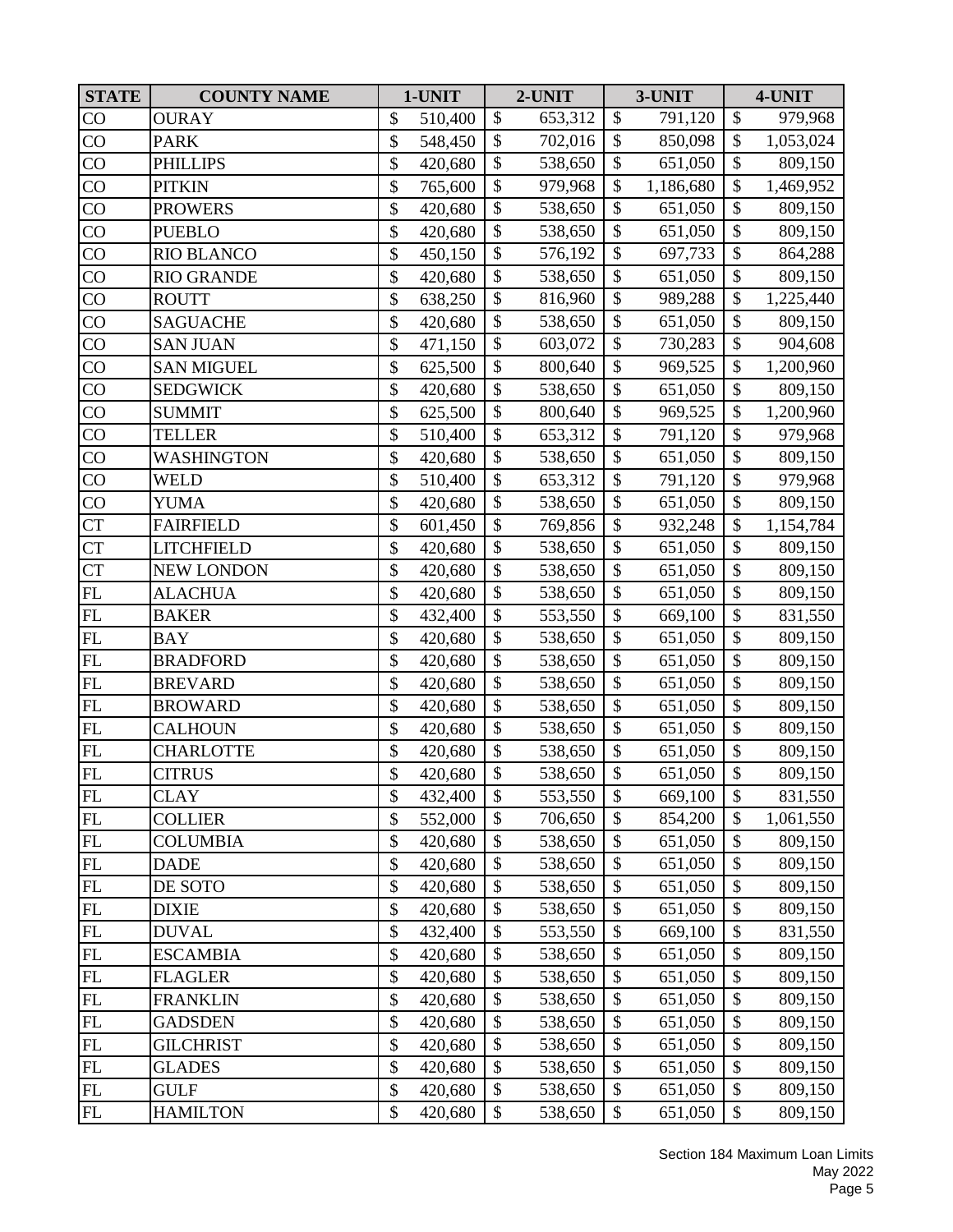| <b>STATE</b>               | <b>COUNTY NAME</b>  | 1-UNIT        |               | 2-UNIT  |                           | 3-UNIT  |                           | 4-UNIT    |
|----------------------------|---------------------|---------------|---------------|---------|---------------------------|---------|---------------------------|-----------|
| FL                         | <b>HARDEE</b>       | \$<br>420,680 | \$            | 538,650 | \$                        | 651,050 | $\boldsymbol{\$}$         | 809,150   |
| FL                         | <b>HENDRY</b>       | \$<br>420,680 | \$            | 538,650 | $\mathcal{S}$             | 651,050 | $\boldsymbol{\mathsf{S}}$ | 809,150   |
| FL                         | <b>HERNANDO</b>     | \$<br>420,680 | \$            | 538,650 | $\mathcal{S}$             | 651,050 | \$                        | 809,150   |
| FL                         | <b>HIGHLANDS</b>    | \$<br>420,680 | \$            | 538,650 | $\boldsymbol{\mathsf{S}}$ | 651,050 | $\overline{\$}$           | 809,150   |
| FL                         | <b>HILLSBOROUGH</b> | \$<br>420,680 | \$            | 538,650 | $\mathcal{S}$             | 651,050 | \$                        | 809,150   |
| $\mathop{\rm FL}\nolimits$ | <b>HOLMES</b>       | \$<br>420,680 | \$            | 538,650 | \$                        | 651,050 | \$                        | 809,150   |
| FL                         | <b>INDIAN RIVER</b> | \$<br>420,680 | \$            | 538,650 | $\mathcal{S}$             | 651,050 | \$                        | 809,150   |
| $\mathbf{FL}$              | <b>JACKSON</b>      | \$<br>420,680 | \$            | 538,650 | $\mathcal{S}$             | 651,050 | \$                        | 809,150   |
| FL                         | <b>JEFFERSON</b>    | \$<br>420,680 | \$            | 538,650 | \$                        | 651,050 | $\overline{\$}$           | 809,150   |
| $\mathop{\rm FL}\nolimits$ | <b>LAFAYETTE</b>    | \$<br>420,680 | \$            | 538,650 | $\boldsymbol{\mathsf{S}}$ | 651,050 | \$                        | 809,150   |
| FL                         | <b>LAKE</b>         | \$<br>420,680 | \$            | 538,650 | \$                        | 651,050 | \$                        | 809,150   |
| FL                         | <b>LEE</b>          | \$<br>420,680 | \$            | 538,650 | $\boldsymbol{\mathsf{S}}$ | 651,050 | $\boldsymbol{\$}$         | 809,150   |
| FL                         | <b>LEON</b>         | \$<br>420,680 | \$            | 538,650 | $\mathcal{S}$             | 651,050 | \$                        | 809,150   |
| FL                         | <b>LEVY</b>         | \$<br>420,680 | \$            | 538,650 | $\mathcal{S}$             | 651,050 | \$                        | 809,150   |
| FL                         | <b>LIBERTY</b>      | \$<br>420,680 | $\mathcal{S}$ | 538,650 | $\mathcal{S}$             | 651,050 | $\overline{\$}$           | 809,150   |
| FL                         | <b>MADISON</b>      | \$<br>420,680 | \$            | 538,650 | $\boldsymbol{\mathsf{S}}$ | 651,050 | $\overline{\$}$           | 809,150   |
| FL                         | <b>MANATEE</b>      | \$<br>429,550 | \$            | 549,824 | $\mathcal{S}$             | 665,803 | \$                        | 824,736   |
| FL                         | <b>MARION</b>       | \$<br>420,680 | $\mathcal{S}$ | 538,650 | $\mathcal{S}$             | 651,050 | $\overline{\$}$           | 809,150   |
| $\mathbf{FL}$              | <b>MARTIN</b>       | \$<br>510,400 | \$            | 653,312 | $\mathcal{S}$             | 791,120 | $\boldsymbol{\$}$         | 979,968   |
| FL                         | MIAMI-DADE          | \$<br>510,400 | \$            | 653,312 | $\mathcal{S}$             | 791,120 | \$                        | 979,968   |
| FL                         | <b>MONROE</b>       | \$<br>552,000 | $\mathbb{S}$  | 706,560 | $\mathcal{S}$             | 855,600 | $\overline{\$}$           | 1,059,840 |
| FL                         | <b>NASSAU</b>       | \$<br>432,400 | \$            | 553,550 | $\mathcal{S}$             | 669,100 | \$                        | 831,550   |
| FL                         | <b>OKALOOSA</b>     | \$<br>539,350 | \$            | 690,450 | $\boldsymbol{\mathsf{S}}$ | 834,600 | $\overline{\$}$           | 1,037,200 |
| FL                         | <b>OKEECHOBEE</b>   | \$<br>420,680 | \$            | 538,650 | $\mathcal{S}$             | 651,050 | \$                        | 809,150   |
| $\mathop{\rm FL}\nolimits$ | <b>ORANGE</b>       | \$<br>429,300 | \$            | 549,504 | \$                        | 665,415 | \$                        | 824,256   |
| FL                         | <b>OSCEOLA</b>      | \$<br>420,680 | \$            | 538,650 | $\mathcal{S}$             | 651,050 | $\boldsymbol{\$}$         | 809,150   |
| FL                         | PALM BEACH          | \$<br>483,500 | $\mathcal{S}$ | 618,880 | $\mathcal{S}$             | 749,425 | \$                        | 928,320   |
| FL                         | <b>PASCO</b>        | \$<br>420,680 | \$            | 538,650 | \$                        | 651,050 | $\overline{\$}$           | 809,150   |
| $\mathbf{FL}$              | <b>PINELLAS</b>     | \$<br>420,680 | \$            | 538,650 | $\mathcal{S}$             | 651,050 | \$                        | 809,150   |
| <b>FL</b>                  | <b>POLK</b>         | \$<br>420,680 | $\mathcal{S}$ | 538,650 | $\mathcal{S}$             | 651,050 | \$                        | 809,150   |
| FL                         | <b>PUTNAM</b>       | \$<br>420,680 | \$            | 538,650 | \$                        | 651,050 | \$                        | 809,150   |
| FL                         | <b>SAINT LUCIE</b>  | \$<br>510,400 | \$            | 653,312 | $\mathcal{S}$             | 791,120 | \$                        | 979,968   |
| $\mathbf{FL}$              | <b>SANTA ROSA</b>   | \$<br>420,680 | \$            | 538,650 | $\mathcal{S}$             | 651,050 | \$                        | 809,150   |
| $\mathbf{FL}$              | <b>SARASOTA</b>     | \$<br>420,680 | \$            | 538,650 | $\mathcal{S}$             | 651,050 | \$                        | 809,150   |
| $\mathbf{FL}$              | <b>SEMINOLE</b>     | \$<br>432,400 | \$            | 553,550 | $\boldsymbol{\mathsf{S}}$ | 669,100 | \$                        | 831,550   |
| $\mathbf{FL}$              | ST. JOHNS           | \$<br>438,250 | \$            | 560,960 | \$                        | 679,288 | \$                        | 841,440   |
| FL                         | <b>SUMTER</b>       | \$<br>420,680 | \$            | 538,650 | $\mathcal{S}$             | 651,050 | \$                        | 809,150   |
| FL                         | <b>SUWANNEE</b>     | \$<br>420,680 | $\mathcal{S}$ | 538,650 | \$                        | 651,050 | \$                        | 809,150   |
| FL                         | <b>TAYLOR</b>       | \$<br>420,680 | \$            | 538,650 | \$                        | 651,050 | \$                        | 809,150   |
| $\mathbf{FL}$              | <b>UNION</b>        | \$<br>420,680 | \$            | 538,650 | $\mathcal{S}$             | 651,050 | \$                        | 809,150   |
| $\mathbf{FL}$              | <b>VOLUSIA</b>      | \$<br>420,680 | \$            | 538,650 | $\mathcal{S}$             | 651,050 | \$                        | 809,150   |
| $\mathbf{FL}$              | WAKULLA             | \$<br>420,680 | \$            | 538,650 | $\boldsymbol{\mathsf{S}}$ | 651,050 | \$                        | 809,150   |
| FL                         | <b>WALTON</b>       | \$<br>539,350 | \$            | 690,450 | $\mathcal{S}$             | 834,600 | \$                        | 1,037,200 |
| FL                         | <b>WASHINGTON</b>   | \$<br>420,680 | \$            | 538,650 | $\boldsymbol{\mathsf{S}}$ | 651,050 | $\boldsymbol{\$}$         | 809,150   |
| IA                         | <b>BLACK HAWK</b>   | \$<br>420,680 | \$            | 538,650 | \$                        | 651,050 | \$                        | 809,150   |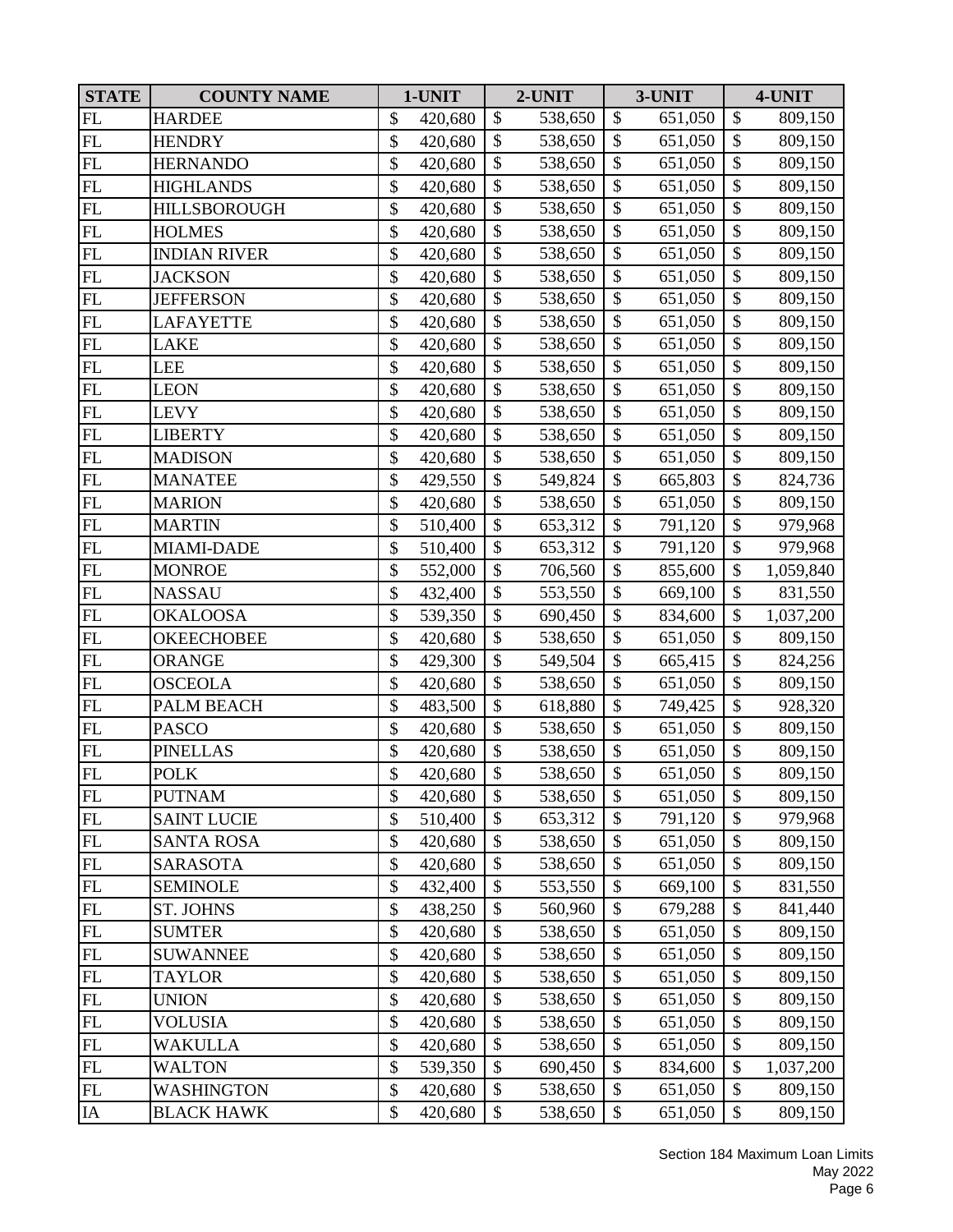| <b>STATE</b>    | <b>COUNTY NAME</b>   | 1-UNIT        |                           | 2-UNIT  |                           | 3-UNIT    |                   | 4-UNIT    |
|-----------------|----------------------|---------------|---------------------------|---------|---------------------------|-----------|-------------------|-----------|
| IA              | <b>LINN</b>          | \$<br>420,680 | \$                        | 538,650 | $\boldsymbol{\mathsf{S}}$ | 651,050   | \$                | 809,150   |
| IA              | <b>MARSHALL</b>      | \$<br>420,680 | $\mathbb{S}$              | 538,650 | $\mathcal{S}$             | 651,050   | \$                | 809,150   |
| IA              | <b>MONONA</b>        | \$<br>420,680 | \$                        | 538,650 | \$                        | 651,050   | \$                | 809,150   |
| $\rm IA$        | <b>POLK</b>          | \$<br>420,680 | \$                        | 538,650 | $\boldsymbol{\mathsf{S}}$ | 651,050   | \$                | 809,150   |
| IA              | <b>POTTAWATTAMIE</b> | \$<br>420,680 | $\mathcal{S}$             | 538,650 | $\mathcal{S}$             | 651,050   | \$                | 809,150   |
| ${\rm IA}$      | <b>POWESHIEK</b>     | \$<br>420,680 | \$                        | 538,650 | $\boldsymbol{\mathsf{S}}$ | 651,050   | \$                | 809,150   |
| $\rm IA$        | <b>TAMA</b>          | \$<br>420,680 | $\mathcal{S}$             | 538,650 | $\mathcal{S}$             | 651,050   | $\boldsymbol{\$}$ | 809,150   |
| IA              | WOODBURY             | \$<br>420,680 | $\mathcal{S}$             | 538,650 | $\mathcal{S}$             | 651,050   | \$                | 809,150   |
| ${\rm ID}$      | <b>ADA</b>           | \$<br>510,400 | \$                        | 653,312 | $\mathcal{S}$             | 791,120   | $\overline{\$}$   | 979,968   |
| ${\rm ID}$      | <b>ADAMS</b>         | \$<br>510,400 | $\mathcal{S}$             | 653,312 | $\mathcal{S}$             | 791,120   | \$                | 979,968   |
| ${\rm ID}$      | <b>BANNOCK</b>       | \$<br>420,680 | \$                        | 538,650 | $\boldsymbol{\mathsf{S}}$ | 651,050   | \$                | 809,150   |
| ${\rm ID}$      | <b>BEAR LAKE</b>     | \$<br>420,680 | \$                        | 538,650 | $\boldsymbol{\mathsf{S}}$ | 651,050   | $\boldsymbol{\$}$ | 809,150   |
| ID              | <b>BENEWAH</b>       | \$<br>420,680 | \$                        | 538,650 | $\boldsymbol{\mathsf{S}}$ | 651,050   | \$                | 809,150   |
| ${\rm ID}$      | <b>BINGHAM</b>       | \$<br>420,680 | \$                        | 538,650 | \$                        | 651,050   | \$                | 809,150   |
| ID              | <b>BLAINE</b>        | \$<br>625,500 | $\mathcal{S}$             | 800,640 | $\mathcal{S}$             | 969,525   | \$                | 1,200,960 |
| ${\rm ID}$      | <b>BOISE</b>         | \$<br>515,200 | \$                        | 659,550 | $\boldsymbol{\mathsf{S}}$ | 797,250   | \$                | 990,800   |
| ${\rm ID}$      | <b>BONNER</b>        | \$<br>452,500 | $\mathcal{S}$             | 579,200 | \$                        | 701,375   | \$                | 868,800   |
| ${\rm ID}$      | <b>BONNEVILLE</b>    | \$<br>420,680 | \$                        | 538,650 | $\boldsymbol{\mathsf{S}}$ | 651,050   | $\overline{\$}$   | 809,150   |
| ${\rm ID}$      | <b>BOUNDARY</b>      | \$<br>420,680 | \$                        | 538,650 | $\mathcal{S}$             | 651,050   | \$                | 809,150   |
| ${\rm ID}$      | <b>BUTTE</b>         | \$<br>420,680 | $\mathcal{S}$             | 538,650 | $\mathcal{S}$             | 651,050   | \$                | 809,150   |
| $\overline{ID}$ | <b>CAMAS</b>         | \$<br>648,600 | $\mathbb{S}$              | 830,300 | $\mathcal{S}$             | 1,003,650 | $\overline{\$}$   | 1,247,300 |
| ID              | <b>CANYON</b>        | \$<br>515,200 | $\mathcal{S}$             | 659,550 | $\mathcal{S}$             | 797,250   | \$                | 990,800   |
| ${\rm ID}$      | <b>CARIBOU</b>       | \$<br>420,680 | \$                        | 538,650 | $\boldsymbol{\mathsf{S}}$ | 651,050   | \$                | 809,150   |
| ${\rm ID}$      | CASSIA               | \$<br>420,680 | \$                        | 538,650 | $\mathcal{S}$             | 651,050   | \$                | 809,150   |
| $\rm ID$        | <b>CLARK</b>         | \$<br>420,680 | \$                        | 538,650 | $\boldsymbol{\mathsf{S}}$ | 651,050   | \$                | 809,150   |
| ${\rm ID}$      | <b>CLEARWATER</b>    | \$<br>420,680 | \$                        | 538,650 | $\mathcal{S}$             | 651,050   | $\boldsymbol{\$}$ | 809,150   |
| ID              | <b>CUSTER</b>        | \$<br>420,680 | $\mathbb{S}$              | 538,650 | $\mathcal{S}$             | 651,050   | \$                | 809,150   |
| ${\rm ID}$      | <b>ELMORE</b>        | \$<br>420,680 | $\boldsymbol{\mathsf{S}}$ | 538,650 | $\mathcal{S}$             | 651,050   | $\overline{\$}$   | 809,150   |
| ID              | <b>FRANKLIN</b>      | \$<br>420,680 | $\boldsymbol{\mathsf{S}}$ | 538,650 | $\mathcal{S}$             | 651,050   | \$                | 809,150   |
| ID              | <b>FREMONT</b>       | \$<br>420,680 | $\boldsymbol{\mathsf{S}}$ | 538,650 | $\mathcal{S}$             | 651,050   | \$                | 809,150   |
| ${\rm ID}$      | <b>GEM</b>           | \$<br>515,200 | $\$\$                     | 659,550 | \$                        | 797,250   | \$                | 990,800   |
| ID              | <b>GOODING</b>       | \$<br>420,680 | $\boldsymbol{\mathsf{S}}$ | 538,650 | $\mathcal{S}$             | 651,050   | \$                | 809,150   |
| ${\rm ID}$      | <b>IDAHO</b>         | \$<br>420,680 | $\mathcal{S}$             | 538,650 | \$                        | 651,050   | \$                | 809,150   |
| ID              | <b>JEFFERSON</b>     | \$<br>420,680 | \$                        | 538,650 | $\mathcal{S}$             | 651,050   | \$                | 809,150   |
| $\rm ID$        | <b>JEROME</b>        | \$<br>420,680 | \$                        | 538,650 | $\boldsymbol{\mathsf{S}}$ | 651,050   | $\boldsymbol{\$}$ | 809,150   |
| $\rm ID$        | <b>KOOTENAI</b>      | \$<br>499,150 | \$                        | 638,912 | \$                        | 773,683   | \$                | 958,368   |
| ${\rm ID}$      | LATAH                | \$<br>420,680 | \$                        | 538,650 | $\mathcal{S}$             | 651,050   | \$                | 809,150   |
| ${\rm ID}$      | <b>LEMHI</b>         | \$<br>420,680 | $\mathcal{S}$             | 538,650 | \$                        | 651,050   | \$                | 809,150   |
| ${\rm ID}$      | <b>LEWIS</b>         | \$<br>420,680 | $\mathcal{S}$             | 538,650 | \$                        | 651,050   | \$                | 809,150   |
| ${\rm ID}$      | LINCOLN              | \$<br>420,680 | $\mathcal{S}$             | 538,650 | \$                        | 651,050   | \$                | 809,150   |
| ID              | <b>MADISON</b>       | \$<br>420,680 | \$                        | 538,650 | $\mathcal{S}$             | 651,050   | \$                | 809,150   |
| ${\rm ID}$      | <b>MINIDOKA</b>      | \$<br>420,680 | \$                        | 538,650 | \$                        | 651,050   | $\boldsymbol{\$}$ | 809,150   |
| ${\rm ID}$      | <b>NEZ PERCE</b>     | \$<br>420,680 | \$                        | 538,650 | \$                        | 651,050   | \$                | 809,150   |
| $\rm ID$        | <b>ONEIDA</b>        | \$<br>420,680 | \$                        | 538,650 | \$                        | 651,050   | $\boldsymbol{\$}$ | 809,150   |
| $\rm ID$        | <b>OWYHEE</b>        | \$<br>515,200 | \$                        | 659,550 | \$                        | 797,250   | \$                | 990,800   |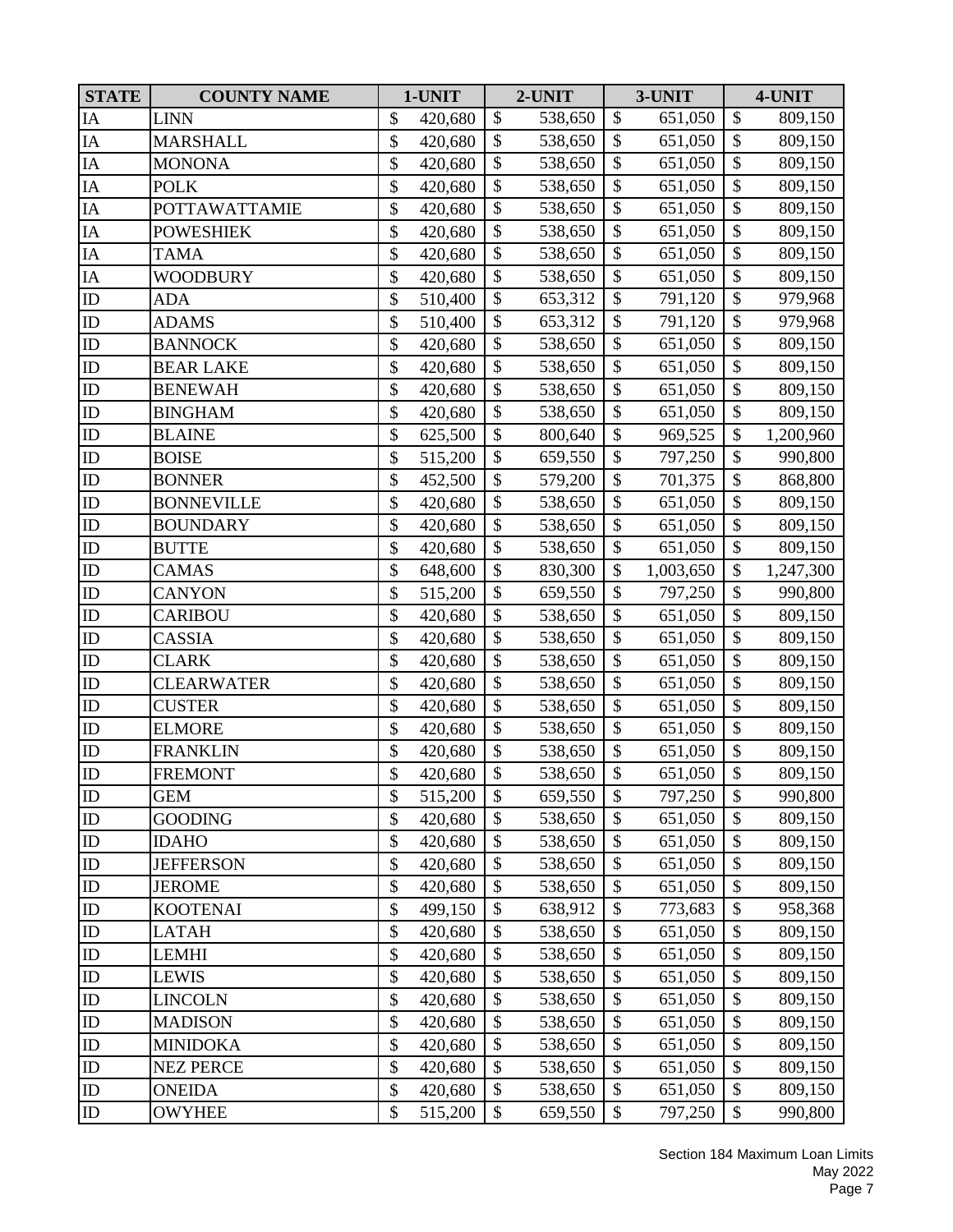| <b>STATE</b>                                           | <b>COUNTY NAME</b> | 1-UNIT        |                           | 2-UNIT    |                           | 3-UNIT    |                           | 4-UNIT    |
|--------------------------------------------------------|--------------------|---------------|---------------------------|-----------|---------------------------|-----------|---------------------------|-----------|
| ID                                                     | <b>PAYETTE</b>     | \$<br>420,680 | $\mathbb{S}$              | 538,650   | $\mathcal{S}$             | 651,050   | \$                        | 809,150   |
| ${\rm ID}$                                             | <b>POWER</b>       | \$<br>420,680 | \$                        | 538,650   | \$                        | 651,050   | \$                        | 809,150   |
| ID                                                     | <b>SHOSHONE</b>    | \$<br>420,680 | $\mathcal{S}$             | 538,650   | \$                        | 651,050   | \$                        | 809,150   |
| ${\rm ID}$                                             | <b>TETON</b>       | \$<br>970,800 | $\boldsymbol{\mathsf{S}}$ | 1,243,050 | $\boldsymbol{\mathsf{S}}$ | 1,502,475 | \$                        | 1,867,275 |
| ${\rm ID}$                                             | <b>TWIN FALLS</b>  | \$<br>420,680 | \$                        | 538,650   | $\mathcal{S}$             | 651,050   | $\boldsymbol{\$}$         | 809,150   |
| ${\rm ID}$                                             | <b>VALLEY</b>      | \$<br>509,300 | $\boldsymbol{\mathsf{S}}$ | 651,904   | $\mathcal{S}$             | 789,415   | $\boldsymbol{\$}$         | 977,856   |
| ${\rm ID}$                                             | WASHINGTON         | \$<br>420,680 | $\boldsymbol{\mathsf{S}}$ | 538,650   | $\mathcal{S}$             | 651,050   | $\boldsymbol{\$}$         | 809,150   |
| $\overline{\mathbb{L}}$                                | <b>COOK</b>        | \$<br>433,750 | $\mathbb{S}$              | 555,200   | $\mathcal{S}$             | 672,313   | \$                        | 832,800   |
| ${\rm IL}$                                             | <b>DUPAGE</b>      | \$<br>454,400 | \$                        | 581,632   | $\boldsymbol{\mathsf{S}}$ | 704,320   | $\overline{\$}$           | 872,448   |
| $\mathbf{I}$                                           | <b>KANE</b>        | \$<br>420,680 | \$                        | 538,650   | \$                        | 651,050   | \$                        | 809,150   |
| ${\rm IL}$                                             | <b>LAKE</b>        | \$<br>456,500 | $\overline{\$}$           | 584,320   | $\mathcal{S}$             | 707,575   | $\overline{\$}$           | 876,480   |
| $\mathbb{I}\mathbb{N}$                                 | <b>ADAMS</b>       | \$<br>420,680 | \$                        | 538,650   | $\mathcal{S}$             | 651,050   | $\boldsymbol{\$}$         | 809,150   |
| $\mathbb{I}\mathbb{N}$                                 | <b>ALLEN</b>       | \$<br>420,680 | $\mathcal{S}$             | 538,650   | \$                        | 651,050   | \$                        | 809,150   |
| IN                                                     | <b>BARTHOLOMEW</b> | \$<br>420,680 | \$                        | 538,650   | $\mathcal{S}$             | 651,050   | $\overline{\$}$           | 809,150   |
| $\mathbb{I}\mathbb{N}$                                 | <b>BENTON</b>      | \$<br>420,680 | $\mathcal{S}$             | 538,650   | $\mathcal{S}$             | 651,050   | \$                        | 809,150   |
| $\mathbb{I}\mathbb{N}$                                 | <b>BLACKFORD</b>   | \$<br>420,680 | \$                        | 538,650   | $\boldsymbol{\mathsf{S}}$ | 651,050   | \$                        | 809,150   |
| $\mathbb{I}\mathbb{N}$                                 | <b>BOONE</b>       | \$<br>420,680 | $\mathcal{S}$             | 538,650   | \$                        | 651,050   | \$                        | 809,150   |
| ${\rm IN}$                                             | <b>BROWN</b>       | \$<br>420,680 | \$                        | 538,650   | $\boldsymbol{\mathsf{S}}$ | 651,050   | $\boldsymbol{\$}$         | 809,150   |
| $\mathbb{I}\mathbb{N}$                                 | CARROLL            | \$<br>420,680 | \$                        | 538,650   | $\mathcal{S}$             | 651,050   | $\boldsymbol{\$}$         | 809,150   |
| IN                                                     | CASS               | \$<br>420,680 | $\mathbb{S}$              | 538,650   | $\mathcal{S}$             | 651,050   | $\overline{\$}$           | 809,150   |
| ${\rm IN}$                                             | CLARK              | \$<br>420,680 | \$                        | 538,650   | $\mathcal{S}$             | 651,050   | \$                        | 809,150   |
| $\mathbb{I}\mathbb{N}$                                 | <b>CLAY</b>        | \$<br>420,680 | \$                        | 538,650   | $\boldsymbol{\mathsf{S}}$ | 651,050   | \$                        | 809,150   |
| $\mathbb{I}\mathbb{N}$                                 | <b>CLINTON</b>     | \$<br>420,680 | \$                        | 538,650   | $\boldsymbol{\mathsf{S}}$ | 651,050   | $\overline{\$}$           | 809,150   |
| $\mathbb{I}\mathcal{N}$                                | <b>CRAWFORD</b>    | \$<br>420,680 | \$                        | 538,650   | $\boldsymbol{\mathsf{S}}$ | 651,050   | $\boldsymbol{\$}$         | 809,150   |
| $\mathbf{IN}% _{T}=\mathbf{N}_{T}\times\mathbf{N}_{T}$ | <b>DAVIESS</b>     | \$<br>420,680 | $\boldsymbol{\mathsf{S}}$ | 538,650   | $\boldsymbol{\mathsf{S}}$ | 651,050   | \$                        | 809,150   |
| $\mathbb{I}\mathbb{N}$                                 | DE KALB            | \$<br>420,680 | $\mathcal{S}$             | 538,650   | $\mathcal{S}$             | 651,050   | \$                        | 809,150   |
| IN                                                     | <b>DEARBORN</b>    | \$<br>420,680 | $\boldsymbol{\mathsf{S}}$ | 538,650   | \$                        | 651,050   | \$                        | 809,150   |
| $\overline{\text{IN}}$                                 | <b>DECATUR</b>     | \$<br>420,680 | \$                        | 538,650   | $\boldsymbol{\mathsf{S}}$ | 651,050   | $\overline{\$}$           | 809,150   |
| ${\rm IN}$                                             | <b>DELAWARE</b>    | \$<br>420,680 | \$                        | 538,650   | \$                        | 651,050   | \$                        | 809,150   |
| IN                                                     | <b>DUBOIS</b>      | \$<br>420,680 | $\mathcal{S}$             | 538,650   | $\mathcal{S}$             | 651,050   | $\overline{\$}$           | 809,150   |
| $\mathbb{I}\mathcal{N}$                                | <b>ELKHART</b>     | \$<br>420,680 | \$                        | 538,650   | \$                        | 651,050   | \$                        | 809,150   |
| $\mathbb{I}\mathcal{N}$                                | <b>FAYETTE</b>     | \$<br>420,680 | \$                        | 538,650   | \$                        | 651,050   | \$                        | 809,150   |
| ${\rm IN}$                                             | <b>FLOYD</b>       | \$<br>420,680 | $\boldsymbol{\mathsf{S}}$ | 538,650   | \$                        | 651,050   | \$                        | 809,150   |
| $\mathbb{I}\mathcal{N}$                                | <b>FOUNTAIN</b>    | \$<br>420,680 | \$                        | 538,650   | $\mathcal{S}$             | 651,050   | \$                        | 809,150   |
| $\mathbb{I}\mathbf{N}$                                 | <b>FRANKLIN</b>    | \$<br>420,680 | \$                        | 538,650   | \$                        | 651,050   | $\boldsymbol{\$}$         | 809,150   |
| ${\rm IN}$                                             | <b>FULTON</b>      | \$<br>420,680 | \$                        | 538,650   | \$                        | 651,050   | \$                        | 809,150   |
| $\mathbb{I}\mathcal{N}$                                | <b>GIBSON</b>      | \$<br>420,680 | $\boldsymbol{\mathsf{S}}$ | 538,650   | $\mathcal{S}$             | 651,050   | $\boldsymbol{\$}$         | 809,150   |
| $\mathbb{I}\mathbb{N}$                                 | <b>GRANT</b>       | \$<br>420,680 | $\boldsymbol{\mathsf{S}}$ | 538,650   | \$                        | 651,050   | \$                        | 809,150   |
| ${\rm IN}$                                             | <b>GREENE</b>      | \$<br>420,680 | $\mathcal{S}$             | 538,650   | \$                        | 651,050   | \$                        | 809,150   |
| $\mathbb{I}\mathbb{N}$                                 | <b>HAMILTON</b>    | \$<br>510,400 | \$                        | 653,312   | \$                        | 791,120   | $\boldsymbol{\$}$         | 979,968   |
| $\mathbb{I}\mathcal{N}$                                | <b>HANCOCK</b>     | \$<br>420,680 | \$                        | 538,650   | $\mathcal{S}$             | 651,050   | \$                        | 809,150   |
| ${\rm IN}$                                             | <b>HARRISON</b>    | \$<br>420,680 | \$                        | 538,650   | \$                        | 651,050   | \$                        | 809,150   |
| $\mathbb{I}\mathcal{N}$                                | <b>HENDRICKS</b>   | \$<br>420,680 | \$                        | 538,650   | \$                        | 651,050   | \$                        | 809,150   |
| $\mathbb{I}\mathcal{N}$                                | <b>HENRY</b>       | \$<br>420,680 | \$                        | 538,650   | \$                        | 651,050   | \$                        | 809,150   |
| ${\rm IN}$                                             | <b>HOWARD</b>      | \$<br>420,680 | \$                        | 538,650   | $\mathcal{S}$             | 651,050   | $\boldsymbol{\mathsf{S}}$ | 809,150   |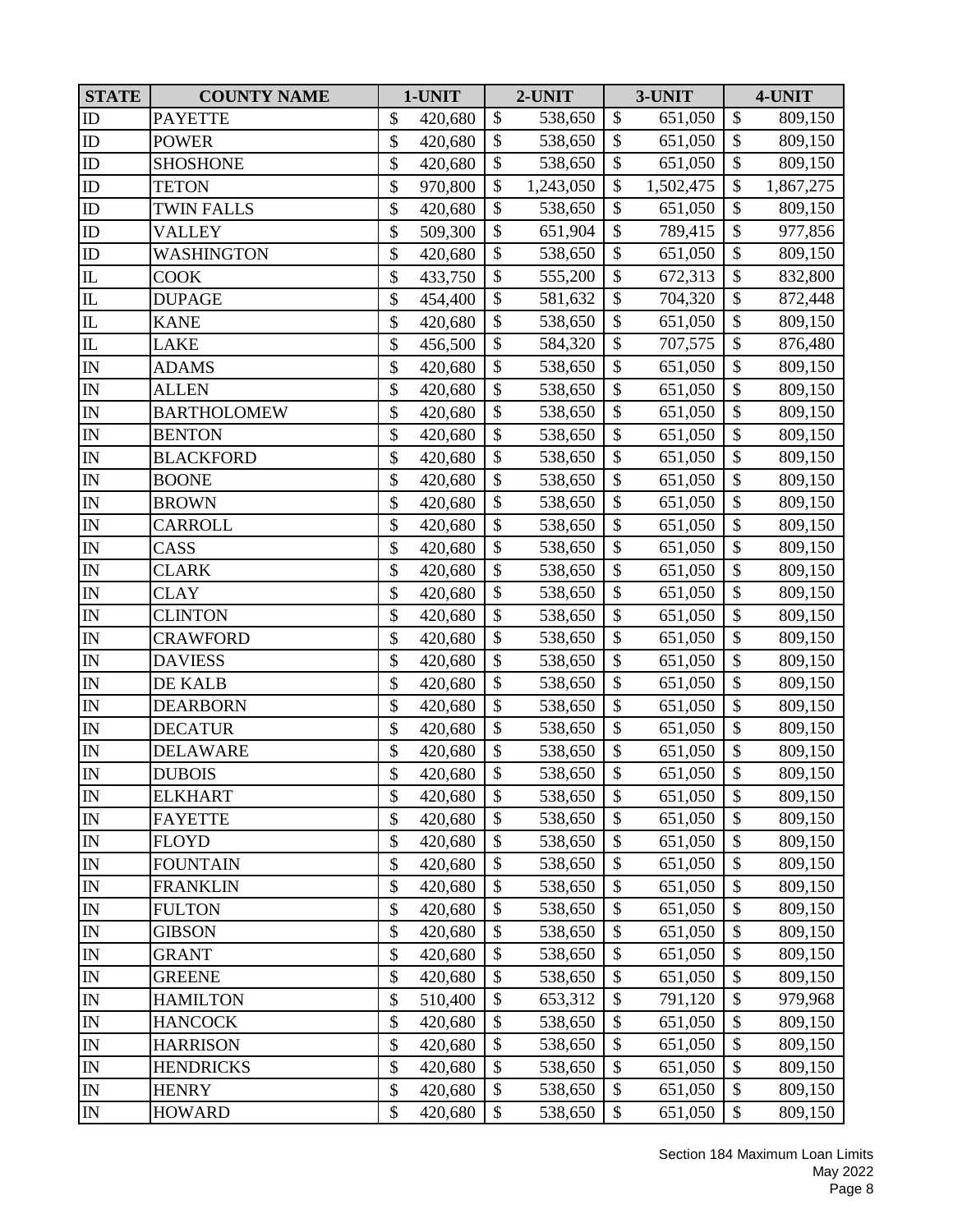| <b>STATE</b>                            | <b>COUNTY NAME</b> | 1-UNIT        |                           | 2-UNIT  |                           | 3-UNIT  |                   | 4-UNIT  |
|-----------------------------------------|--------------------|---------------|---------------------------|---------|---------------------------|---------|-------------------|---------|
| IN                                      | <b>HUNTINGTON</b>  | \$<br>420,680 | \$                        | 538,650 | \$                        | 651,050 | \$                | 809,150 |
| IN                                      | <b>JACKSON</b>     | \$<br>420,680 | \$                        | 538,650 | \$                        | 651,050 | \$                | 809,150 |
| $\mathbb{I}\mathcal{N}$                 | <b>JASPER</b>      | \$<br>420,680 | \$                        | 538,650 | \$                        | 651,050 | \$                | 809,150 |
| IN                                      | <b>JAY</b>         | \$<br>420,680 | \$                        | 538,650 | \$                        | 651,050 | \$                | 809,150 |
| $\mathbb{I}\mathbb{N}$                  | <b>JEFFERSON</b>   | \$<br>420,680 | \$                        | 538,650 | \$                        | 651,050 | $\boldsymbol{\$}$ | 809,150 |
| $\overline{\text{IN}}$                  | <b>JENNINGS</b>    | \$<br>420,680 | $\boldsymbol{\mathsf{S}}$ | 538,650 | \$                        | 651,050 | \$                | 809,150 |
| $\ensuremath{\mathop{\rm IN}\nolimits}$ | <b>JOHNSON</b>     | \$<br>420,680 | \$                        | 538,650 | \$                        | 651,050 | \$                | 809,150 |
| $\overline{\text{IN}}$                  | <b>KNOX</b>        | \$<br>420,680 | $\mathcal{S}$             | 538,650 | $\mathcal{S}$             | 651,050 | \$                | 809,150 |
| IN                                      | <b>KOSCIUSKO</b>   | \$<br>420,680 | \$                        | 538,650 | $\boldsymbol{\mathsf{S}}$ | 651,050 | \$                | 809,150 |
| $\mathbb{I}\mathbb{N}$                  | <b>LA PORTE</b>    | \$<br>420,680 | \$                        | 538,650 | \$                        | 651,050 | \$                | 809,150 |
| ${\rm IN}$                              | LAGRANGE           | \$<br>420,680 | \$                        | 538,650 | $\boldsymbol{\mathsf{S}}$ | 651,050 | $\overline{\$}$   | 809,150 |
| $\mathbf{IN}$                           | <b>LAKE</b>        | \$<br>420,680 | \$                        | 538,650 | \$                        | 651,050 | $\boldsymbol{\$}$ | 809,150 |
| IN                                      | <b>LAWRENCE</b>    | \$<br>420,680 | $\mathcal{S}$             | 538,650 | \$                        | 651,050 | \$                | 809,150 |
| IN                                      | <b>MADISON</b>     | \$<br>420,680 | \$                        | 538,650 | $\mathcal{S}$             | 651,050 | $\overline{\$}$   | 809,150 |
| $\mathbb{I}\mathbb{N}$                  | <b>MARION</b>      | \$<br>420,680 | \$                        | 538,650 | \$                        | 651,050 | \$                | 809,150 |
| IN                                      | <b>MARSHALL</b>    | \$<br>420,680 | \$                        | 538,650 | $\boldsymbol{\mathsf{S}}$ | 651,050 | \$                | 809,150 |
| $\mathbb{I}\mathbb{N}$                  | <b>MARTIN</b>      | \$<br>420,680 | \$                        | 538,650 | \$                        | 651,050 | \$                | 809,150 |
| ${\rm IN}$                              | <b>MIAMI</b>       | \$<br>420,680 | $\mathcal{S}$             | 538,650 | $\boldsymbol{\mathsf{S}}$ | 651,050 | $\boldsymbol{\$}$ | 809,150 |
| IN                                      | <b>MONROE</b>      | \$<br>420,680 | \$                        | 538,650 | \$                        | 651,050 | $\boldsymbol{\$}$ | 809,150 |
| IN                                      | <b>MONTGOMERY</b>  | \$<br>420,680 | $\mathbb{S}$              | 538,650 | $\mathcal{S}$             | 651,050 | $\overline{\$}$   | 809,150 |
| $\mathbf{IN}$                           | <b>MORGAN</b>      | \$<br>420,680 | \$                        | 538,650 | $\mathcal{S}$             | 651,050 | \$                | 809,150 |
| IN                                      | <b>NEWTON</b>      | \$<br>420,680 | \$                        | 538,650 | \$                        | 651,050 | \$                | 809,150 |
| $\overline{\mathbb{N}}$                 | <b>NOBLE</b>       | \$<br>420,680 | \$                        | 538,650 | $\boldsymbol{\mathsf{S}}$ | 651,050 | \$                | 809,150 |
| $\mathbb{I}\mathbb{N}$                  | <b>OHIO</b>        | \$<br>420,680 | \$                        | 538,650 | \$                        | 651,050 | $\boldsymbol{\$}$ | 809,150 |
| $\mathbf{IN}$                           | <b>ORANGE</b>      | \$<br>420,680 | $\mathcal{S}$             | 538,650 | $\boldsymbol{\mathsf{S}}$ | 651,050 | \$                | 809,150 |
| IN                                      | <b>OWEN</b>        | \$<br>420,680 | \$                        | 538,650 | \$                        | 651,050 | \$                | 809,150 |
| $\mathbb{I}\mathbb{N}$                  | <b>PARKE</b>       | \$<br>420,680 | $\mathcal{S}$             | 538,650 | \$                        | 651,050 | \$                | 809,150 |
| IN                                      | <b>PERRY</b>       | \$<br>420,680 | \$                        | 538,650 | $\boldsymbol{\mathsf{S}}$ | 651,050 | $\overline{\$}$   | 809,150 |
| ${\rm IN}$                              | <b>PIKE</b>        | \$<br>420,680 | \$                        | 538,650 | \$                        | 651,050 | \$                | 809,150 |
| IN                                      | <b>PORTER</b>      | \$<br>420,680 | \$                        | 538,650 | $\mathcal{S}$             | 651,050 | $\overline{\$}$   | 809,150 |
| IN                                      | <b>POSEY</b>       | \$<br>420,680 | \$                        | 538,650 | \$                        | 651,050 | \$                | 809,150 |
| IN                                      | <b>PULASKI</b>     | \$<br>420,680 | \$                        | 538,650 | \$                        | 651,050 | \$                | 809,150 |
| ${\rm IN}$                              | <b>PUTNAM</b>      | \$<br>420,680 | \$                        | 538,650 | \$                        | 651,050 | \$                | 809,150 |
| $\mathbb{I}\mathbb{N}$                  | <b>RANDOLPH</b>    | \$<br>420,680 | \$                        | 538,650 | \$                        | 651,050 | \$                | 809,150 |
| $\mathbb{I}\mathbb{N}$                  | <b>RIPLEY</b>      | \$<br>420,680 | \$                        | 538,650 | \$                        | 651,050 | $\boldsymbol{\$}$ | 809,150 |
| ${\rm IN}$                              | <b>RUSH</b>        | \$<br>420,680 | \$                        | 538,650 | \$                        | 651,050 | \$                | 809,150 |
| ${\rm IN}$                              | <b>SCOTT</b>       | \$<br>420,680 | \$                        | 538,650 | \$                        | 651,050 | \$                | 809,150 |
| $\mathbb{I}\mathbb{N}$                  | <b>SHELBY</b>      | \$<br>420,680 | \$                        | 538,650 | \$                        | 651,050 | \$                | 809,150 |
| $\mathbb{I}\mathcal{N}$                 | <b>SPENCER</b>     | \$<br>420,680 | $\mathcal{S}$             | 538,650 | $\mathcal{S}$             | 651,050 | \$                | 809,150 |
| $\mathbb{I}\mathbb{N}$                  | <b>ST JOSEPH</b>   | \$<br>420,680 | \$                        | 538,650 | \$                        | 651,050 | \$                | 809,150 |
| $\mathbb{I}\mathcal{N}$                 | <b>STARKE</b>      | \$<br>420,680 | \$                        | 538,650 | \$                        | 651,050 | \$                | 809,150 |
| ${\rm IN}$                              | <b>STEUBEN</b>     | \$<br>420,680 | \$                        | 538,650 | \$                        | 651,050 | \$                | 809,150 |
| $\mathbb{I}\mathbb{N}$                  | <b>SULLIVAN</b>    | \$<br>420,680 | \$                        | 538,650 | \$                        | 651,050 | \$                | 809,150 |
| IN                                      | <b>SWITZERLAND</b> | \$<br>420,680 | \$                        | 538,650 | \$                        | 651,050 | \$                | 809,150 |
| $\mathbb{I}\mathcal{N}$                 | <b>TIPPECANOE</b>  | \$<br>420,680 | \$                        | 538,650 | \$                        | 651,050 | \$                | 809,150 |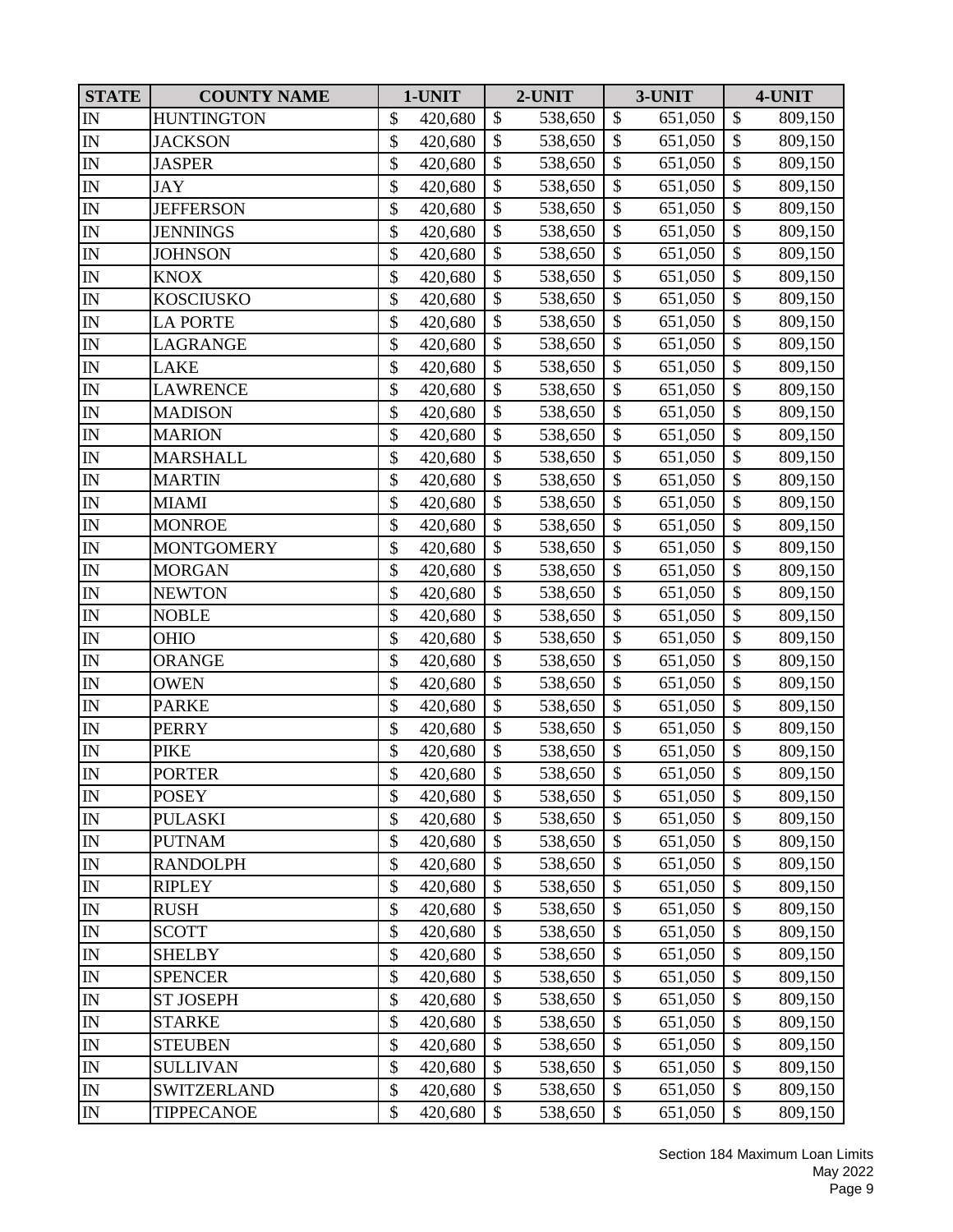| <b>STATE</b>               | <b>COUNTY NAME</b> | 1-UNIT        |               | 2-UNIT  |                           | 3-UNIT  |                   | 4-UNIT  |
|----------------------------|--------------------|---------------|---------------|---------|---------------------------|---------|-------------------|---------|
| $\mathbb{I}\mathcal{N}$    | <b>TIPTON</b>      | \$<br>420,680 | \$            | 538,650 | $\boldsymbol{\mathsf{S}}$ | 651,050 | \$                | 809,150 |
| $\mathbf{IN}$              | UNION              | \$<br>420,680 | $\mathbb{S}$  | 538,650 | $\mathcal{S}$             | 651,050 | \$                | 809,150 |
| $\mathbb{I}\mathbb{N}$     | VANDERBURGH        | \$<br>420,680 | \$            | 538,650 | \$                        | 651,050 | \$                | 809,150 |
| IN                         | VERMILLION         | \$<br>420,680 | \$            | 538,650 | $\boldsymbol{\mathsf{S}}$ | 651,050 | \$                | 809,150 |
| $\mathbb{I}\mathcal{N}$    | VIGO               | \$<br>420,680 | \$            | 538,650 | $\mathcal{S}$             | 651,050 | \$                | 809,150 |
| ${\rm IN}$                 | WABASH             | \$<br>420,680 | \$            | 538,650 | $\boldsymbol{\mathsf{S}}$ | 651,050 | \$                | 809,150 |
| ${\rm IN}$                 | WARREN             | \$<br>420,680 | $\mathcal{S}$ | 538,650 | $\mathcal{S}$             | 651,050 | $\boldsymbol{\$}$ | 809,150 |
| $\mathbb{I}\mathbb{N}$     | WARRICK            | \$<br>420,680 | $\mathcal{S}$ | 538,650 | $\mathcal{S}$             | 651,050 | \$                | 809,150 |
| $\mathbb{I}\mathbb{N}$     | WASHINGTON         | \$<br>420,680 | \$            | 538,650 | $\boldsymbol{\mathsf{S}}$ | 651,050 | $\overline{\$}$   | 809,150 |
| $\mathbb{I}\mathbb{N}$     | WAYNE              | \$<br>420,680 | $\mathcal{S}$ | 538,650 | $\boldsymbol{\mathsf{S}}$ | 651,050 | \$                | 809,150 |
| IN                         | WELLS              | \$<br>420,680 | \$            | 538,650 | $\boldsymbol{\mathsf{S}}$ | 651,050 | \$                | 809,150 |
| $\mathbb{I}\mathbb{N}$     | <b>WHITE</b>       | \$<br>420,680 | \$            | 538,650 | $\boldsymbol{\mathsf{S}}$ | 651,050 | $\boldsymbol{\$}$ | 809,150 |
| $\mathbb{I}\mathbb{N}$     | WHITLEY            | \$<br>420,680 | \$            | 538,650 | $\boldsymbol{\mathsf{S}}$ | 651,050 | $\boldsymbol{\$}$ | 809,150 |
| <b>KS</b>                  | <b>ALLEN</b>       | \$<br>420,680 | \$            | 538,650 | \$                        | 651,050 | \$                | 809,150 |
| KS                         | <b>ANDERSON</b>    | \$<br>420,680 | \$            | 538,650 | $\mathcal{S}$             | 651,050 | \$                | 809,150 |
| $\mathop{\mathrm{KS}}$     | <b>ATCHISON</b>    | \$<br>420,680 | \$            | 538,650 | $\boldsymbol{\mathsf{S}}$ | 651,050 | \$                | 809,150 |
| KS                         | <b>BARBER</b>      | \$<br>420,680 | \$            | 538,650 | \$                        | 651,050 | \$                | 809,150 |
| KS                         | <b>BARTON</b>      | \$<br>420,680 | \$            | 538,650 | $\boldsymbol{\mathsf{S}}$ | 651,050 | $\overline{\$}$   | 809,150 |
| KS                         | <b>BOURBON</b>     | \$<br>420,680 | \$            | 538,650 | $\boldsymbol{\mathsf{S}}$ | 651,050 | $\boldsymbol{\$}$ | 809,150 |
| $\mathop{\mathrm{KS}}$     | <b>BROWN</b>       | \$<br>420,680 | $\mathcal{S}$ | 538,650 | $\mathcal{S}$             | 651,050 | \$                | 809,150 |
| KS                         | <b>BUTLER</b>      | \$<br>420,680 | \$            | 538,650 | $\mathcal{S}$             | 651,050 | $\overline{\$}$   | 809,150 |
| KS                         | <b>CHASE</b>       | \$<br>420,680 | $\mathcal{S}$ | 538,650 | $\mathcal{S}$             | 651,050 | \$                | 809,150 |
| KS                         | CHAUTAUQUA         | \$<br>420,680 | \$            | 538,650 | \$                        | 651,050 | \$                | 809,150 |
| KS                         | <b>CHEROKEE</b>    | \$<br>420,680 | $\mathcal{S}$ | 538,650 | $\mathcal{S}$             | 651,050 | \$                | 809,150 |
| KS                         | <b>CHEYENNE</b>    | \$<br>420,680 | \$            | 538,650 | \$                        | 651,050 | \$                | 809,150 |
| KS                         | <b>CLARK</b>       | \$<br>420,680 | \$            | 538,650 | $\mathcal{S}$             | 651,050 | \$                | 809,150 |
| KS                         | <b>CLAY</b>        | \$<br>420,680 | $\mathbb{S}$  | 538,650 | $\mathcal{S}$             | 651,050 | \$                | 809,150 |
| $\mathop{\mathrm{KS}}$     | CLOUD              | \$<br>420,680 | $\mathcal{S}$ | 538,650 | \$                        | 651,050 | $\overline{\$}$   | 809,150 |
| $\mathop{\mathrm{KS}}$     | <b>COFFEY</b>      | \$<br>420,680 | $\mathcal{S}$ | 538,650 | $\mathcal{S}$             | 651,050 | \$                | 809,150 |
| <b>KS</b>                  | <b>COMANCHE</b>    | \$<br>420,680 | \$            | 538,650 | $\mathcal{S}$             | 651,050 | \$                | 809,150 |
| KS                         | <b>COWLEY</b>      | \$<br>420,680 | $\$\$         | 538,650 | \$                        | 651,050 | \$                | 809,150 |
| KS                         | <b>CRAWFORD</b>    | \$<br>420,680 | \$            | 538,650 | \$                        | 651,050 | \$                | 809,150 |
| KS                         | <b>DECATUR</b>     | \$<br>420,680 | $\mathcal{S}$ | 538,650 | \$                        | 651,050 | \$                | 809,150 |
| $\mathbf{K}\mathbf{S}$     | <b>DICKINSON</b>   | \$<br>420,680 | \$            | 538,650 | $\mathcal{S}$             | 651,050 | \$                | 809,150 |
| KS                         | <b>DONIPHAN</b>    | \$<br>420,680 | \$            | 538,650 | \$                        | 651,050 | \$                | 809,150 |
| KS                         | <b>DOUGLAS</b>     | \$<br>420,680 | \$            | 538,650 | \$                        | 651,050 | \$                | 809,150 |
| $\rm KS$                   | <b>EDWARDS</b>     | \$<br>420,680 | \$            | 538,650 | $\boldsymbol{\mathsf{S}}$ | 651,050 | \$                | 809,150 |
| KS                         | <b>ELK</b>         | \$<br>420,680 | \$            | 538,650 | \$                        | 651,050 | \$                | 809,150 |
| $\mathbf{K}\mathbf{S}$     | <b>ELLIS</b>       | \$<br>420,680 | $\mathcal{S}$ | 538,650 | \$                        | 651,050 | \$                | 809,150 |
| $\mathbf{K}\mathbf{S}$     | <b>ELLSWORTH</b>   | \$<br>420,680 | $\mathcal{S}$ | 538,650 | \$                        | 651,050 | \$                | 809,150 |
| $\mathop{\mathrm{KS}}$     | <b>FINNEY</b>      | \$<br>420,680 | \$            | 538,650 | $\mathcal{S}$             | 651,050 | \$                | 809,150 |
| $\mathop{\rm KS}\nolimits$ | <b>FORD</b>        | \$<br>420,680 | \$            | 538,650 | \$                        | 651,050 | $\boldsymbol{\$}$ | 809,150 |
| KS                         | <b>FRANKLIN</b>    | \$<br>420,680 | \$            | 538,650 | \$                        | 651,050 | \$                | 809,150 |
| $\mathop{\mathrm{KS}}$     | <b>GEARY</b>       | \$<br>420,680 | \$            | 538,650 | \$                        | 651,050 | $\boldsymbol{\$}$ | 809,150 |
| KS                         | <b>GOVE</b>        | \$<br>420,680 | \$            | 538,650 | \$                        | 651,050 | \$                | 809,150 |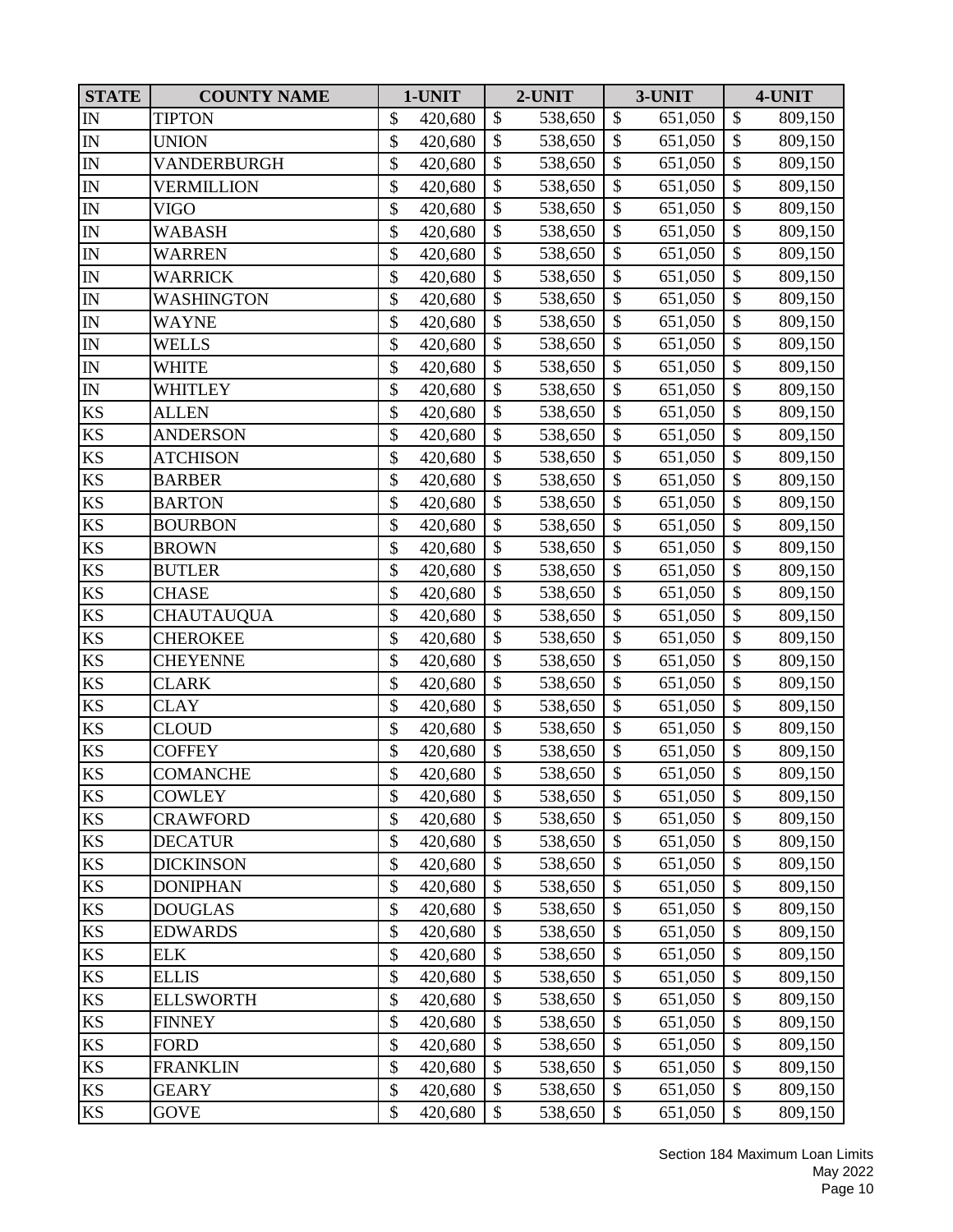| <b>STATE</b>           | <b>COUNTY NAME</b>  | 1-UNIT        |                           | 2-UNIT  |                           | 3-UNIT  |                   | 4-UNIT  |
|------------------------|---------------------|---------------|---------------------------|---------|---------------------------|---------|-------------------|---------|
| KS                     | <b>GRAHAM</b>       | \$<br>420,680 | $\mathbb{S}$              | 538,650 | \$                        | 651,050 | \$                | 809,150 |
| KS                     | GRANT               | \$<br>420,680 | \$                        | 538,650 | \$                        | 651,050 | \$                | 809,150 |
| KS                     | <b>GRAY</b>         | \$<br>420,680 | $\boldsymbol{\mathsf{S}}$ | 538,650 | \$                        | 651,050 | \$                | 809,150 |
| $\mathop{\mathrm{KS}}$ | <b>GREELEY</b>      | \$<br>420,680 | \$                        | 538,650 | $\mathcal{S}$             | 651,050 | \$                | 809,150 |
| $\mathop{\mathrm{KS}}$ | <b>GREENWOOD</b>    | \$<br>420,680 | \$                        | 538,650 | $\boldsymbol{\mathsf{S}}$ | 651,050 | $\boldsymbol{\$}$ | 809,150 |
| $\mathbf{K}\mathbf{S}$ | <b>HAMILTON</b>     | \$<br>420,680 | $\boldsymbol{\mathsf{S}}$ | 538,650 | $\boldsymbol{\mathsf{S}}$ | 651,050 | \$                | 809,150 |
| KS                     | <b>HARPER</b>       | \$<br>420,680 | $\mathcal{S}$             | 538,650 | $\mathcal{S}$             | 651,050 | \$                | 809,150 |
| KS                     | <b>HARVEY</b>       | \$<br>420,680 | \$                        | 538,650 | $\mathcal{S}$             | 651,050 | \$                | 809,150 |
| $\mathop{\mathrm{KS}}$ | <b>HASKELL</b>      | \$<br>420,680 | \$                        | 538,650 | $\boldsymbol{\mathsf{S}}$ | 651,050 | $\overline{\$}$   | 809,150 |
| KS                     | <b>HODGEMAN</b>     | \$<br>420,680 | $\boldsymbol{\mathsf{S}}$ | 538,650 | \$                        | 651,050 | \$                | 809,150 |
| KS                     | <b>JACKSON</b>      | \$<br>420,680 | $\overline{\$}$           | 538,650 | $\mathcal{S}$             | 651,050 | $\overline{\$}$   | 809,150 |
| KS                     | <b>JEFFERSON</b>    | \$<br>420,680 | $\mathcal{S}$             | 538,650 | $\mathcal{S}$             | 651,050 | \$                | 809,150 |
| $\mathop{\mathrm{KS}}$ | <b>JEWELL</b>       | \$<br>420,680 | $\mathcal{S}$             | 538,650 | \$                        | 651,050 | \$                | 809,150 |
| KS                     | <b>JOHNSON</b>      | \$<br>489,800 | \$                        | 626,944 | $\mathcal{S}$             | 759,190 | $\overline{\$}$   | 940,416 |
| $\mathop{\mathrm{KS}}$ | <b>KEARNY</b>       | \$<br>420,680 | $\mathcal{S}$             | 538,650 | $\mathcal{S}$             | 651,050 | \$                | 809,150 |
| $\mathop{\mathrm{KS}}$ | <b>KINGMAN</b>      | \$<br>420,680 | \$                        | 538,650 | \$                        | 651,050 | \$                | 809,150 |
| KS                     | <b>KIOWA</b>        | \$<br>420,680 | $\mathcal{S}$             | 538,650 | \$                        | 651,050 | \$                | 809,150 |
| KS                     | <b>LABETTE</b>      | \$<br>420,680 | \$                        | 538,650 | \$                        | 651,050 | $\boldsymbol{\$}$ | 809,150 |
| KS                     | <b>LANE</b>         | \$<br>420,680 | \$                        | 538,650 | $\mathcal{S}$             | 651,050 | $\boldsymbol{\$}$ | 809,150 |
| KS                     | <b>LEAVENWORTH</b>  | \$<br>431,250 | $\mathbb{S}$              | 552,050 | $\mathcal{S}$             | 667,350 | $\overline{\$}$   | 829,350 |
| $\mathop{\mathrm{KS}}$ | LINCOLN             | \$<br>420,680 | \$                        | 538,650 | $\mathcal{S}$             | 651,050 | \$                | 809,150 |
| $\mathop{\mathrm{KS}}$ | <b>LINN</b>         | \$<br>431,250 | \$                        | 552,050 | $\boldsymbol{\mathsf{S}}$ | 667,350 | \$                | 829,350 |
| $\mathop{\mathrm{KS}}$ | <b>LOGAN</b>        | \$<br>420,680 | \$                        | 538,650 | $\mathcal{S}$             | 651,050 | $\overline{\$}$   | 809,150 |
| $\mathop{\mathrm{KS}}$ | <b>LYON</b>         | \$<br>420,680 | \$                        | 538,650 | $\boldsymbol{\mathsf{S}}$ | 651,050 | $\boldsymbol{\$}$ | 809,150 |
| $\mathop{\mathrm{KS}}$ | <b>MARION</b>       | \$<br>420,680 | $\boldsymbol{\mathsf{S}}$ | 538,650 | $\boldsymbol{\mathsf{S}}$ | 651,050 | \$                | 809,150 |
| KS                     | <b>MARSHALL</b>     | \$<br>420,680 | \$                        | 538,650 | $\mathcal{S}$             | 651,050 | \$                | 809,150 |
| $\mathop{\mathrm{KS}}$ | <b>MCPHERSON</b>    | \$<br>420,680 | $\boldsymbol{\mathsf{S}}$ | 538,650 | \$                        | 651,050 | \$                | 809,150 |
| $\mathop{\mathrm{KS}}$ | <b>MEADE</b>        | \$<br>420,680 | \$                        | 538,650 | $\boldsymbol{\mathsf{S}}$ | 651,050 | \$                | 809,150 |
| KS                     | MIAMI               | \$<br>431,250 | \$                        | 552,050 | \$                        | 667,350 | \$                | 829,350 |
| <b>KS</b>              | <b>MITCHELL</b>     | \$<br>420,680 | $\mathcal{S}$             | 538,650 | $\mathcal{S}$             | 651,050 | $\overline{\$}$   | 809,150 |
| <b>KS</b>              | <b>MONTGOMERY</b>   | \$<br>420,680 | \$                        | 538,650 | \$                        | 651,050 | \$                | 809,150 |
| $\mathop{\mathrm{KS}}$ | <b>MORRIS</b>       | \$<br>420,680 | $\mathcal{S}$             | 538,650 | \$                        | 651,050 | \$                | 809,150 |
| KS                     | <b>MORTON</b>       | \$<br>420,680 | $\boldsymbol{\mathsf{S}}$ | 538,650 | \$                        | 651,050 | \$                | 809,150 |
| $\mathbf{K}\mathbf{S}$ | <b>NEMAHA</b>       | \$<br>420,680 | \$                        | 538,650 | $\mathcal{S}$             | 651,050 | \$                | 809,150 |
| $\mathop{\mathrm{KS}}$ | <b>NEOSHO</b>       | \$<br>420,680 | \$                        | 538,650 | \$                        | 651,050 | $\boldsymbol{\$}$ | 809,150 |
| KS                     | <b>NESS</b>         | \$<br>420,680 | \$                        | 538,650 | $\mathcal{S}$             | 651,050 | \$                | 809,150 |
| $\rm KS$               | <b>NORTON</b>       | \$<br>420,680 | $\mathcal{S}$             | 538,650 | $\mathcal{S}$             | 651,050 | \$                | 809,150 |
| KS                     | OSAGE               | \$<br>420,680 | \$                        | 538,650 | \$                        | 651,050 | \$                | 809,150 |
| KS                     | <b>OSBORNE</b>      | \$<br>420,680 | $\mathcal{S}$             | 538,650 | $\mathcal{S}$             | 651,050 | \$                | 809,150 |
| KS                     | <b>OTTAWA</b>       | \$<br>420,680 | \$                        | 538,650 | \$                        | 651,050 | \$                | 809,150 |
| KS                     | <b>PAWNEE</b>       | \$<br>420,680 | \$                        | 538,650 | $\mathcal{S}$             | 651,050 | \$                | 809,150 |
| $\mathop{\mathrm{KS}}$ | <b>PHILLIPS</b>     | \$<br>420,680 | $\mathcal{S}$             | 538,650 | \$                        | 651,050 | \$                | 809,150 |
| $\mathop{\mathrm{KS}}$ | <b>POTTAWATOMIE</b> | \$<br>420,680 | \$                        | 538,650 | \$                        | 651,050 | \$                | 809,150 |
| $\mathbf{K}\mathbf{S}$ | <b>PRATT</b>        | \$<br>420,680 | \$                        | 538,650 | \$                        | 651,050 | \$                | 809,150 |
| KS                     | <b>RAWLINS</b>      | \$<br>420,680 | \$                        | 538,650 | \$                        | 651,050 | \$                | 809,150 |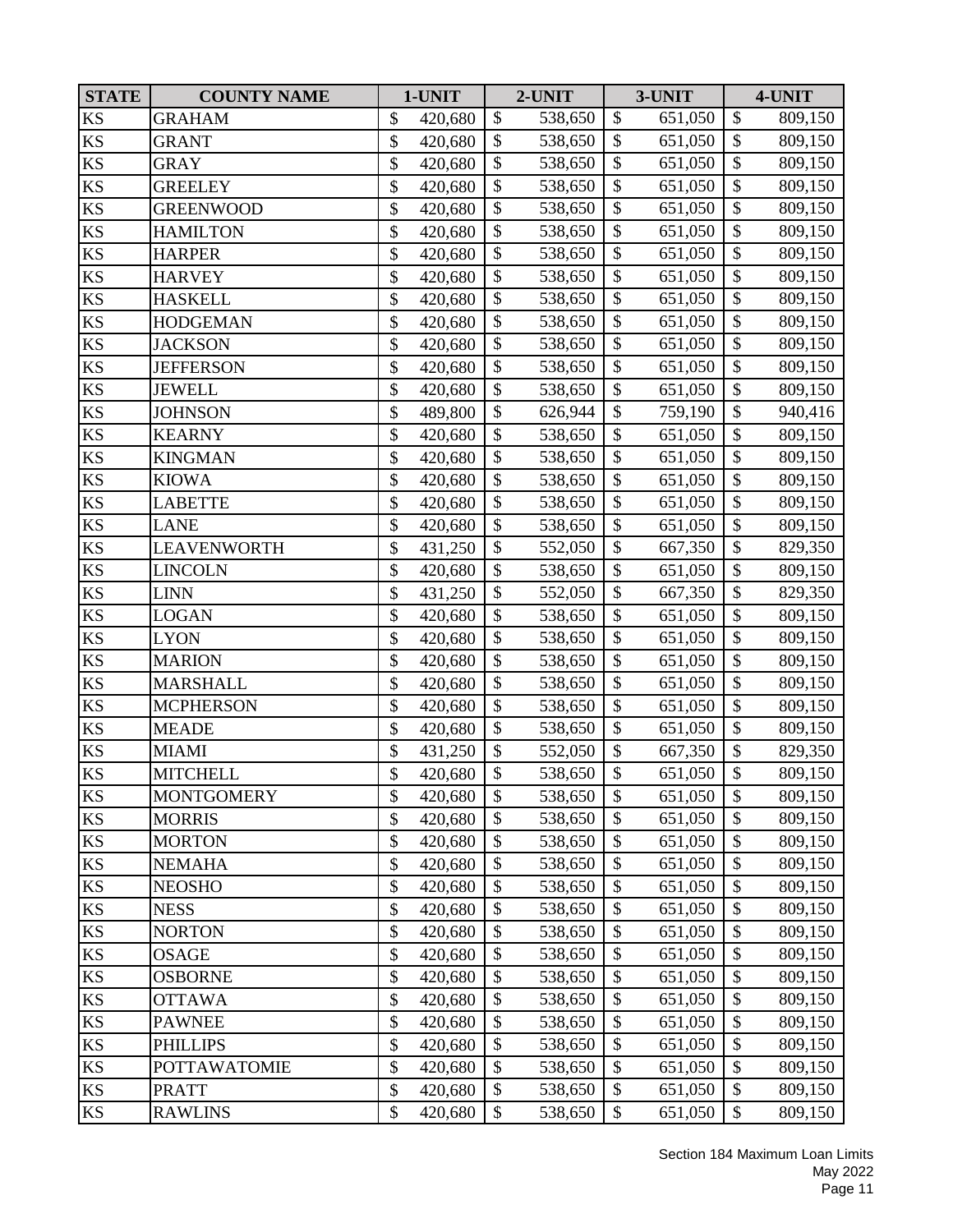| <b>STATE</b>           | <b>COUNTY NAME</b>     | 1-UNIT        |                           | 2-UNIT    |                           | 3-UNIT    |                   | 4-UNIT    |
|------------------------|------------------------|---------------|---------------------------|-----------|---------------------------|-----------|-------------------|-----------|
| KS                     | <b>RENO</b>            | \$<br>420,680 | $\mathbb{S}$              | 538,650   | $\mathcal{S}$             | 651,050   | \$                | 809,150   |
| KS                     | <b>REPUBLIC</b>        | \$<br>420,680 | \$                        | 538,650   | \$                        | 651,050   | \$                | 809,150   |
| KS                     | <b>RICE</b>            | \$<br>420,680 | $\mathcal{S}$             | 538,650   | \$                        | 651,050   | \$                | 809,150   |
| $\mathop{\mathrm{KS}}$ | <b>RILEY</b>           | \$<br>420,680 | \$                        | 538,650   | $\mathcal{S}$             | 651,050   | \$                | 809,150   |
| $\mathop{\mathrm{KS}}$ | <b>ROOKS</b>           | \$<br>420,680 | \$                        | 538,650   | $\boldsymbol{\mathsf{S}}$ | 651,050   | $\boldsymbol{\$}$ | 809,150   |
| $\mathop{\mathrm{KS}}$ | <b>RUSH</b>            | \$<br>420,680 | $\boldsymbol{\mathsf{S}}$ | 538,650   | $\boldsymbol{\mathsf{S}}$ | 651,050   | \$                | 809,150   |
| KS                     | <b>RUSSELL</b>         | \$<br>420,680 | $\mathcal{S}$             | 538,650   | $\mathcal{S}$             | 651,050   | \$                | 809,150   |
| KS                     | <b>SALINE</b>          | \$<br>420,680 | \$                        | 538,650   | $\mathcal{S}$             | 651,050   | \$                | 809,150   |
| $\mathop{\mathrm{KS}}$ | <b>SCOTT</b>           | \$<br>420,680 | \$                        | 538,650   | $\boldsymbol{\mathsf{S}}$ | 651,050   | $\overline{\$}$   | 809,150   |
| KS                     | <b>SEDGWICK</b>        | \$<br>420,680 | $\boldsymbol{\mathsf{S}}$ | 538,650   | \$                        | 651,050   | \$                | 809,150   |
| KS                     | <b>SEWARD</b>          | \$<br>420,680 | $\overline{\$}$           | 538,650   | $\mathcal{S}$             | 651,050   | $\overline{\$}$   | 809,150   |
| KS                     | <b>SHAWNEE</b>         | \$<br>420,680 | $\mathcal{S}$             | 538,650   | $\mathcal{S}$             | 651,050   | \$                | 809,150   |
| $\mathbf{K}\mathbf{S}$ | <b>SHERIDAN</b>        | \$<br>420,680 | $\mathcal{S}$             | 538,650   | $\mathcal{S}$             | 651,050   | \$                | 809,150   |
| KS                     | <b>SHERMAN</b>         | \$<br>420,680 | \$                        | 538,650   | $\mathcal{S}$             | 651,050   | $\overline{\$}$   | 809,150   |
| $\mathop{\mathrm{KS}}$ | <b>SMITH</b>           | \$<br>420,680 | \$                        | 538,650   | $\mathcal{S}$             | 651,050   | \$                | 809,150   |
| $\mathop{\mathrm{KS}}$ | <b>STAFFORD</b>        | \$<br>420,680 | \$                        | 538,650   | $\boldsymbol{\mathsf{S}}$ | 651,050   | \$                | 809,150   |
| KS                     | <b>STANTON</b>         | \$<br>420,680 | $\mathcal{S}$             | 538,650   | \$                        | 651,050   | \$                | 809,150   |
| KS                     | <b>STEVENS</b>         | \$<br>420,680 | \$                        | 538,650   | $\boldsymbol{\mathsf{S}}$ | 651,050   | $\boldsymbol{\$}$ | 809,150   |
| <b>KS</b>              | <b>SUMNER</b>          | \$<br>420,680 | \$                        | 538,650   | $\mathcal{S}$             | 651,050   | $\boldsymbol{\$}$ | 809,150   |
| KS                     | <b>THOMAS</b>          | \$<br>420,680 | $\mathbb{S}$              | 538,650   | $\mathcal{S}$             | 651,050   | $\overline{\$}$   | 809,150   |
| $\mathbf{K}\mathbf{S}$ | <b>TREGO</b>           | \$<br>420,680 | \$                        | 538,650   | $\mathcal{S}$             | 651,050   | \$                | 809,150   |
| $\mathop{\mathrm{KS}}$ | <b>WABAUNSEE</b>       | \$<br>420,680 | $\boldsymbol{\mathsf{S}}$ | 538,650   | $\boldsymbol{\mathsf{S}}$ | 651,050   | \$                | 809,150   |
| KS                     | <b>WALLACE</b>         | \$<br>420,680 | \$                        | 538,650   | $\boldsymbol{\mathsf{S}}$ | 651,050   | $\overline{\$}$   | 809,150   |
| $\mathop{\mathrm{KS}}$ | WASHINGTON             | \$<br>420,680 | \$                        | 538,650   | $\boldsymbol{\mathsf{S}}$ | 651,050   | $\boldsymbol{\$}$ | 809,150   |
| $\mathbf{K}\mathbf{S}$ | <b>WICHITA</b>         | \$<br>420,680 | $\mathcal{S}$             | 538,650   | \$                        | 651,050   | \$                | 809,150   |
| KS                     | WILSON                 | \$<br>420,680 | $\mathcal{S}$             | 538,650   | $\mathcal{S}$             | 651,050   | \$                | 809,150   |
| $\mathop{\mathrm{KS}}$ | <b>WOODSON</b>         | \$<br>420,680 | $\mathcal{S}$             | 538,650   | \$                        | 651,050   | \$                | 809,150   |
| KS                     | WYANDOTTE              | \$<br>431,250 | \$                        | 552,050   | $\boldsymbol{\mathsf{S}}$ | 667,350   | $\overline{\$}$   | 829,350   |
| LA                     | <b>ALLEN</b>           | \$<br>420,680 | \$                        | 538,650   | \$                        | 651,050   | \$                | 809,150   |
| LA                     | <b>AVOYELLES</b>       | \$<br>420,680 | $\overline{\mathcal{S}}$  | 538,650   | $\mathcal{S}$             | 651,050   | $\overline{\$}$   | 809,150   |
| LA                     | CONCORDIA              | \$<br>420,680 | \$                        | 538,650   | \$                        | 651,050   | \$                | 809,150   |
| ${\rm LA}$             | <b>EVANGELINE</b>      | \$<br>420,680 | $\mathcal{S}$             | 538,650   | \$                        | 651,050   | \$                | 809,150   |
| LA                     | <b>GRANT</b>           | \$<br>420,680 | $\mathcal{S}$             | 538,650   | \$                        | 651,050   | \$                | 809,150   |
| LA                     | <b>IBERIA</b>          | \$<br>420,680 | \$                        | 538,650   | \$                        | 651,050   | \$                | 809,150   |
| LA                     | <b>IBERVILLE</b>       | \$<br>420,680 | \$                        | 538,650   | \$                        | 651,050   | $\boldsymbol{\$}$ | 809,150   |
| LA                     | <b>JEFFERSON DAVIS</b> | \$<br>420,680 | \$                        | 538,650   | \$                        | 651,050   | \$                | 809,150   |
| ${\rm LA}$             | <b>LA SALLE</b>        | \$<br>420,680 | $\boldsymbol{\mathsf{S}}$ | 538,650   | $\mathcal{S}$             | 651,050   | \$                | 809,150   |
| LA                     | <b>RAPIDES</b>         | \$<br>420,680 | $\mathcal{S}$             | 538,650   | \$                        | 651,050   | \$                | 809,150   |
| LA                     | <b>SAINT MARY</b>      | \$<br>420,680 | $\mathcal{S}$             | 538,650   | $\mathcal{S}$             | 651,050   | $\mathcal{S}$     | 809,150   |
| $\rm LA$               | WASHINGTON             | \$<br>420,680 | \$                        | 538,650   | \$                        | 651,050   | \$                | 809,150   |
| <b>MA</b>              | <b>BARNSTABLE</b>      | \$<br>621,000 | \$                        | 795,000   | $\mathcal{S}$             | 960,950   | \$                | 1,194,250 |
| MA                     | <b>BERKSHIRE</b>       | \$<br>420,680 | $\boldsymbol{\mathsf{S}}$ | 538,650   | $\boldsymbol{\mathsf{S}}$ | 651,050   | \$                | 809,150   |
| MA                     | <b>BRISTOL</b>         | \$<br>592,250 | \$                        | 758,200   | \$                        | 916,450   | \$                | 1,138,950 |
| $\rm MA$               | <b>DUKES</b>           | \$<br>970,800 | \$                        | 1,243,050 | \$                        | 1,502,475 | \$                | 1,867,275 |
| MA                     | <b>ESSEX</b>           | \$<br>770,500 | \$                        | 986,400   | $\mathcal{S}$             | 1,192,300 | \$                | 1,481,750 |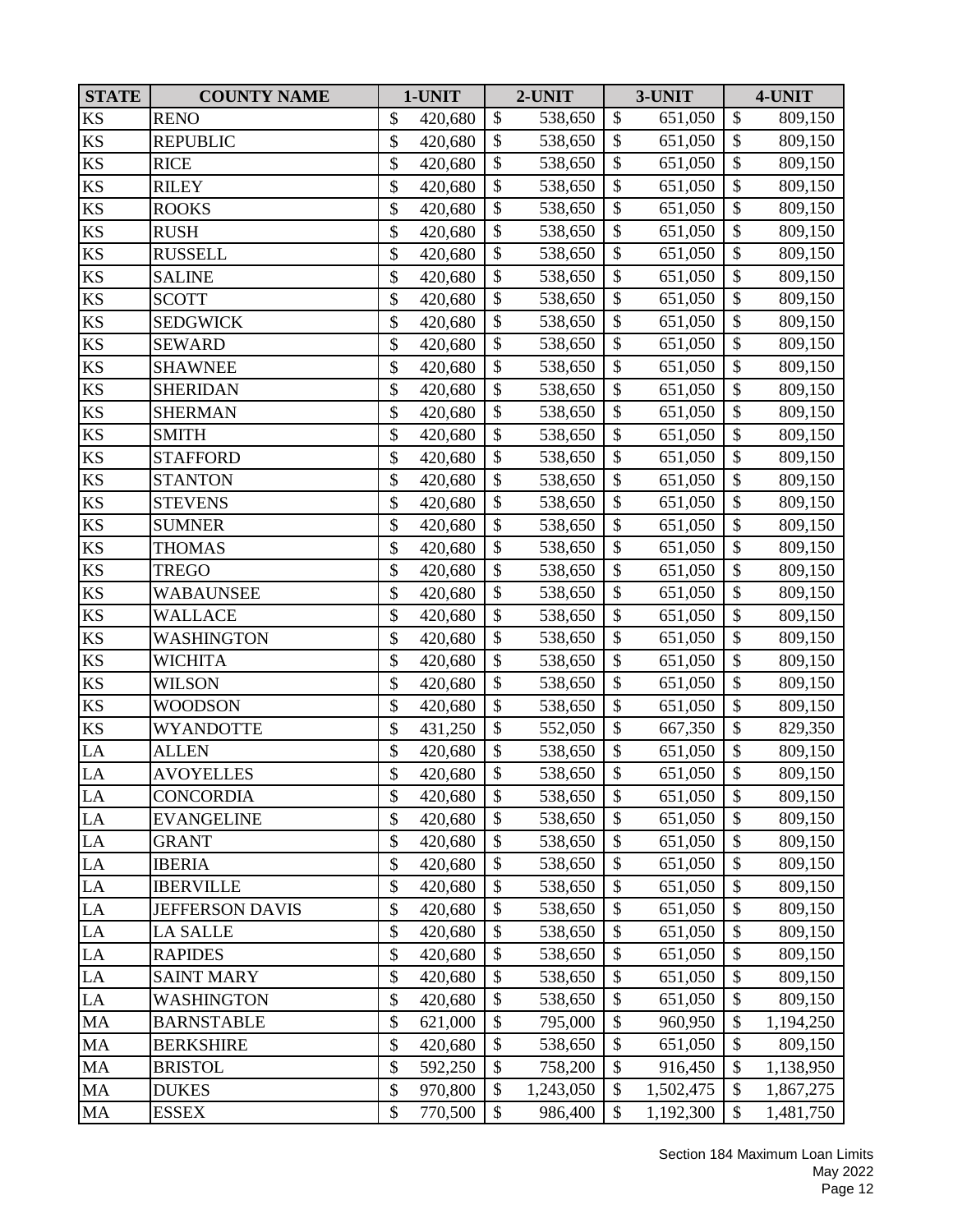| <b>STATE</b>           | <b>COUNTY NAME</b> | 1-UNIT        |                           | 2-UNIT    |                           | 3-UNIT    |                           | 4-UNIT    |
|------------------------|--------------------|---------------|---------------------------|-----------|---------------------------|-----------|---------------------------|-----------|
| MA                     | <b>FRANKLIN</b>    | \$<br>420,680 | \$                        | 538,650   | \$                        | 651,050   | $\boldsymbol{\$}$         | 809,150   |
| MA                     | <b>HAMPDEN</b>     | \$<br>420,680 | $\mathbb{S}$              | 538,650   | $\mathcal{S}$             | 651,050   | $\boldsymbol{\mathsf{S}}$ | 809,150   |
| MA                     | <b>HAMPSHIRE</b>   | \$<br>426,950 | $\mathcal{S}$             | 546,496   | \$                        | 661,773   | \$                        | 819,744   |
| MA                     | <b>MIDDLESEX</b>   | \$<br>770,500 | \$                        | 986,400   | \$                        | 1,192,300 | \$                        | 1,481,750 |
| MA                     | <b>NANTUCKET</b>   | \$<br>970,800 | $\mathcal{S}$             | 1,243,050 | \$                        | 1,502,475 | \$                        | 1,867,275 |
| MA                     | <b>NORFOLK</b>     | \$<br>770,500 | \$                        | 986,400   | \$                        | 1,192,300 | \$                        | 1,481,750 |
| MA                     | <b>PLYMOUTH</b>    | \$<br>770,500 | \$                        | 986,400   | \$                        | 1,192,300 | $\boldsymbol{\$}$         | 1,481,750 |
| MA                     | <b>SUFFOLK</b>     | \$<br>770,500 | $\mathcal{S}$             | 986,400   | \$                        | 1,192,300 | \$                        | 1,481,750 |
| MA                     | <b>WORCESTER</b>   | \$<br>476,700 | \$                        | 610,176   | \$                        | 738,885   | $\overline{\$}$           | 915,264   |
| ME                     | ANDROSCOGGIN       | \$<br>420,680 | \$                        | 538,650   | \$                        | 651,050   | \$                        | 809,150   |
| <b>ME</b>              | <b>AROOSTOOK</b>   | \$<br>420,680 | \$                        | 538,650   | $\boldsymbol{\mathsf{S}}$ | 651,050   | \$                        | 809,150   |
| <b>ME</b>              | <b>CUMBERLAND</b>  | \$<br>470,050 | \$                        | 601,664   | \$                        | 728,578   | $\boldsymbol{\$}$         | 902,496   |
| <b>ME</b>              | <b>FRANKLIN</b>    | \$<br>420,680 | $\mathcal{S}$             | 538,650   | $\boldsymbol{\mathsf{S}}$ | 651,050   | \$                        | 809,150   |
| <b>ME</b>              | <b>HANCOCK</b>     | \$<br>420,680 | \$                        | 538,650   | \$                        | 651,050   | \$                        | 809,150   |
| <b>ME</b>              | <b>KENNEBEC</b>    | \$<br>420,680 | $\mathbb{S}$              | 538,650   | $\mathcal{S}$             | 651,050   | $\overline{\$}$           | 809,150   |
| <b>ME</b>              | <b>KNOX</b>        | \$<br>420,680 | \$                        | 538,650   | $\boldsymbol{\mathsf{S}}$ | 651,050   | $\overline{\$}$           | 809,150   |
| <b>ME</b>              | <b>LINCOLN</b>     | \$<br>420,680 | \$                        | 538,650   | \$                        | 651,050   | \$                        | 809,150   |
| <b>ME</b>              | <b>OXFORD</b>      | \$<br>420,680 | $\overline{\$}$           | 538,650   | $\boldsymbol{\mathsf{S}}$ | 651,050   | $\overline{\$}$           | 809,150   |
| <b>ME</b>              | <b>PENOBSCOT</b>   | \$<br>420,680 | \$                        | 538,650   | \$                        | 651,050   | $\boldsymbol{\$}$         | 809,150   |
| ME                     | <b>PISCATAQUIS</b> | \$<br>420,680 | $\mathcal{S}$             | 538,650   | \$                        | 651,050   | \$                        | 809,150   |
| <b>ME</b>              | SAGADAHOC          | \$<br>463,450 | \$                        | 593,300   | $\mathcal{S}$             | 717,150   | \$                        | 891,250   |
| <b>ME</b>              | <b>SOMERSET</b>    | \$<br>420,680 | $\boldsymbol{\mathsf{S}}$ | 538,650   | \$                        | 651,050   | \$                        | 809,150   |
| <b>ME</b>              | <b>WALDO</b>       | \$<br>420,680 | \$                        | 538,650   | \$                        | 651,050   | \$                        | 809,150   |
| <b>ME</b>              | <b>WASHINGTON</b>  | \$<br>420,680 | \$                        | 538,650   | \$                        | 651,050   | \$                        | 809,150   |
| <b>ME</b>              | <b>YORK</b>        | \$<br>463,450 | \$                        | 593,300   | $\mathcal{S}$             | 717,150   | \$                        | 891,250   |
| MI                     | <b>ALCONA</b>      | \$<br>420,680 | $\mathcal{S}$             | 538,650   | \$                        | 651,050   | \$                        | 809,150   |
| MI                     | <b>ALGER</b>       | \$<br>420,680 | $\mathbb{S}$              | 538,650   | $\mathcal{S}$             | 651,050   | $\mathcal{S}$             | 809,150   |
| MI                     | <b>ALLEGAN</b>     | \$<br>420,680 | \$                        | 538,650   | $\boldsymbol{\mathsf{S}}$ | 651,050   | \$                        | 809,150   |
| $\mathbf{M}\mathbf{I}$ | <b>ALPENA</b>      | \$<br>420,680 | \$                        | 538,650   | \$                        | 651,050   | \$                        | 809,150   |
| MI                     | <b>ANTRIM</b>      | \$<br>420,680 | \$                        | 538,650   | \$                        | 651,050   | \$                        | 809,150   |
| $\mathbf{M}\mathbf{I}$ | <b>ARENAC</b>      | \$<br>420,680 | \$                        | 538,650   | \$                        | 651,050   | \$                        | 809,150   |
| MI                     | <b>BARAGA</b>      | \$<br>420,680 | \$                        | 538,650   | \$                        | 651,050   | \$                        | 809,150   |
| MI                     | <b>BARRY</b>       | \$<br>420,680 | \$                        | 538,650   | \$                        | 651,050   | \$                        | 809,150   |
| MI                     | <b>BAY</b>         | \$<br>420,680 | \$                        | 538,650   | \$                        | 651,050   | \$                        | 809,150   |
| MI                     | <b>BENZIE</b>      | \$<br>420,680 | \$                        | 538,650   | \$                        | 651,050   | $\boldsymbol{\$}$         | 809,150   |
| MI                     | <b>BERRIEN</b>     | \$<br>420,680 | \$                        | 538,650   | \$                        | 651,050   | \$                        | 809,150   |
| $\mathbf{M}\mathbf{I}$ | <b>BRANCH</b>      | \$<br>420,680 | $\mathcal{S}$             | 538,650   | $\boldsymbol{\mathsf{S}}$ | 651,050   | \$                        | 809,150   |
| $\mathbf{M}\mathbf{I}$ | <b>CALHOUN</b>     | \$<br>420,680 | \$                        | 538,650   | \$                        | 651,050   | \$                        | 809,150   |
| MI                     | CASS               | \$<br>420,680 | $\mathcal{S}$             | 538,650   | \$                        | 651,050   | \$                        | 809,150   |
| MI                     | <b>CHARLEVOIX</b>  | \$<br>420,680 | \$                        | 538,650   | \$                        | 651,050   | \$                        | 809,150   |
| MI                     | <b>CHEBOYGAN</b>   | \$<br>420,680 | \$                        | 538,650   | \$                        | 651,050   | \$                        | 809,150   |
| $\mathbf{M}\mathbf{I}$ | <b>CHIPPEWA</b>    | \$<br>420,680 | \$                        | 538,650   | \$                        | 651,050   | $\boldsymbol{\$}$         | 809,150   |
| $\mathbf{M}\mathbf{I}$ | <b>CLARE</b>       | \$<br>420,680 | \$                        | 538,650   | \$                        | 651,050   | \$                        | 809,150   |
| MI                     | <b>CLINTON</b>     | \$<br>420,680 | \$                        | 538,650   | \$                        | 651,050   | \$                        | 809,150   |
| MI                     | <b>CRAWFORD</b>    | \$<br>420,680 | \$                        | 538,650   | \$                        | 651,050   | \$                        | 809,150   |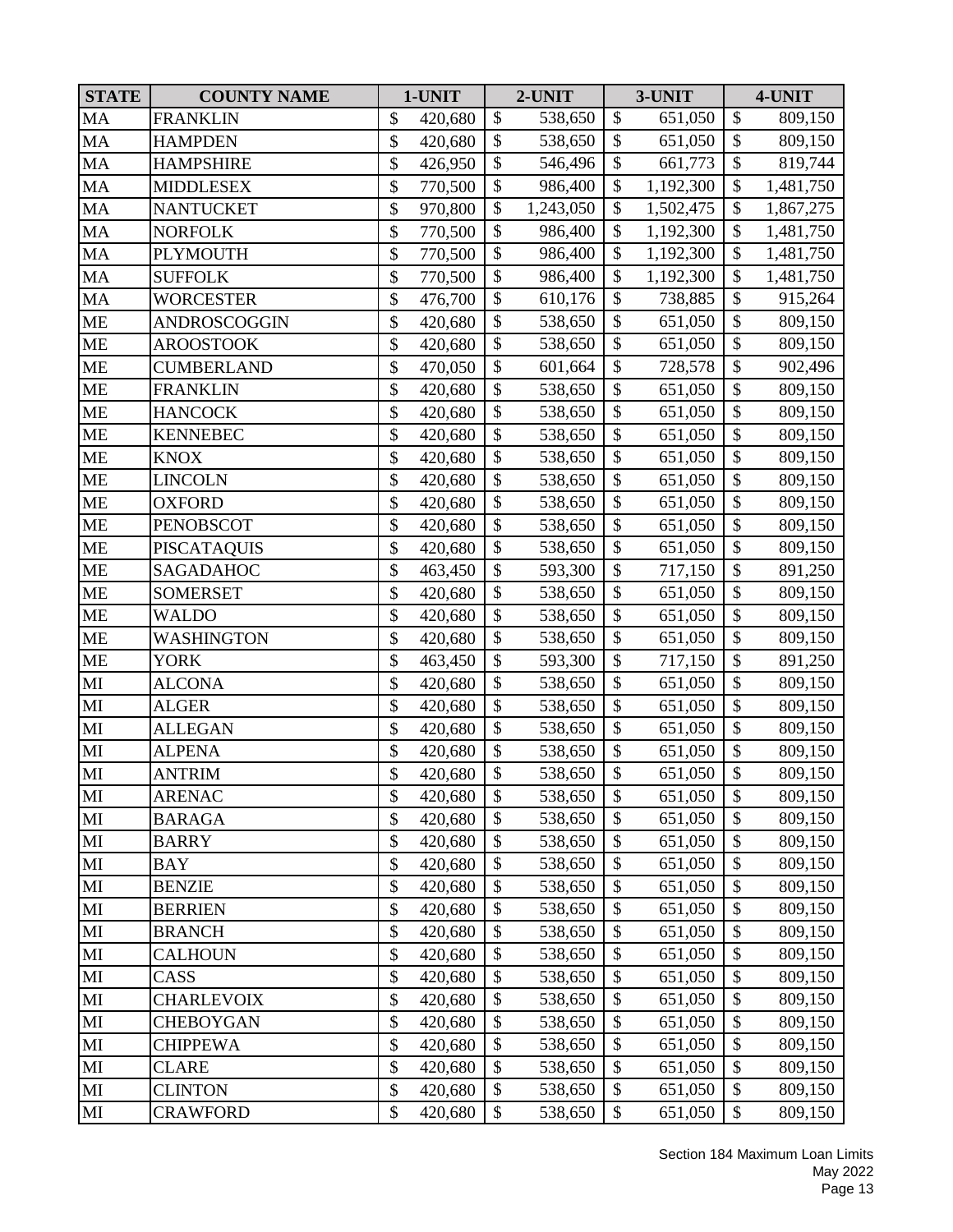| <b>STATE</b>           | <b>COUNTY NAME</b>    | 1-UNIT        |                           | 2-UNIT  |                           | 3-UNIT  |                   | 4-UNIT  |
|------------------------|-----------------------|---------------|---------------------------|---------|---------------------------|---------|-------------------|---------|
| MI                     | <b>DELTA</b>          | \$<br>420,680 | $\mathcal{S}$             | 538,650 | $\mathcal{S}$             | 651,050 | \$                | 809,150 |
| MI                     | DICKINSON             | \$<br>420,680 | \$                        | 538,650 | \$                        | 651,050 | \$                | 809,150 |
| MI                     | <b>EATON</b>          | \$<br>420,680 | $\boldsymbol{\mathsf{S}}$ | 538,650 | $\mathcal{S}$             | 651,050 | \$                | 809,150 |
| MI                     | <b>EMMET</b>          | \$<br>420,680 | \$                        | 538,650 | $\mathcal{S}$             | 651,050 | \$                | 809,150 |
| MI                     | <b>GENESEE</b>        | \$<br>420,680 | \$                        | 538,650 | $\boldsymbol{\mathsf{S}}$ | 651,050 | $\boldsymbol{\$}$ | 809,150 |
| MI                     | <b>GLADWIN</b>        | \$<br>420,680 | \$                        | 538,650 | $\mathcal{S}$             | 651,050 | \$                | 809,150 |
| MI                     | <b>GOGEBIC</b>        | \$<br>420,680 | \$                        | 538,650 | $\mathcal{S}$             | 651,050 | \$                | 809,150 |
| MI                     | <b>GRAND TRAVERSE</b> | \$<br>420,680 | $\mathbb{S}$              | 538,650 | $\mathcal{S}$             | 651,050 | \$                | 809,150 |
| MI                     | <b>GRATIOT</b>        | \$<br>420,680 | \$                        | 538,650 | $\boldsymbol{\mathsf{S}}$ | 651,050 | $\overline{\$}$   | 809,150 |
| MI                     | <b>HILLSDALE</b>      | \$<br>420,680 | \$                        | 538,650 | $\mathcal{S}$             | 651,050 | $\mathcal{S}$     | 809,150 |
| MI                     | <b>HOUGHTON</b>       | \$<br>420,680 | $\overline{\$}$           | 538,650 | $\mathcal{S}$             | 651,050 | $\overline{\$}$   | 809,150 |
| MI                     | <b>HURON</b>          | \$<br>420,680 | \$                        | 538,650 | $\mathcal{S}$             | 651,050 | \$                | 809,150 |
| MI                     | <b>INGHAM</b>         | \$<br>420,680 | $\mathcal{S}$             | 538,650 | \$                        | 651,050 | \$                | 809,150 |
| MI                     | <b>IONIA</b>          | \$<br>420,680 | $\mathcal{S}$             | 538,650 | $\mathcal{S}$             | 651,050 | $\overline{\$}$   | 809,150 |
| MI                     | <b>IOSCO</b>          | \$<br>420,680 | $\mathcal{S}$             | 538,650 | $\mathcal{S}$             | 651,050 | \$                | 809,150 |
| MI                     | <b>IRON</b>           | \$<br>420,680 | \$                        | 538,650 | $\boldsymbol{\mathsf{S}}$ | 651,050 | \$                | 809,150 |
| MI                     | <b>ISABELLA</b>       | \$<br>420,680 | $\mathcal{S}$             | 538,650 | \$                        | 651,050 | \$                | 809,150 |
| MI                     | <b>JACKSON</b>        | \$<br>420,680 | \$                        | 538,650 | $\boldsymbol{\mathsf{S}}$ | 651,050 | $\boldsymbol{\$}$ | 809,150 |
| MI                     | <b>KALAMAZOO</b>      | \$<br>420,680 | \$                        | 538,650 | $\mathcal{S}$             | 651,050 | $\boldsymbol{\$}$ | 809,150 |
| MI                     | <b>KALKASKA</b>       | \$<br>420,680 | $\mathbb{S}$              | 538,650 | $\mathcal{S}$             | 651,050 | $\overline{\$}$   | 809,150 |
| MI                     | <b>KENT</b>           | \$<br>420,680 | \$                        | 538,650 | $\mathcal{S}$             | 651,050 | \$                | 809,150 |
| MI                     | <b>KEWEENAW</b>       | \$<br>420,680 | \$                        | 538,650 | $\mathcal{S}$             | 651,050 | \$                | 809,150 |
| MI                     | LAKE                  | \$<br>420,680 | \$                        | 538,650 | $\mathcal{S}$             | 651,050 | $\overline{\$}$   | 809,150 |
| MI                     | <b>LAPEER</b>         | \$<br>420,680 | \$                        | 538,650 | $\boldsymbol{\mathsf{S}}$ | 651,050 | $\boldsymbol{\$}$ | 809,150 |
| MI                     | LEELANAU              | \$<br>420,680 | \$                        | 538,650 | $\mathcal{S}$             | 651,050 | \$                | 809,150 |
| MI                     | <b>LENAWEE</b>        | \$<br>420,680 | \$                        | 538,650 | $\mathcal{S}$             | 651,050 | \$                | 809,150 |
| MI                     | <b>LIVINGSTON</b>     | \$<br>420,680 | $\mathcal{S}$             | 538,650 | \$                        | 651,050 | \$                | 809,150 |
| MI                     | LUCE                  | \$<br>420,680 | \$                        | 538,650 | $\boldsymbol{\mathsf{S}}$ | 651,050 | $\overline{\$}$   | 809,150 |
| MI                     | <b>MACKINAC</b>       | \$<br>420,680 | \$                        | 538,650 | \$                        | 651,050 | \$                | 809,150 |
| MI                     | <b>MACOMB</b>         | \$<br>420,680 | $\mathcal{S}$             | 538,650 | $\mathcal{S}$             | 651,050 | $\overline{\$}$   | 809,150 |
| MI                     | <b>MANISTEE</b>       | \$<br>420,680 | \$                        | 538,650 | \$                        | 651,050 | \$                | 809,150 |
| MI                     | <b>MARQUETTE</b>      | \$<br>420,680 | $\mathcal{S}$             | 538,650 | \$                        | 651,050 | \$                | 809,150 |
| MI                     | <b>MASON</b>          | \$<br>420,680 | $\mathcal{S}$             | 538,650 | \$                        | 651,050 | \$                | 809,150 |
| MI                     | <b>MECOSTA</b>        | \$<br>420,680 | \$                        | 538,650 | $\mathcal{S}$             | 651,050 | \$                | 809,150 |
| MI                     | <b>MENOMINEE</b>      | \$<br>420,680 | \$                        | 538,650 | \$                        | 651,050 | $\boldsymbol{\$}$ | 809,150 |
| MI                     | <b>MIDLAND</b>        | \$<br>420,680 | \$                        | 538,650 | \$                        | 651,050 | \$                | 809,150 |
| $\mathbf{M}\mathbf{I}$ | <b>MISSAUKEE</b>      | \$<br>420,680 | $\mathcal{S}$             | 538,650 | $\mathcal{S}$             | 651,050 | $\boldsymbol{\$}$ | 809,150 |
| MI                     | <b>MONROE</b>         | \$<br>420,680 | $\mathcal{S}$             | 538,650 | \$                        | 651,050 | \$                | 809,150 |
| MI                     | <b>MONTCALM</b>       | \$<br>420,680 | $\mathcal{S}$             | 538,650 | $\mathcal{S}$             | 651,050 | \$                | 809,150 |
| MI                     | <b>MONTMORENCY</b>    | \$<br>420,680 | \$                        | 538,650 | \$                        | 651,050 | \$                | 809,150 |
| MI                     | <b>MUSKEGON</b>       | \$<br>420,680 | \$                        | 538,650 | $\mathcal{S}$             | 651,050 | \$                | 809,150 |
| MI                     | NEWAYGO               | \$<br>420,680 | $\boldsymbol{\mathsf{S}}$ | 538,650 | $\boldsymbol{\mathsf{S}}$ | 651,050 | \$                | 809,150 |
| MI                     | <b>OAKLAND</b>        | \$<br>420,680 | \$                        | 538,650 | \$                        | 651,050 | \$                | 809,150 |
| MI                     | <b>OCEANA</b>         | \$<br>420,680 | \$                        | 538,650 | \$                        | 651,050 | \$                | 809,150 |
| MI                     | <b>OGEMAW</b>         | \$<br>420,680 | $\mathcal{S}$             | 538,650 | $\mathcal{S}$             | 651,050 | \$                | 809,150 |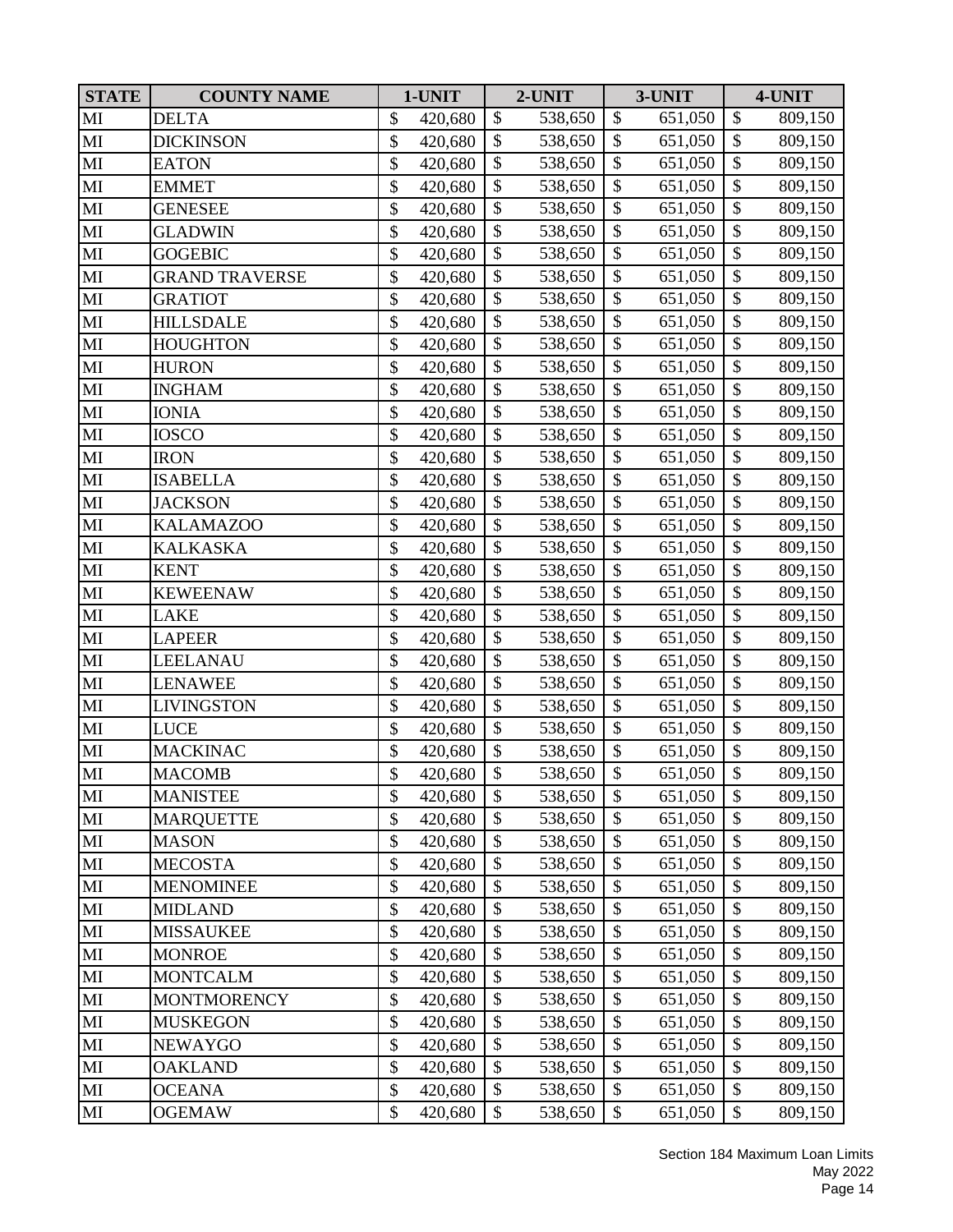| <b>STATE</b> | <b>COUNTY NAME</b> | 1-UNIT        |                           | 2-UNIT  |                           | 3-UNIT  |                           | 4-UNIT  |
|--------------|--------------------|---------------|---------------------------|---------|---------------------------|---------|---------------------------|---------|
| MI           | <b>ONTONAGON</b>   | \$<br>420,680 | \$                        | 538,650 | $\boldsymbol{\mathsf{S}}$ | 651,050 | \$                        | 809,150 |
| MI           | <b>OSCEOLA</b>     | \$<br>420,680 | $\mathbb{S}$              | 538,650 | $\mathcal{S}$             | 651,050 | $\boldsymbol{\mathsf{S}}$ | 809,150 |
| MI           | <b>OSCODA</b>      | \$<br>420,680 | \$                        | 538,650 | \$                        | 651,050 | \$                        | 809,150 |
| MI           | <b>OTSEGO</b>      | \$<br>420,680 | \$                        | 538,650 | $\boldsymbol{\mathsf{S}}$ | 651,050 | \$                        | 809,150 |
| MI           | <b>OTTAWA</b>      | \$<br>420,680 | $\mathcal{S}$             | 538,650 | $\mathcal{S}$             | 651,050 | \$                        | 809,150 |
| MI           | PRESQUE ISLE       | \$<br>420,680 | \$                        | 538,650 | $\boldsymbol{\mathsf{S}}$ | 651,050 | \$                        | 809,150 |
| MI           | <b>ROSCOMMON</b>   | \$<br>420,680 | $\mathcal{S}$             | 538,650 | $\mathcal{S}$             | 651,050 | \$                        | 809,150 |
| MI           | <b>SAGINAW</b>     | \$<br>420,680 | $\mathcal{S}$             | 538,650 | $\mathcal{S}$             | 651,050 | \$                        | 809,150 |
| MI           | <b>SAINT CLAIR</b> | \$<br>420,680 | \$                        | 538,650 | $\boldsymbol{\mathsf{S}}$ | 651,050 | $\overline{\$}$           | 809,150 |
| MI           | <b>SANILAC</b>     | \$<br>420,680 | $\boldsymbol{\mathsf{S}}$ | 538,650 | $\mathcal{S}$             | 651,050 | \$                        | 809,150 |
| MI           | <b>SCHOOLCRAFT</b> | \$<br>420,680 | \$                        | 538,650 | \$                        | 651,050 | \$                        | 809,150 |
| MI           | <b>SHIAWASSEE</b>  | \$<br>420,680 | \$                        | 538,650 | $\boldsymbol{\mathsf{S}}$ | 651,050 | $\boldsymbol{\$}$         | 809,150 |
| MI           | ST. JOSEPH         | \$<br>420,680 | \$                        | 538,650 | \$                        | 651,050 | \$                        | 809,150 |
| MI           | <b>TUSCOLA</b>     | \$<br>420,680 | \$                        | 538,650 | \$                        | 651,050 | $\boldsymbol{\$}$         | 809,150 |
| MI           | <b>VAN BUREN</b>   | \$<br>420,680 | $\mathbb{S}$              | 538,650 | $\mathcal{S}$             | 651,050 | \$                        | 809,150 |
| MI           | WASHTENAW          | \$<br>429,400 | \$                        | 549,632 | $\boldsymbol{\mathsf{S}}$ | 665,570 | \$                        | 824,448 |
| MI           | WAYNE              | \$<br>420,680 | \$                        | 538,650 | \$                        | 651,050 | \$                        | 809,150 |
| MI           | WEXFORD            | \$<br>420,680 | \$                        | 538,650 | $\mathcal{S}$             | 651,050 | $\overline{\$}$           | 809,150 |
| <b>MN</b>    | <b>AITKIN</b>      | \$<br>420,680 | \$                        | 538,650 | $\mathcal{S}$             | 651,050 | \$                        | 809,150 |
| <b>MN</b>    | <b>ANOKA</b>       | \$<br>448,500 | $\mathcal{S}$             | 574,150 | $\mathcal{S}$             | 694,000 | \$                        | 862,500 |
| <b>MN</b>    | <b>BECKER</b>      | \$<br>420,680 | $\mathbb{S}$              | 538,650 | $\mathcal{S}$             | 651,050 | $\overline{\$}$           | 809,150 |
| <b>MN</b>    | <b>BELTRAMI</b>    | \$<br>420,680 | $\mathcal{S}$             | 538,650 | $\mathcal{S}$             | 651,050 | \$                        | 809,150 |
| <b>MN</b>    | <b>BENTON</b>      | \$<br>420,680 | \$                        | 538,650 | $\boldsymbol{\mathsf{S}}$ | 651,050 | \$                        | 809,150 |
| <b>MN</b>    | <b>BIG STONE</b>   | \$<br>420,680 | $\mathcal{S}$             | 538,650 | \$                        | 651,050 | \$                        | 809,150 |
| <b>MN</b>    | <b>BLUE EARTH</b>  | \$<br>420,680 | \$                        | 538,650 | $\boldsymbol{\mathsf{S}}$ | 651,050 | \$                        | 809,150 |
| <b>MN</b>    | <b>BROWN</b>       | \$<br>420,680 | \$                        | 538,650 | $\mathcal{S}$             | 651,050 | \$                        | 809,150 |
| <b>MN</b>    | <b>CARLTON</b>     | \$<br>420,680 | $\mathbb{S}$              | 538,650 | $\mathcal{S}$             | 651,050 | \$                        | 809,150 |
| <b>MN</b>    | <b>CARVER</b>      | \$<br>510,400 | $\mathcal{S}$             | 653,312 | $\mathcal{S}$             | 791,120 | $\overline{\$}$           | 979,968 |
| <b>MN</b>    | CASS               | \$<br>420,680 | \$                        | 538,650 | $\mathcal{S}$             | 651,050 | \$                        | 809,150 |
| <b>MN</b>    | <b>CHIPPEWA</b>    | \$<br>420,680 | $\mathcal{S}$             | 538,650 | $\mathcal{S}$             | 651,050 | $\mathsf{\$}$             | 809,150 |
| MN           | CHISAGO            | \$<br>448,500 | $\$\$                     | 574,150 | \$                        | 694,000 | \$                        | 862,500 |
| <b>MN</b>    | <b>CLAY</b>        | \$<br>420,680 | $\mathcal{S}$             | 538,650 | \$                        | 651,050 | \$                        | 809,150 |
| <b>MN</b>    | <b>CLEARWATER</b>  | \$<br>420,680 | $\mathcal{S}$             | 538,650 | \$                        | 651,050 | \$                        | 809,150 |
| <b>MN</b>    | <b>COOK</b>        | \$<br>426,700 | \$                        | 546,176 | \$                        | 661,385 | \$                        | 819,264 |
| <b>MN</b>    | <b>COTTONWOOD</b>  | \$<br>420,680 | \$                        | 538,650 | \$                        | 651,050 | \$                        | 809,150 |
| <b>MN</b>    | <b>CROW WING</b>   | \$<br>420,680 | \$                        | 538,650 | \$                        | 651,050 | \$                        | 809,150 |
| <b>MN</b>    | <b>DAKOTA</b>      | \$<br>448,500 | \$                        | 574,150 | $\mathcal{S}$             | 694,000 | \$                        | 862,500 |
| <b>MN</b>    | <b>DODGE</b>       | \$<br>420,680 | \$                        | 538,650 | \$                        | 651,050 | \$                        | 809,150 |
| <b>MN</b>    | <b>DOUGLAS</b>     | \$<br>420,680 | $\mathcal{S}$             | 538,650 | \$                        | 651,050 | \$                        | 809,150 |
| <b>MN</b>    | <b>FARIBAULT</b>   | \$<br>420,680 | $\boldsymbol{\mathsf{S}}$ | 538,650 | \$                        | 651,050 | \$                        | 809,150 |
| <b>MN</b>    | <b>FILLMORE</b>    | \$<br>420,680 | \$                        | 538,650 | $\mathcal{S}$             | 651,050 | \$                        | 809,150 |
| <b>MN</b>    | <b>FREEBORN</b>    | \$<br>420,680 | \$                        | 538,650 | $\boldsymbol{\mathsf{S}}$ | 651,050 | $\boldsymbol{\$}$         | 809,150 |
| <b>MN</b>    | <b>GOODHUE</b>     | \$<br>420,680 | $\mathcal{S}$             | 538,650 | \$                        | 651,050 | \$                        | 809,150 |
| <b>MN</b>    | <b>GRANT</b>       | \$<br>420,680 | $\boldsymbol{\mathsf{S}}$ | 538,650 | \$                        | 651,050 | $\boldsymbol{\$}$         | 809,150 |
| <b>MN</b>    | <b>HENNEPIN</b>    | \$<br>465,400 | \$                        | 595,712 | \$                        | 721,370 | $\boldsymbol{\mathsf{S}}$ | 893,568 |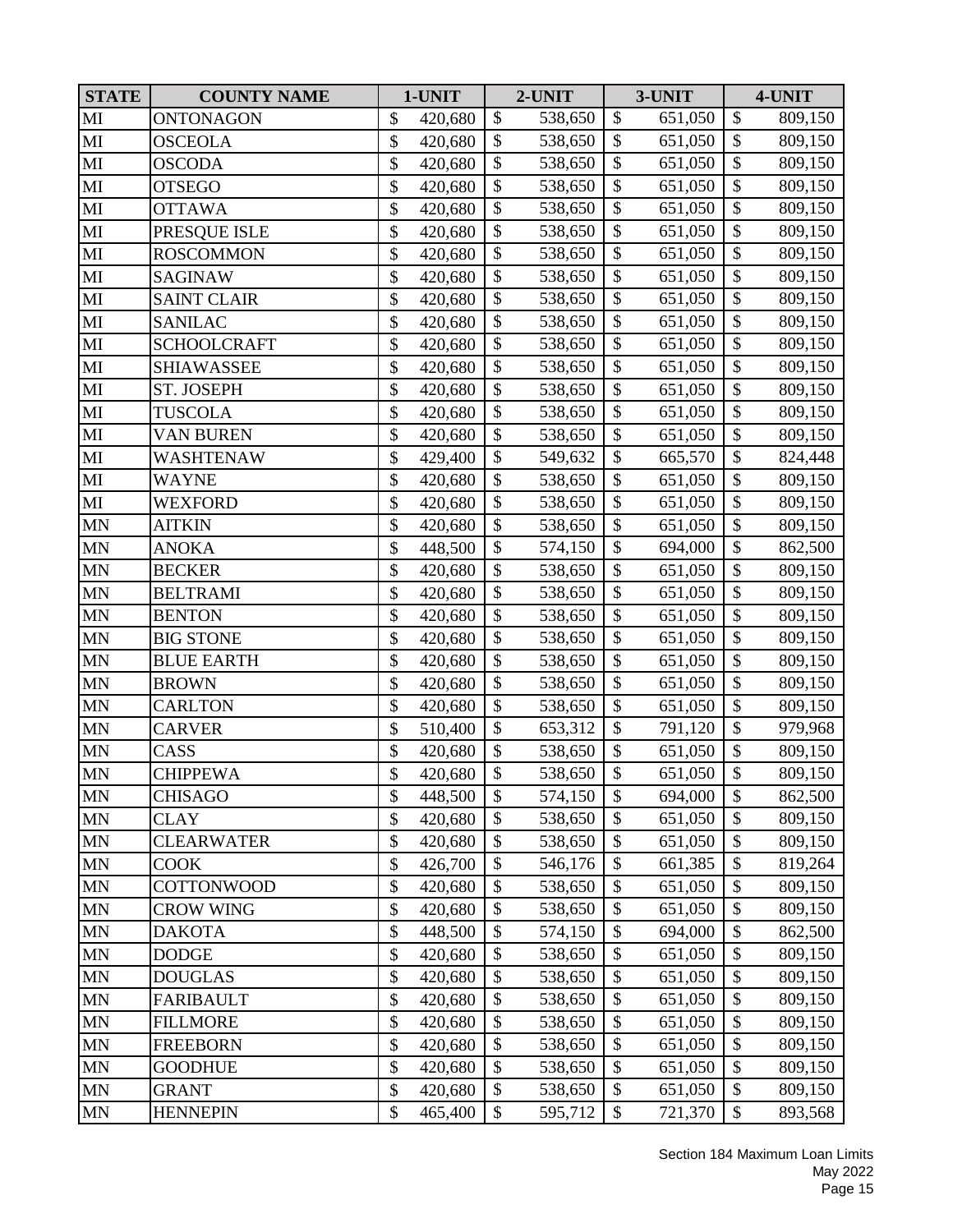| <b>STATE</b> | <b>COUNTY NAME</b>       | 1-UNIT        |               | 2-UNIT  |                           | 3-UNIT  |                           | 4-UNIT  |
|--------------|--------------------------|---------------|---------------|---------|---------------------------|---------|---------------------------|---------|
| <b>MN</b>    | <b>HOUSTON</b>           | \$<br>420,680 | $\mathcal{S}$ | 538,650 | \$                        | 651,050 | \$                        | 809,150 |
| <b>MN</b>    | <b>HUBBARD</b>           | \$<br>420,680 | \$            | 538,650 | \$                        | 651,050 | \$                        | 809,150 |
| <b>MN</b>    | <b>ISANTI</b>            | \$<br>448,500 | \$            | 574,150 | \$                        | 694,000 | $\mathcal{S}$             | 862,500 |
| <b>MN</b>    | <b>ITASCA</b>            | \$<br>420,680 | \$            | 538,650 | $\boldsymbol{\mathsf{S}}$ | 651,050 | \$                        | 809,150 |
| <b>MN</b>    | <b>JACKSON</b>           | \$<br>420,680 | \$            | 538,650 | \$                        | 651,050 | $\boldsymbol{\$}$         | 809,150 |
| <b>MN</b>    | <b>KANABEC</b>           | \$<br>420,680 | $\mathcal{S}$ | 538,650 | \$                        | 651,050 | \$                        | 809,150 |
| <b>MN</b>    | <b>KANDIYOHI</b>         | \$<br>420,680 | \$            | 538,650 | \$                        | 651,050 | \$                        | 809,150 |
| $\mbox{MN}$  | <b>KITTSON</b>           | \$<br>420,680 | $\mathcal{S}$ | 538,650 | $\mathcal{S}$             | 651,050 | \$                        | 809,150 |
| <b>MN</b>    | <b>KOOCHICHING</b>       | \$<br>420,680 | \$            | 538,650 | $\boldsymbol{\mathsf{S}}$ | 651,050 | \$                        | 809,150 |
| <b>MN</b>    | <b>LAC QUI PARLE</b>     | \$<br>420,680 | \$            | 538,650 | \$                        | 651,050 | \$                        | 809,150 |
| MN           | <b>LAKE</b>              | \$<br>420,680 | \$            | 538,650 | $\mathcal{S}$             | 651,050 | $\overline{\$}$           | 809,150 |
| <b>MN</b>    | <b>LAKE OF THE WOODS</b> | \$<br>420,680 | \$            | 538,650 | \$                        | 651,050 | \$                        | 809,150 |
| <b>MN</b>    | <b>LE SUEUR</b>          | \$<br>448,500 | $\mathcal{S}$ | 574,150 | \$                        | 694,000 | \$                        | 862,500 |
| $\mbox{MN}$  | <b>LINCOLN</b>           | \$<br>420,680 | \$            | 538,650 | \$                        | 651,050 | $\overline{\$}$           | 809,150 |
| <b>MN</b>    | <b>LYON</b>              | \$<br>420,680 | \$            | 538,650 | \$                        | 651,050 | \$                        | 809,150 |
| <b>MN</b>    | <b>MAHNOMEN</b>          | \$<br>420,680 | \$            | 538,650 | $\boldsymbol{\mathsf{S}}$ | 651,050 | \$                        | 809,150 |
| <b>MN</b>    | <b>MARSHALL</b>          | \$<br>420,680 | $\mathcal{S}$ | 538,650 | \$                        | 651,050 | \$                        | 809,150 |
| MN           | <b>MARTIN</b>            | \$<br>420,680 | $\mathcal{S}$ | 538,650 | $\mathcal{S}$             | 651,050 | \$                        | 809,150 |
| <b>MN</b>    | <b>MCLEOD</b>            | \$<br>420,680 | \$            | 538,650 | \$                        | 651,050 | $\boldsymbol{\$}$         | 809,150 |
| $\mbox{MN}$  | <b>MEEKER</b>            | \$<br>420,680 | $\mathbb{S}$  | 538,650 | $\mathcal{S}$             | 651,050 | \$                        | 809,150 |
| <b>MN</b>    | <b>MILLE LACS</b>        | \$<br>448,500 | \$            | 574,150 | $\mathcal{S}$             | 694,000 | \$                        | 862,500 |
| <b>MN</b>    | <b>MORRISON</b>          | \$<br>420,680 | \$            | 538,650 | \$                        | 651,050 | \$                        | 809,150 |
| <b>MN</b>    | <b>MOWER</b>             | \$<br>420,680 | \$            | 538,650 | $\boldsymbol{\mathsf{S}}$ | 651,050 | \$                        | 809,150 |
| <b>MN</b>    | <b>MURRAY</b>            | \$<br>420,680 | \$            | 538,650 | \$                        | 651,050 | $\boldsymbol{\$}$         | 809,150 |
| <b>MN</b>    | <b>NICOLLET</b>          | \$<br>420,680 | $\mathcal{S}$ | 538,650 | \$                        | 651,050 | \$                        | 809,150 |
| <b>MN</b>    | <b>NOBLES</b>            | \$<br>420,680 | \$            | 538,650 | \$                        | 651,050 | \$                        | 809,150 |
| $\mbox{MN}$  | <b>NORMAN</b>            | \$<br>420,680 | $\mathcal{S}$ | 538,650 | \$                        | 651,050 | \$                        | 809,150 |
| <b>MN</b>    | <b>OLMSTED</b>           | \$<br>420,680 | \$            | 538,650 | $\boldsymbol{\mathsf{S}}$ | 651,050 | \$                        | 809,150 |
| <b>MN</b>    | <b>OTTER TAIL</b>        | \$<br>420,680 | \$            | 538,650 | \$                        | 651,050 | \$                        | 809,150 |
| <b>MN</b>    | <b>PENNINGTON</b>        | \$<br>420,680 | $\mathbb{S}$  | 538,650 | $\mathcal{S}$             | 651,050 | $\overline{\$}$           | 809,150 |
| MN           | <b>PINE</b>              | \$<br>420,680 | \$            | 538,650 | \$                        | 651,050 | \$                        | 809,150 |
| MN           | <b>PIPESTONE</b>         | \$<br>420,680 | \$            | 538,650 | \$                        | 651,050 | \$                        | 809,150 |
| <b>MN</b>    | <b>POLK</b>              | \$<br>420,680 | \$            | 538,650 | \$                        | 651,050 | \$                        | 809,150 |
| MN           | <b>POPE</b>              | \$<br>420,680 | \$            | 538,650 | \$                        | 651,050 | \$                        | 809,150 |
| <b>MN</b>    | <b>RAMSEY</b>            | \$<br>448,500 | \$            | 574,150 | \$                        | 694,000 | $\boldsymbol{\$}$         | 862,500 |
| MN           | <b>RED LAKE</b>          | \$<br>420,680 | \$            | 538,650 | \$                        | 651,050 | \$                        | 809,150 |
| <b>MN</b>    | <b>REDWOOD</b>           | \$<br>420,680 | \$            | 538,650 | \$                        | 651,050 | \$                        | 809,150 |
| <b>MN</b>    | <b>RENVILLE</b>          | \$<br>420,680 | \$            | 538,650 | \$                        | 651,050 | \$                        | 809,150 |
| MN           | <b>RICE</b>              | \$<br>420,680 | $\mathcal{S}$ | 538,650 | \$                        | 651,050 | \$                        | 809,150 |
| <b>MN</b>    | <b>ROCK</b>              | \$<br>420,680 | \$            | 538,650 | \$                        | 651,050 | \$                        | 809,150 |
| <b>MN</b>    | <b>ROSEAU</b>            | \$<br>420,680 | \$            | 538,650 | \$                        | 651,050 | \$                        | 809,150 |
| <b>MN</b>    | <b>SAINT LOUIS</b>       | \$<br>448,500 | \$            | 574,150 | \$                        | 694,000 | \$                        | 862,500 |
| <b>MN</b>    | <b>SCOTT</b>             | \$<br>498,800 | \$            | 638,464 | \$                        | 773,140 | \$                        | 957,696 |
| MN           | <b>SHERBURNE</b>         | \$<br>420,680 | \$            | 538,650 | \$                        | 651,050 | \$                        | 809,150 |
| <b>MN</b>    | <b>SIBLEY</b>            | \$<br>420,680 | \$            | 538,650 | \$                        | 651,050 | $\boldsymbol{\mathsf{S}}$ | 809,150 |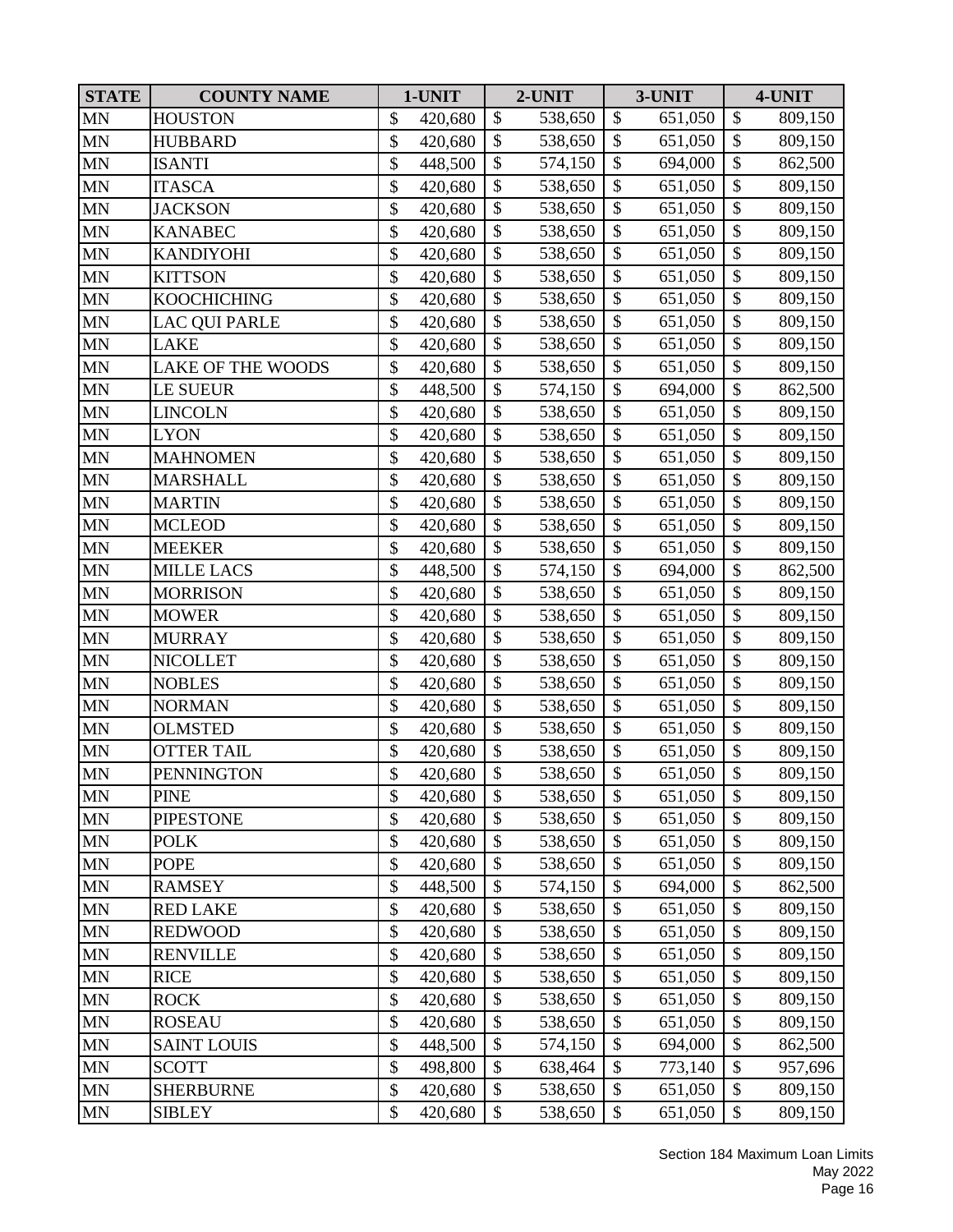| <b>STATE</b> | <b>COUNTY NAME</b> | 1-UNIT        |                           | 2-UNIT  |                           | 3-UNIT  |                   | 4-UNIT  |
|--------------|--------------------|---------------|---------------------------|---------|---------------------------|---------|-------------------|---------|
| <b>MN</b>    | <b>STEARNS</b>     | \$<br>420,680 | $\mathcal{S}$             | 538,650 | \$                        | 651,050 | \$                | 809,150 |
| <b>MN</b>    | <b>STEELE</b>      | \$<br>420,680 | \$                        | 538,650 | \$                        | 651,050 | \$                | 809,150 |
| <b>MN</b>    | <b>STEVENS</b>     | \$<br>420,680 | \$                        | 538,650 | \$                        | 651,050 | \$                | 809,150 |
| <b>MN</b>    | <b>SWIFT</b>       | \$<br>420,680 | \$                        | 538,650 | \$                        | 651,050 | \$                | 809,150 |
| <b>MN</b>    | <b>TODD</b>        | \$<br>420,680 | \$                        | 538,650 | \$                        | 651,050 | $\boldsymbol{\$}$ | 809,150 |
| <b>MN</b>    | <b>TRAVERSE</b>    | \$<br>420,680 | $\mathcal{S}$             | 538,650 | $\mathcal{S}$             | 651,050 | \$                | 809,150 |
| <b>MN</b>    | WABASHA            | \$<br>420,680 | \$                        | 538,650 | \$                        | 651,050 | \$                | 809,150 |
| $\mbox{MN}$  | <b>WADENA</b>      | \$<br>420,680 | $\mathcal{S}$             | 538,650 | $\mathcal{S}$             | 651,050 | \$                | 809,150 |
| <b>MN</b>    | WASECA             | \$<br>420,680 | \$                        | 538,650 | $\boldsymbol{\mathsf{S}}$ | 651,050 | \$                | 809,150 |
| MN           | WASHINGTON         | \$<br>490,900 | \$                        | 628,352 | \$                        | 760,895 | $\mathcal{S}$     | 942,528 |
| <b>MN</b>    | <b>WATONWAN</b>    | \$<br>420,680 | \$                        | 538,650 | $\mathcal{S}$             | 651,050 | $\overline{\$}$   | 809,150 |
| <b>MN</b>    | WILKIN             | \$<br>420,680 | \$                        | 538,650 | \$                        | 651,050 | $\boldsymbol{\$}$ | 809,150 |
| <b>MN</b>    | <b>WINONA</b>      | \$<br>420,680 | $\mathcal{S}$             | 538,650 | \$                        | 651,050 | \$                | 809,150 |
| <b>MN</b>    | <b>WRIGHT</b>      | \$<br>448,500 | \$                        | 574,150 | $\mathcal{S}$             | 694,000 | $\overline{\$}$   | 862,500 |
| <b>MN</b>    | YELLOW MEDICINE    | \$<br>420,680 | \$                        | 538,650 | \$                        | 651,050 | $\mathcal{S}$     | 809,150 |
| <b>MO</b>    | <b>BARRY</b>       | \$<br>420,680 | \$                        | 538,650 | $\boldsymbol{\mathsf{S}}$ | 651,050 | \$                | 809,150 |
| <b>MO</b>    | <b>JASPER</b>      | \$<br>420,680 | $\mathcal{S}$             | 538,650 | \$                        | 651,050 | \$                | 809,150 |
| <b>MO</b>    | <b>LAWRENCE</b>    | \$<br>420,680 | $\boldsymbol{\mathsf{S}}$ | 538,650 | $\mathcal{S}$             | 651,050 | \$                | 809,150 |
| <b>MO</b>    | <b>MCDONALD</b>    | \$<br>420,680 | \$                        | 538,650 | \$                        | 651,050 | $\boldsymbol{\$}$ | 809,150 |
| <b>MO</b>    | <b>NEWTON</b>      | \$<br>420,680 | $\mathbb{S}$              | 538,650 | $\mathcal{S}$             | 651,050 | \$                | 809,150 |
| <b>MS</b>    | <b>ATTALA</b>      | \$<br>420,680 | \$                        | 538,650 | $\mathcal{S}$             | 651,050 | \$                | 809,150 |
| <b>MS</b>    | <b>JACKSON</b>     | \$<br>420,680 | \$                        | 538,650 | \$                        | 651,050 | \$                | 809,150 |
| <b>MS</b>    | <b>JASPER</b>      | \$<br>420,680 | \$                        | 538,650 | $\boldsymbol{\mathsf{S}}$ | 651,050 | \$                | 809,150 |
| MS           | <b>JONES</b>       | \$<br>420,680 | \$                        | 538,650 | \$                        | 651,050 | $\boldsymbol{\$}$ | 809,150 |
| <b>MS</b>    | <b>KEMPER</b>      | \$<br>420,680 | $\mathcal{S}$             | 538,650 | $\mathcal{S}$             | 651,050 | \$                | 809,150 |
| <b>MS</b>    | <b>LEAKE</b>       | \$<br>420,680 | \$                        | 538,650 | \$                        | 651,050 | \$                | 809,150 |
| <b>MS</b>    | <b>NESHOBA</b>     | \$<br>420,680 | $\mathcal{S}$             | 538,650 | \$                        | 651,050 | \$                | 809,150 |
| <b>MS</b>    | <b>NEWTON</b>      | \$<br>420,680 | \$                        | 538,650 | $\boldsymbol{\mathsf{S}}$ | 651,050 | $\overline{\$}$   | 809,150 |
| MS           | <b>SCOTT</b>       | \$<br>420,680 | \$                        | 538,650 | \$                        | 651,050 | \$                | 809,150 |
| <b>MS</b>    | <b>WINSTON</b>     | \$<br>420,680 | $\mathbb{S}$              | 538,650 | $\mathcal{S}$             | 651,050 | $\overline{\$}$   | 809,150 |
| MT           | <b>BEAVERHEAD</b>  | \$<br>420,680 | \$                        | 538,650 | \$                        | 651,050 | \$                | 809,150 |
| MT           | <b>BIG HORN</b>    | \$<br>420,680 | \$                        | 538,650 | \$                        | 651,050 | \$                | 809,150 |
| MT           | <b>BLAINE</b>      | \$<br>420,680 | \$                        | 538,650 | \$                        | 651,050 | \$                | 809,150 |
| MT           | <b>BROADWATER</b>  | \$<br>420,680 | \$                        | 538,650 | \$                        | 651,050 | \$                | 809,150 |
| MT           | <b>CARBON</b>      | \$<br>420,680 | \$                        | 538,650 | \$                        | 651,050 | $\boldsymbol{\$}$ | 809,150 |
| MT           | <b>CARTER</b>      | \$<br>420,680 | \$                        | 538,650 | \$                        | 651,050 | \$                | 809,150 |
| MT           | <b>CASCADE</b>     | \$<br>420,680 | \$                        | 538,650 | \$                        | 651,050 | \$                | 809,150 |
| MT           | <b>CHOUTEAU</b>    | \$<br>420,680 | \$                        | 538,650 | \$                        | 651,050 | \$                | 809,150 |
| MT           | <b>CUSTER</b>      | \$<br>420,680 | $\mathcal{S}$             | 538,650 | $\mathcal{S}$             | 651,050 | \$                | 809,150 |
| MT           | <b>DANIELS</b>     | \$<br>420,680 | \$                        | 538,650 | \$                        | 651,050 | \$                | 809,150 |
| MT           | <b>DAWSON</b>      | \$<br>420,680 | \$                        | 538,650 | \$                        | 651,050 | \$                | 809,150 |
| MT           | DEER LODGE         | \$<br>420,680 | \$                        | 538,650 | \$                        | 651,050 | \$                | 809,150 |
| MT           | <b>FALLON</b>      | \$<br>420,680 | \$                        | 538,650 | \$                        | 651,050 | \$                | 809,150 |
| MT           | <b>FERGUS</b>      | \$<br>420,680 | \$                        | 538,650 | \$                        | 651,050 | \$                | 809,150 |
| MT           | <b>FLATHEAD</b>    | \$<br>500,100 | \$                        | 640,128 | \$                        | 775,155 | \$                | 960,192 |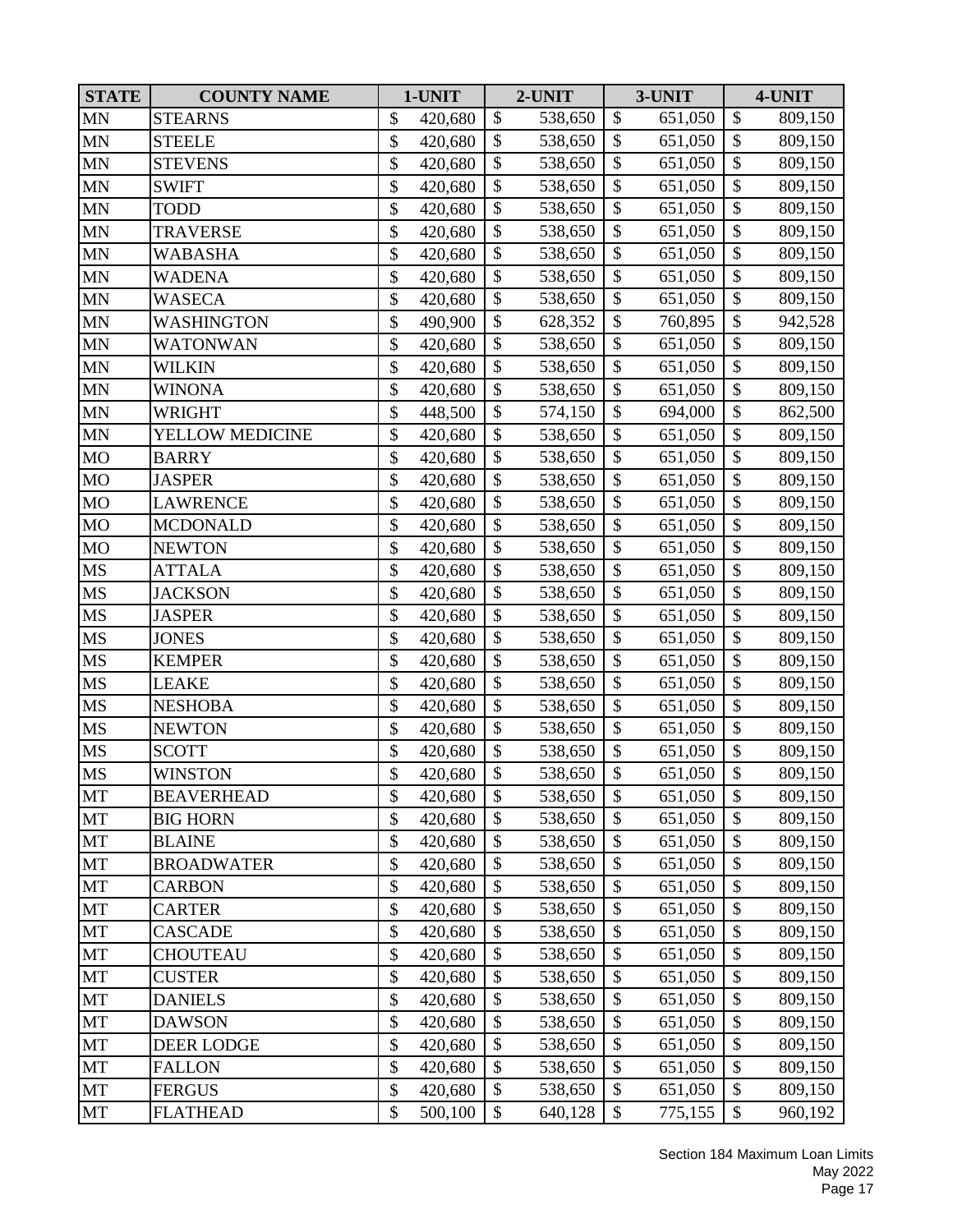| <b>STATE</b> | <b>COUNTY NAME</b>     | 1-UNIT        |                           | 2-UNIT  |                           | 3-UNIT  |                           | 4-UNIT    |
|--------------|------------------------|---------------|---------------------------|---------|---------------------------|---------|---------------------------|-----------|
| MT           | <b>GALLATIN</b>        | \$<br>603,750 | $\mathcal{S}$             | 772,900 | \$                        | 934,250 | $\boldsymbol{\mathsf{S}}$ | 1,161,050 |
| MT           | <b>GARFIELD</b>        | \$<br>420,680 | \$                        | 538,650 | \$                        | 651,050 | \$                        | 809,150   |
| <b>MT</b>    | <b>GLACIER</b>         | \$<br>420,680 | \$                        | 538,650 | \$                        | 651,050 | $\mathcal{S}$             | 809,150   |
| MT           | <b>GOLDEN VALLEY</b>   | \$<br>420,680 | \$                        | 538,650 | $\boldsymbol{\mathsf{S}}$ | 651,050 | \$                        | 809,150   |
| MT           | <b>GRANITE</b>         | \$<br>420,680 | \$                        | 538,650 | \$                        | 651,050 | $\boldsymbol{\$}$         | 809,150   |
| <b>MT</b>    | <b>HILL</b>            | \$<br>420,680 | $\mathcal{S}$             | 538,650 | $\mathcal{S}$             | 651,050 | \$                        | 809,150   |
| MT           | <b>JEFFERSON</b>       | \$<br>510,400 | \$                        | 653,312 | \$                        | 791,120 | \$                        | 979,968   |
| <b>MT</b>    | <b>JUDITH BASIN</b>    | \$<br>420,680 | $\mathbb{S}$              | 538,650 | $\mathcal{S}$             | 651,050 | \$                        | 809,150   |
| MT           | <b>LAKE</b>            | \$<br>420,680 | \$                        | 538,650 | $\boldsymbol{\mathsf{S}}$ | 651,050 | \$                        | 809,150   |
| MT           | <b>LEWIS AND CLARK</b> | \$<br>420,680 | \$                        | 538,650 | \$                        | 651,050 | \$                        | 809,150   |
| MT           | <b>LIBERTY</b>         | \$<br>420,680 | $\overline{\$}$           | 538,650 | $\mathcal{S}$             | 651,050 | $\overline{\$}$           | 809,150   |
| MT           | <b>LINCOLN</b>         | \$<br>510,400 | \$                        | 653,312 | \$                        | 791,120 | \$                        | 979,968   |
| <b>MT</b>    | <b>MADISON</b>         | \$<br>420,680 | $\mathcal{S}$             | 538,650 | \$                        | 651,050 | \$                        | 809,150   |
| MT           | <b>MCCONE</b>          | \$<br>465,300 | $\mathbb{S}$              | 595,584 | $\mathcal{S}$             | 721,215 | $\overline{\$}$           | 893,376   |
| <b>MT</b>    | <b>MEAGHER</b>         | \$<br>420,680 | \$                        | 538,650 | \$                        | 651,050 | $\mathcal{S}$             | 809,150   |
| MT           | <b>MINERAL</b>         | \$<br>420,680 | \$                        | 538,650 | $\boldsymbol{\mathsf{S}}$ | 651,050 | \$                        | 809,150   |
| MT           | <b>MISSOULA</b>        | \$<br>471,500 | $\mathcal{S}$             | 603,600 | \$                        | 729,600 | \$                        | 906,750   |
| <b>MT</b>    | <b>MUSSELSHELL</b>     | \$<br>420,680 | $\boldsymbol{\mathsf{S}}$ | 538,650 | $\mathcal{S}$             | 651,050 | \$                        | 809,150   |
| MT           | <b>PARK</b>            | \$<br>493,200 | \$                        | 631,296 | \$                        | 764,460 | $\boldsymbol{\$}$         | 946,944   |
| <b>MT</b>    | <b>PETROLEUM</b>       | \$<br>420,680 | $\mathbb{S}$              | 538,650 | $\mathcal{S}$             | 651,050 | \$                        | 809,150   |
| MT           | <b>PHILLIPS</b>        | \$<br>420,680 | \$                        | 538,650 | \$                        | 651,050 | \$                        | 809,150   |
| MT           | <b>PONDERA</b>         | \$<br>420,680 | \$                        | 538,650 | \$                        | 651,050 | \$                        | 809,150   |
| MT           | <b>POWDER RIVER</b>    | \$<br>420,680 | \$                        | 538,650 | $\boldsymbol{\mathsf{S}}$ | 651,050 | \$                        | 809,150   |
| MT           | <b>POWELL</b>          | \$<br>420,680 | \$                        | 538,650 | \$                        | 651,050 | $\boldsymbol{\$}$         | 809,150   |
| <b>MT</b>    | <b>PRAIRIE</b>         | \$<br>420,680 | $\boldsymbol{\mathsf{S}}$ | 538,650 | $\mathcal{S}$             | 651,050 | \$                        | 809,150   |
| MT           | <b>RAVALLI</b>         | \$<br>455,000 | \$                        | 582,400 | \$                        | 705,250 | \$                        | 873,600   |
| <b>MT</b>    | <b>RICHLAND</b>        | \$<br>420,680 | \$                        | 538,650 | \$                        | 651,050 | \$                        | 809,150   |
| <b>MT</b>    | <b>ROOSEVELT</b>       | \$<br>420,680 | \$                        | 538,650 | $\boldsymbol{\mathsf{S}}$ | 651,050 | $\overline{\$}$           | 809,150   |
| MT           | <b>ROSEBUD</b>         | \$<br>420,680 | \$                        | 538,650 | \$                        | 651,050 | \$                        | 809,150   |
| <b>MT</b>    | <b>SANDERS</b>         | \$<br>420,680 | $\overline{\mathcal{S}}$  | 538,650 | $\mathcal{S}$             | 651,050 | $\overline{\$}$           | 809,150   |
| MT           | <b>SHERIDAN</b>        | \$<br>420,680 | \$                        | 538,650 | \$                        | 651,050 | \$                        | 809,150   |
| MT           | <b>SILVER BOW</b>      | \$<br>420,680 | $\mathcal{S}$             | 538,650 | \$                        | 651,050 | \$                        | 809,150   |
| MT           | <b>STILLWATER</b>      | \$<br>420,680 | \$                        | 538,650 | $\mathcal{S}$             | 651,050 | \$                        | 809,150   |
| MT           | <b>SWEET GRASS</b>     | \$<br>420,680 | \$                        | 538,650 | \$                        | 651,050 | \$                        | 809,150   |
| MT           | <b>TETON</b>           | \$<br>420,680 | \$                        | 538,650 | \$                        | 651,050 | $\boldsymbol{\$}$         | 809,150   |
| MT           | <b>TOOLE</b>           | \$<br>420,680 | \$                        | 538,650 | \$                        | 651,050 | \$                        | 809,150   |
| MT           | <b>TREASURE</b>        | \$<br>420,680 | \$                        | 538,650 | \$                        | 651,050 | \$                        | 809,150   |
| MT           | <b>VALLEY</b>          | \$<br>420,680 | \$                        | 538,650 | \$                        | 651,050 | \$                        | 809,150   |
| MT           | <b>WHEATLAND</b>       | \$<br>420,680 | $\mathcal{S}$             | 538,650 | $\mathcal{S}$             | 651,050 | \$                        | 809,150   |
| MT           | WIBAUX                 | \$<br>420,680 | \$                        | 538,650 | \$                        | 651,050 | \$                        | 809,150   |
| MT           | <b>YELLOWSTONE</b>     | \$<br>420,680 | \$                        | 538,650 | \$                        | 651,050 | \$                        | 809,150   |
| MT           | YELLOWSTONE NP (PART)  | \$<br>420,680 | \$                        | 538,650 | \$                        | 651,050 | \$                        | 809,150   |
| NC           | <b>ALAMANCE</b>        | \$<br>420,680 | \$                        | 538,650 | \$                        | 651,050 | \$                        | 809,150   |
| $\rm NC$     | <b>ALEXANDER</b>       | \$<br>420,680 | \$                        | 538,650 | \$                        | 651,050 | $\boldsymbol{\mathsf{S}}$ | 809,150   |
| NC           | <b>ALLEGHANY</b>       | \$<br>420,680 | \$                        | 538,650 | $\mathcal{S}$             | 651,050 | $\boldsymbol{\mathsf{S}}$ | 809,150   |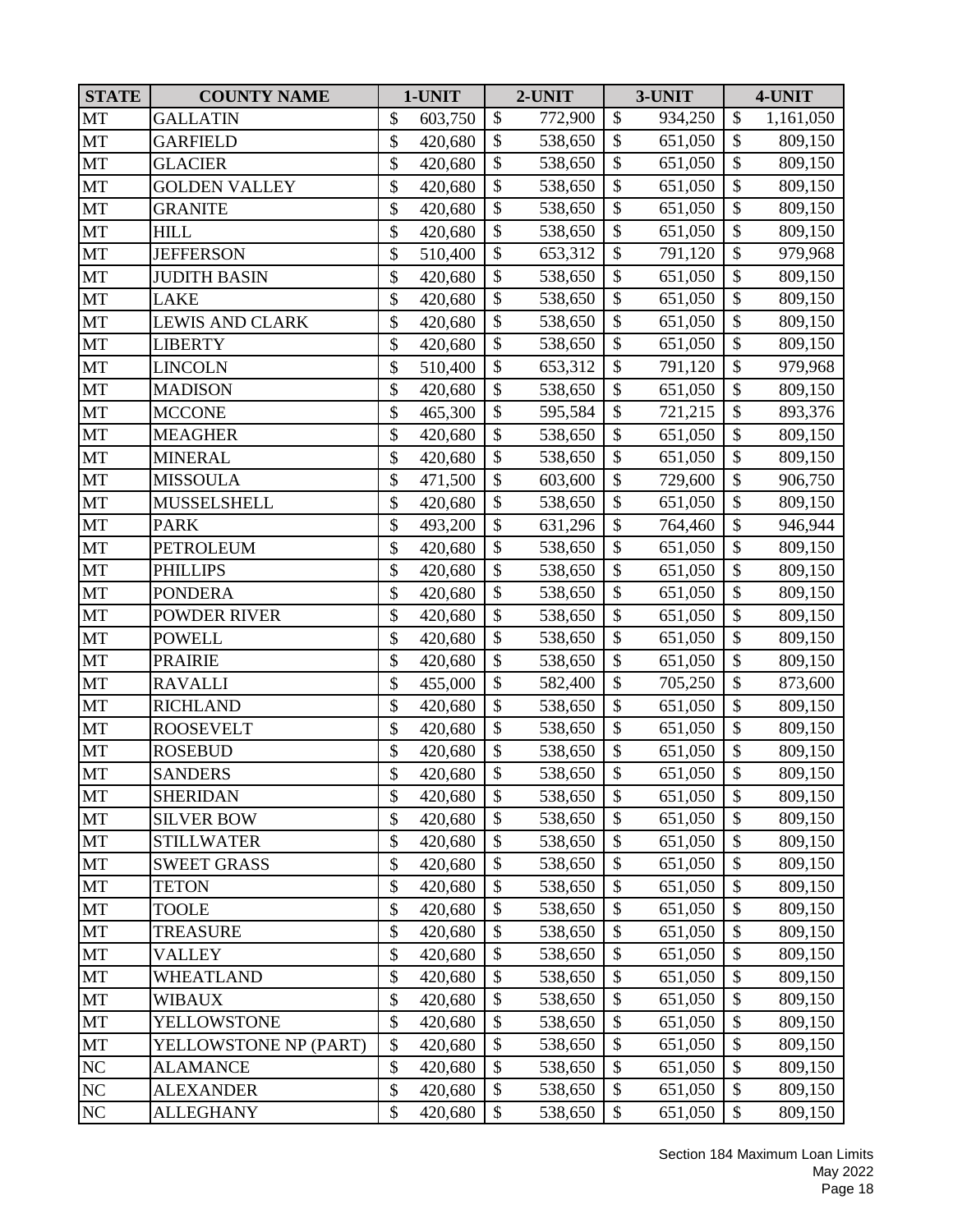| <b>STATE</b>   | <b>COUNTY NAME</b> | 1-UNIT        |                 | 2-UNIT  |                           | 3-UNIT  |                           | 4-UNIT  |
|----------------|--------------------|---------------|-----------------|---------|---------------------------|---------|---------------------------|---------|
| NC             | <b>ANSON</b>       | \$<br>420,680 | \$              | 538,650 | \$                        | 651,050 | $\boldsymbol{\mathsf{S}}$ | 809,150 |
| NC             | ASHE               | \$<br>420,680 | \$              | 538,650 | \$                        | 651,050 | \$                        | 809,150 |
| $\rm NC$       | <b>AVERY</b>       | \$<br>420,680 | \$              | 538,650 | \$                        | 651,050 | $\mathcal{S}$             | 809,150 |
| $\rm NC$       | <b>BEAUFORT</b>    | \$<br>420,680 | \$              | 538,650 | $\boldsymbol{\mathsf{S}}$ | 651,050 | \$                        | 809,150 |
| NC             | <b>BERTIE</b>      | \$<br>420,680 | \$              | 538,650 | \$                        | 651,050 | $\boldsymbol{\$}$         | 809,150 |
| NC             | <b>BLADEN</b>      | \$<br>420,680 | $\mathcal{S}$   | 538,650 | $\boldsymbol{\mathsf{S}}$ | 651,050 | \$                        | 809,150 |
| NC             | <b>BRUNSWICK</b>   | \$<br>420,680 | \$              | 538,650 | \$                        | 651,050 | \$                        | 809,150 |
| NC             | <b>BUNCOMBE</b>    | \$<br>491,000 | $\mathbb{S}$    | 628,480 | $\mathcal{S}$             | 761,050 | \$                        | 942,720 |
| $\rm NC$       | <b>BURKE</b>       | \$<br>420,680 | \$              | 538,650 | $\boldsymbol{\mathsf{S}}$ | 651,050 | $\$\,$                    | 809,150 |
| $\rm NC$       | <b>CABARRUS</b>    | \$<br>420,680 | \$              | 538,650 | \$                        | 651,050 | \$                        | 809,150 |
| NC             | <b>CALDWELL</b>    | \$<br>420,680 | $\overline{\$}$ | 538,650 | $\boldsymbol{\mathsf{S}}$ | 651,050 | $\overline{\$}$           | 809,150 |
| $\rm NC$       | <b>CAMDEN</b>      | \$<br>488,750 | \$              | 625,700 | \$                        | 756,300 | $\boldsymbol{\$}$         | 939,900 |
| $\rm NC$       | <b>CARTERET</b>    | \$<br>420,680 | $\mathcal{S}$   | 538,650 | \$                        | 651,050 | \$                        | 809,150 |
| NC             | <b>CASWELL</b>     | \$<br>420,680 | \$              | 538,650 | $\mathcal{S}$             | 651,050 | $\overline{\$}$           | 809,150 |
| NC             | <b>CATAWBA</b>     | \$<br>420,680 | \$              | 538,650 | \$                        | 651,050 | \$                        | 809,150 |
| $\rm NC$       | <b>CHATHAM</b>     | \$<br>510,400 | \$              | 653,312 | $\boldsymbol{\mathsf{S}}$ | 791,120 | \$                        | 979,968 |
| NC             | <b>CHEROKEE</b>    | \$<br>420,680 | \$              | 538,650 | \$                        | 651,050 | \$                        | 809,150 |
| NC             | <b>CHOWAN</b>      | \$<br>420,680 | $\mathcal{S}$   | 538,650 | $\boldsymbol{\mathsf{S}}$ | 651,050 | \$                        | 809,150 |
| NC             | <b>CLAY</b>        | \$<br>420,680 | \$              | 538,650 | \$                        | 651,050 | $\boldsymbol{\$}$         | 809,150 |
| NC             | <b>CLEVELAND</b>   | \$<br>420,680 | $\mathbb{S}$    | 538,650 | $\mathcal{S}$             | 651,050 | \$                        | 809,150 |
| NC             | <b>COLUMBUS</b>    | \$<br>420,680 | \$              | 538,650 | \$                        | 651,050 | \$                        | 809,150 |
| $\rm NC$       | <b>CRAVEN</b>      | \$<br>420,680 | \$              | 538,650 | \$                        | 651,050 | \$                        | 809,150 |
| NC             | <b>CUMBERLAND</b>  | \$<br>420,680 | \$              | 538,650 | $\boldsymbol{\mathsf{S}}$ | 651,050 | $\$\,$                    | 809,150 |
| NC             | <b>CURRITUCK</b>   | \$<br>488,750 | \$              | 625,700 | \$                        | 756,300 | $\boldsymbol{\$}$         | 939,900 |
| $\rm NC$       | <b>DARE</b>        | \$<br>486,400 | $\mathcal{S}$   | 622,592 | $\mathcal{S}$             | 753,920 | \$                        | 933,888 |
| NC             | <b>DAVIDSON</b>    | \$<br>420,680 | \$              | 538,650 | \$                        | 651,050 | \$                        | 809,150 |
| NC             | <b>DAVIE</b>       | \$<br>420,680 | \$              | 538,650 | \$                        | 651,050 | \$                        | 809,150 |
| $\rm NC$       | <b>DUPLIN</b>      | \$<br>420,680 | \$              | 538,650 | $\boldsymbol{\mathsf{S}}$ | 651,050 | $\overline{\$}$           | 809,150 |
| NC             | <b>DURHAM</b>      | \$<br>506,000 | \$              | 647,750 | \$                        | 783,000 | \$                        | 973,100 |
| N <sub>C</sub> | <b>EDGECOMBE</b>   | \$<br>420,680 | $\mathbb{S}$    | 538,650 | $\mathcal{S}$             | 651,050 | $\overline{\$}$           | 809,150 |
| NC             | <b>FORSYTH</b>     | \$<br>420,680 | \$              | 538,650 | \$                        | 651,050 | \$                        | 809,150 |
| $\rm NC$       | <b>FRANKLIN</b>    | \$<br>420,680 | \$              | 538,650 | \$                        | 651,050 | \$                        | 809,150 |
| NC             | <b>GASTON</b>      | \$<br>420,680 | \$              | 538,650 | \$                        | 651,050 | \$                        | 809,150 |
| NC             | <b>GATES</b>       | \$<br>488,750 | \$              | 625,700 | \$                        | 756,300 | \$                        | 939,900 |
| $\rm NC$       | <b>GRAHAM</b>      | \$<br>420,680 | \$              | 538,650 | \$                        | 651,050 | $\boldsymbol{\$}$         | 809,150 |
| NC             | <b>GRANVILLE</b>   | \$<br>506,000 | \$              | 647,750 | \$                        | 783,000 | \$                        | 973,100 |
| NC             | <b>GREENE</b>      | \$<br>420,680 | \$              | 538,650 | \$                        | 651,050 | \$                        | 809,150 |
| NC             | <b>GUILFORD</b>    | \$<br>420,680 | \$              | 538,650 | \$                        | 651,050 | \$                        | 809,150 |
| NC             | <b>HALIFAX</b>     | \$<br>420,680 | $\mathcal{S}$   | 538,650 | \$                        | 651,050 | \$                        | 809,150 |
| $\rm NC$       | <b>HARNETT</b>     | \$<br>420,680 | \$              | 538,650 | \$                        | 651,050 | \$                        | 809,150 |
| $\rm NC$       | <b>HAYWOOD</b>     | \$<br>420,680 | \$              | 538,650 | \$                        | 651,050 | \$                        | 809,150 |
| $\rm NC$       | <b>HENDERSON</b>   | \$<br>420,680 | \$              | 538,650 | \$                        | 651,050 | \$                        | 809,150 |
| NC             | <b>HERTFORD</b>    | \$<br>420,680 | \$              | 538,650 | \$                        | 651,050 | \$                        | 809,150 |
| NC             | <b>HOKE</b>        | \$<br>420,680 | \$              | 538,650 | \$                        | 651,050 | \$                        | 809,150 |
| NC             | <b>HYDE</b>        | \$<br>483,000 | \$              | 618,300 | \$                        | 747,400 | $\boldsymbol{\mathsf{S}}$ | 928,850 |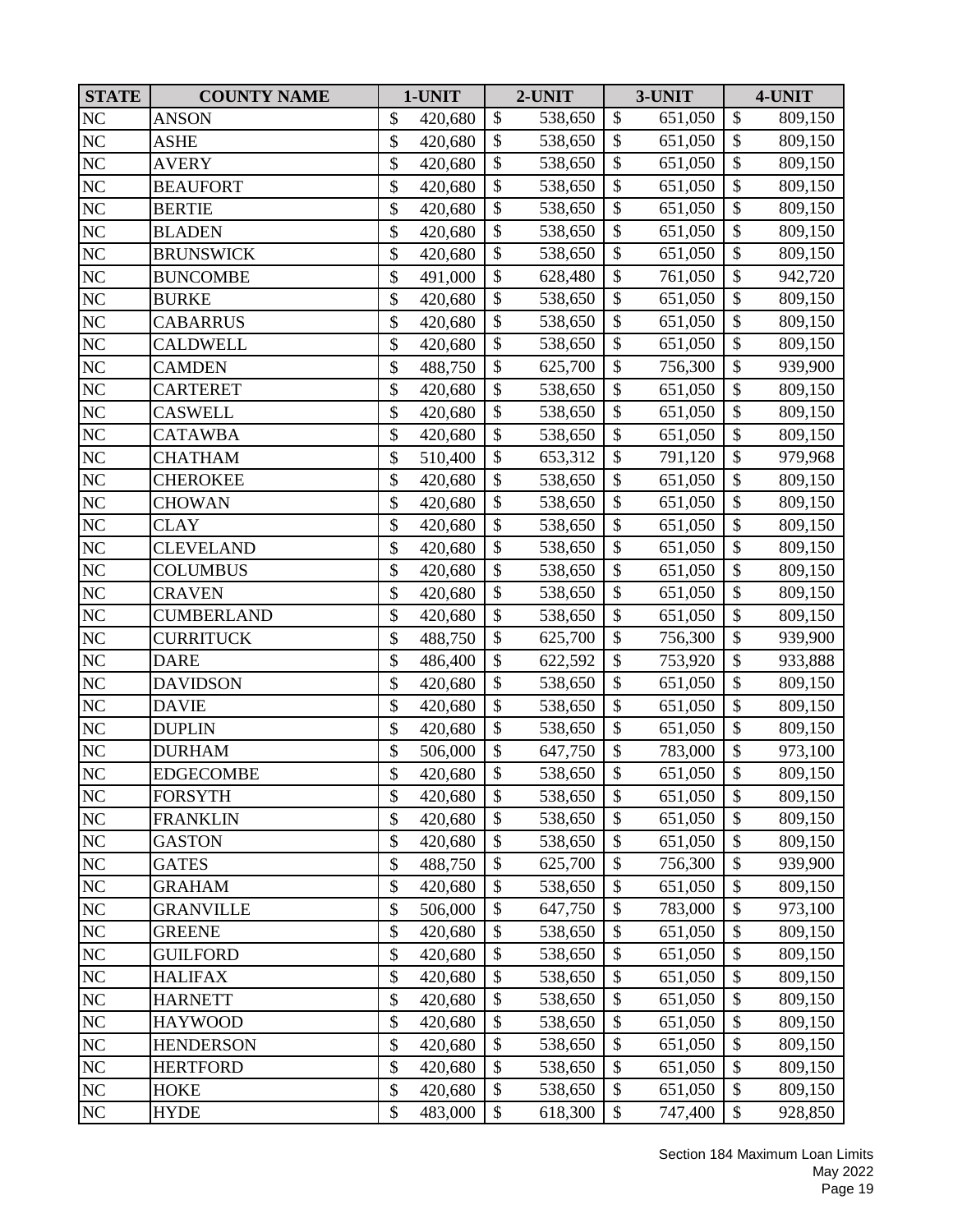| <b>STATE</b>    | <b>COUNTY NAME</b> | 1-UNIT        |                          | 2-UNIT    |                           | 3-UNIT    |                           | 4-UNIT    |
|-----------------|--------------------|---------------|--------------------------|-----------|---------------------------|-----------|---------------------------|-----------|
| NC              | <b>IREDELL</b>     | \$<br>420,680 | \$                       | 538,650   | \$                        | 651,050   | $\boldsymbol{\mathsf{S}}$ | 809,150   |
| NC              | <b>JACKSON</b>     | \$<br>420,680 | \$                       | 538,650   | \$                        | 651,050   | \$                        | 809,150   |
| $\rm NC$        | <b>JOHNSTON</b>    | \$<br>420,680 | \$                       | 538,650   | \$                        | 651,050   | \$                        | 809,150   |
| $\rm NC$        | <b>JONES</b>       | \$<br>420,680 | \$                       | 538,650   | $\boldsymbol{\mathsf{S}}$ | 651,050   | \$                        | 809,150   |
| NC              | <b>LEE</b>         | \$<br>420,680 | \$                       | 538,650   | \$                        | 651,050   | $\boldsymbol{\$}$         | 809,150   |
| NC              | <b>LENOIR</b>      | \$<br>420,680 | $\mathcal{S}$            | 538,650   | $\boldsymbol{\mathsf{S}}$ | 651,050   | \$                        | 809,150   |
| NC              | <b>LINCOLN</b>     | \$<br>420,680 | \$                       | 538,650   | \$                        | 651,050   | \$                        | 809,150   |
| NC              | <b>MACON</b>       | \$<br>420,680 | $\mathcal{S}$            | 538,650   | $\mathcal{S}$             | 651,050   | \$                        | 809,150   |
| $\rm NC$        | <b>MADISON</b>     | \$<br>420,680 | \$                       | 538,650   | $\boldsymbol{\mathsf{S}}$ | 651,050   | \$                        | 809,150   |
| $\rm NC$        | <b>MARTIN</b>      | \$<br>436,800 | \$                       | 559,104   | \$                        | 677,040   | \$                        | 838,656   |
| $N\overline{C}$ | <b>MCDOWELL</b>    | \$<br>420,680 | $\overline{\$}$          | 538,650   | $\boldsymbol{\mathsf{S}}$ | 651,050   | $\overline{\$}$           | 809,150   |
| $\rm NC$        | <b>MECKLENBURG</b> | \$<br>474,100 | \$                       | 606,848   | \$                        | 734,855   | $\boldsymbol{\$}$         | 910,272   |
| NC              | <b>MITCHELL</b>    | \$<br>420,680 | $\mathcal{S}$            | 538,650   | \$                        | 651,050   | \$                        | 809,150   |
| NC              | <b>MONTGOMERY</b>  | \$<br>420,680 | \$                       | 538,650   | $\mathcal{S}$             | 651,050   | $\overline{\$}$           | 809,150   |
| NC              | <b>MOORE</b>       | \$<br>492,750 | \$                       | 630,720   | \$                        | 763,763   | \$                        | 946,080   |
| $\rm NC$        | <b>NASH</b>        | \$<br>420,680 | \$                       | 538,650   | $\boldsymbol{\mathsf{S}}$ | 651,050   | \$                        | 809,150   |
| NC              | <b>NEW HANOVER</b> | \$<br>420,680 | \$                       | 538,650   | \$                        | 651,050   | \$                        | 809,150   |
| NC              | <b>NORTHAMPTON</b> | \$<br>420,680 | $\mathcal{S}$            | 538,650   | $\boldsymbol{\mathsf{S}}$ | 651,050   | $\boldsymbol{\$}$         | 809,150   |
| NC              | <b>ONSLOW</b>      | \$<br>420,680 | \$                       | 538,650   | \$                        | 651,050   | $\boldsymbol{\$}$         | 809,150   |
| NC              | <b>ORANGE</b>      | \$<br>510,400 | $\mathbb{S}$             | 653,312   | $\mathcal{S}$             | 791,120   | $\overline{\$}$           | 979,968   |
| <b>NC</b>       | <b>PAMLICO</b>     | \$<br>420,680 | \$                       | 538,650   | \$                        | 651,050   | \$                        | 809,150   |
| $\rm NC$        | <b>PASQUOTANK</b>  | \$<br>805,000 | \$                       | 1,030,550 | \$                        | 1,245,700 | \$                        | 1,548,100 |
| NC              | <b>PENDER</b>      | \$<br>420,680 | \$                       | 538,650   | $\boldsymbol{\mathsf{S}}$ | 651,050   | $\overline{\$}$           | 809,150   |
| NC              | <b>PERQUIMANS</b>  | \$<br>805,000 | \$                       | 1,030,550 | \$                        | 1,245,700 | $\boldsymbol{\$}$         | 1,548,100 |
| $\rm NC$        | <b>PERSON</b>      | \$<br>506,000 | $\mathcal{S}$            | 647,750   | \$                        | 783,000   | \$                        | 973,100   |
| NC              | <b>PITT</b>        | \$<br>420,680 | \$                       | 538,650   | \$                        | 651,050   | \$                        | 809,150   |
| NC              | <b>POLK</b>        | \$<br>420,680 | \$                       | 538,650   | \$                        | 651,050   | \$                        | 809,150   |
| $\rm NC$        | <b>RANDOLPH</b>    | \$<br>420,680 | \$                       | 538,650   | $\boldsymbol{\mathsf{S}}$ | 651,050   | $\overline{\$}$           | 809,150   |
| NC              | <b>RICHMOND</b>    | \$<br>420,680 | \$                       | 538,650   | \$                        | 651,050   | \$                        | 809,150   |
| N <sub>C</sub>  | <b>ROBESON</b>     | \$<br>420,680 | $\overline{\mathcal{S}}$ | 538,650   | $\mathcal{S}$             | 651,050   | $\overline{\$}$           | 809,150   |
| NC              | <b>ROCKINGHAM</b>  | \$<br>420,680 | \$                       | 538,650   | \$                        | 651,050   | \$                        | 809,150   |
| $\rm NC$        | <b>ROWAN</b>       | \$<br>420,680 | \$                       | 538,650   | \$                        | 651,050   | \$                        | 809,150   |
| NC              | <b>RUTHERFORD</b>  | \$<br>420,680 | \$                       | 538,650   | $\mathcal{S}$             | 651,050   | \$                        | 809,150   |
| NC              | <b>SAMPSON</b>     | \$<br>420,680 | \$                       | 538,650   | \$                        | 651,050   | \$                        | 809,150   |
| $\rm NC$        | <b>SCOTLAND</b>    | \$<br>420,680 | \$                       | 538,650   | \$                        | 651,050   | $\boldsymbol{\$}$         | 809,150   |
| NC              | <b>STANLY</b>      | \$<br>420,680 | \$                       | 538,650   | \$                        | 651,050   | \$                        | 809,150   |
| NC              | <b>STOKES</b>      | \$<br>420,680 | \$                       | 538,650   | \$                        | 651,050   | \$                        | 809,150   |
| $\rm NC$        | <b>SURRY</b>       | \$<br>420,680 | \$                       | 538,650   | \$                        | 651,050   | \$                        | 809,150   |
| NC              | <b>SWAIN</b>       | \$<br>420,680 | $\mathcal{S}$            | 538,650   | $\mathcal{S}$             | 651,050   | \$                        | 809,150   |
| NC              | TRANSYLVANIA       | \$<br>420,680 | \$                       | 538,650   | \$                        | 651,050   | \$                        | 809,150   |
| $\rm NC$        | <b>TYRRELL</b>     | \$<br>420,680 | \$                       | 538,650   | \$                        | 651,050   | \$                        | 809,150   |
| NC              | <b>UNION</b>       | \$<br>460,750 | \$                       | 589,760   | \$                        | 714,163   | \$                        | 884,640   |
| $\rm NC$        | <b>VANCE</b>       | \$<br>420,680 | \$                       | 538,650   | \$                        | 651,050   | \$                        | 809,150   |
| NC              | <b>WAKE</b>        | \$<br>510,400 | \$                       | 653,312   | \$                        | 791,120   | \$                        | 979,968   |
| NC              | <b>WARREN</b>      | \$<br>420,680 | \$                       | 538,650   | $\mathcal{S}$             | 651,050   | $\boldsymbol{\mathsf{S}}$ | 809,150   |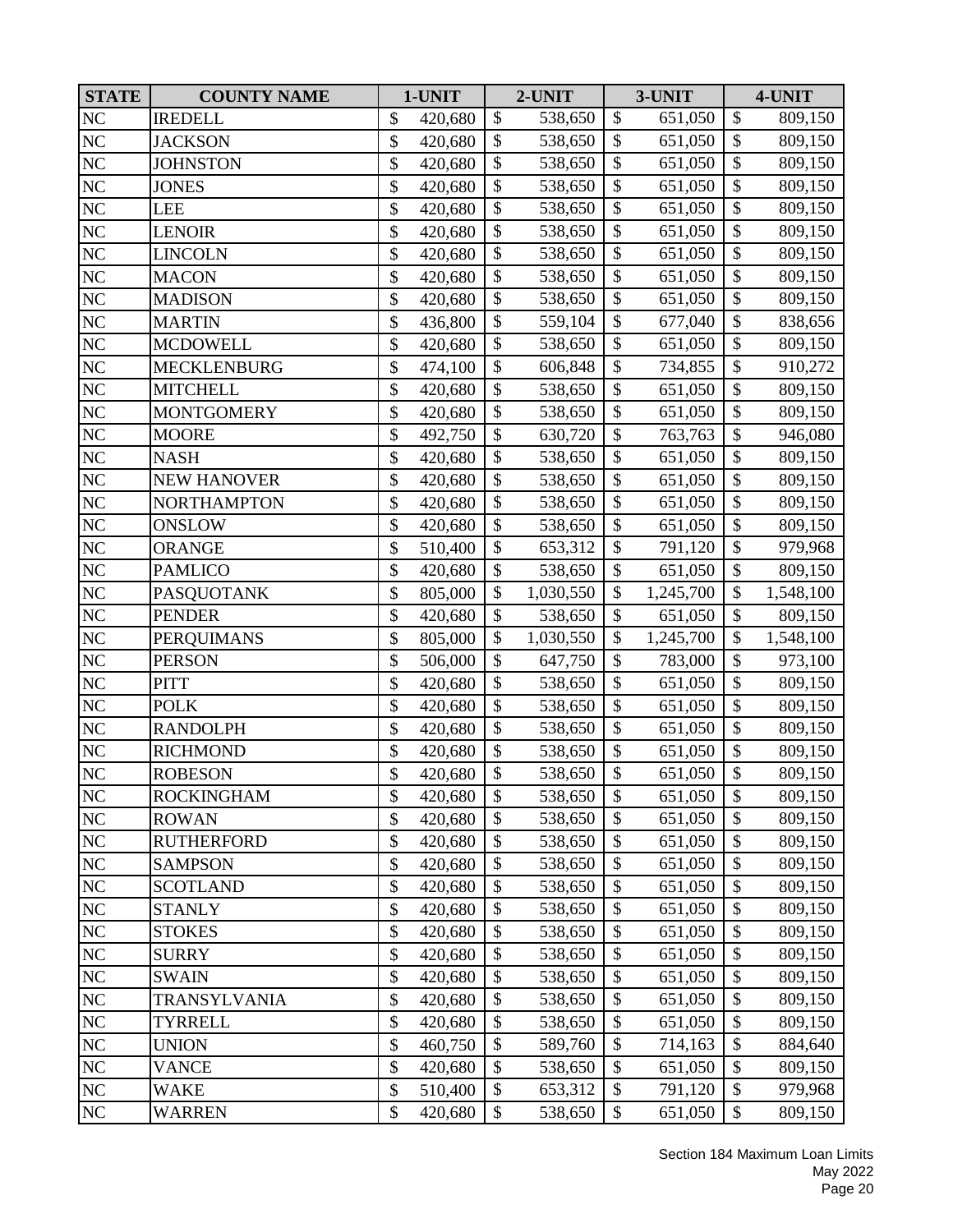| <b>STATE</b>   | <b>COUNTY NAME</b>   | 1-UNIT        |                           | 2-UNIT  |                           | 3-UNIT  |                           | 4-UNIT  |
|----------------|----------------------|---------------|---------------------------|---------|---------------------------|---------|---------------------------|---------|
| NC             | <b>WASHINGTON</b>    | \$<br>420,680 | \$                        | 538,650 | \$                        | 651,050 | \$                        | 809,150 |
| NC             | WATAUGA              | \$<br>455,000 | \$                        | 582,400 | \$                        | 705,250 | \$                        | 873,600 |
| $\rm NC$       | <b>WAYNE</b>         | \$<br>420,680 | \$                        | 538,650 | \$                        | 651,050 | $\mathcal{S}$             | 809,150 |
| $\rm NC$       | <b>WILKES</b>        | \$<br>420,680 | \$                        | 538,650 | \$                        | 651,050 | \$                        | 809,150 |
| $\rm NC$       | <b>WILSON</b>        | \$<br>420,680 | \$                        | 538,650 | \$                        | 651,050 | $\boldsymbol{\$}$         | 809,150 |
| NC             | <b>YADKIN</b>        | \$<br>420,680 | $\boldsymbol{\mathsf{S}}$ | 538,650 | \$                        | 651,050 | \$                        | 809,150 |
| NC             | <b>YANCEY</b>        | \$<br>420,680 | \$                        | 538,650 | \$                        | 651,050 | \$                        | 809,150 |
| ND             | <b>ADAMS</b>         | \$<br>420,680 | $\mathcal{S}$             | 538,650 | $\mathcal{S}$             | 651,050 | \$                        | 809,150 |
| ND             | <b>BARNES</b>        | \$<br>420,680 | \$                        | 538,650 | $\boldsymbol{\mathsf{S}}$ | 651,050 | \$                        | 809,150 |
| ND             | <b>BENSON</b>        | \$<br>420,680 | \$                        | 538,650 | \$                        | 651,050 | \$                        | 809,150 |
| ND             | <b>BILLINGS</b>      | \$<br>420,680 | $\overline{\$}$           | 538,650 | $\boldsymbol{\mathsf{S}}$ | 651,050 | $\overline{\$}$           | 809,150 |
| ND             | <b>BOTTINEAU</b>     | \$<br>420,680 | \$                        | 538,650 | \$                        | 651,050 | $\boldsymbol{\$}$         | 809,150 |
| ND             | <b>BOWMAN</b>        | \$<br>420,680 | $\mathcal{S}$             | 538,650 | \$                        | 651,050 | \$                        | 809,150 |
| ND             | <b>BURKE</b>         | \$<br>420,680 | \$                        | 538,650 | $\mathcal{S}$             | 651,050 | $\overline{\$}$           | 809,150 |
| ND             | <b>BURLEIGH</b>      | \$<br>420,680 | \$                        | 538,650 | \$                        | 651,050 | \$                        | 809,150 |
| ND             | CASS                 | \$<br>420,680 | \$                        | 538,650 | $\boldsymbol{\mathsf{S}}$ | 651,050 | \$                        | 809,150 |
| ND             | <b>CAVALIER</b>      | \$<br>420,680 | \$                        | 538,650 | \$                        | 651,050 | \$                        | 809,150 |
| $\rm ND$       | <b>DICKEY</b>        | \$<br>420,680 | $\boldsymbol{\mathsf{S}}$ | 538,650 | $\boldsymbol{\mathsf{S}}$ | 651,050 | \$                        | 809,150 |
| ND             | <b>DIVIDE</b>        | \$<br>420,680 | \$                        | 538,650 | \$                        | 651,050 | $\boldsymbol{\$}$         | 809,150 |
| N <sub>D</sub> | <b>DUNN</b>          | \$<br>420,680 | $\mathbb{S}$              | 538,650 | $\mathcal{S}$             | 651,050 | \$                        | 809,150 |
| ND             | <b>EDDY</b>          | \$<br>420,680 | \$                        | 538,650 | $\mathcal{S}$             | 651,050 | \$                        | 809,150 |
| ND             | <b>EMMONS</b>        | \$<br>420,680 | \$                        | 538,650 | \$                        | 651,050 | \$                        | 809,150 |
| $\rm ND$       | <b>FOSTER</b>        | \$<br>420,680 | \$                        | 538,650 | $\boldsymbol{\mathsf{S}}$ | 651,050 | \$                        | 809,150 |
| ND             | <b>GOLDEN VALLEY</b> | \$<br>420,680 | \$                        | 538,650 | \$                        | 651,050 | $\boldsymbol{\$}$         | 809,150 |
| ND             | <b>GRAND FORKS</b>   | \$<br>420,680 | $\mathcal{S}$             | 538,650 | $\boldsymbol{\mathsf{S}}$ | 651,050 | \$                        | 809,150 |
| ND             | <b>GRANT</b>         | \$<br>420,680 | \$                        | 538,650 | \$                        | 651,050 | \$                        | 809,150 |
| ND             | <b>GRIGGS</b>        | \$<br>420,680 | \$                        | 538,650 | \$                        | 651,050 | \$                        | 809,150 |
| $\rm ND$       | <b>HETTINGER</b>     | \$<br>420,680 | \$                        | 538,650 | $\boldsymbol{\mathsf{S}}$ | 651,050 | \$                        | 809,150 |
| ND             | <b>KIDDER</b>        | \$<br>420,680 | \$                        | 538,650 | \$                        | 651,050 | \$                        | 809,150 |
| ND             | <b>LAMOURE</b>       | \$<br>420,680 | $\mathbb{S}$              | 538,650 | $\mathcal{S}$             | 651,050 | $\overline{\$}$           | 809,150 |
| ND             | <b>LOGAN</b>         | \$<br>420,680 | \$                        | 538,650 | \$                        | 651,050 | \$                        | 809,150 |
| ND             | <b>MCHENRY</b>       | \$<br>420,680 | \$                        | 538,650 | \$                        | 651,050 | \$                        | 809,150 |
| $\rm ND$       | <b>MCINTOSH</b>      | \$<br>420,680 | \$                        | 538,650 | \$                        | 651,050 | \$                        | 809,150 |
| $\rm ND$       | <b>MCKENZIE</b>      | \$<br>436,900 | \$                        | 559,232 | \$                        | 677,195 | \$                        | 838,848 |
| $\rm ND$       | <b>MCLEAN</b>        | \$<br>420,680 | \$                        | 538,650 | \$                        | 651,050 | $\boldsymbol{\$}$         | 809,150 |
| ND             | <b>MERCER</b>        | \$<br>420,680 | \$                        | 538,650 | \$                        | 651,050 | \$                        | 809,150 |
| ND             | <b>MORTON</b>        | \$<br>420,680 | \$                        | 538,650 | \$                        | 651,050 | \$                        | 809,150 |
| ND             | <b>MOUNTRAIL</b>     | \$<br>420,680 | \$                        | 538,650 | \$                        | 651,050 | \$                        | 809,150 |
| ND             | <b>NELSON</b>        | \$<br>420,680 | $\mathcal{S}$             | 538,650 | \$                        | 651,050 | \$                        | 809,150 |
| ND             | <b>OLIVER</b>        | \$<br>420,680 | \$                        | 538,650 | \$                        | 651,050 | \$                        | 809,150 |
| $\rm ND$       | <b>PEMBINA</b>       | \$<br>420,680 | \$                        | 538,650 | \$                        | 651,050 | \$                        | 809,150 |
| ND             | <b>PIERCE</b>        | \$<br>420,680 | \$                        | 538,650 | \$                        | 651,050 | \$                        | 809,150 |
| ND             | <b>RAMSEY</b>        | \$<br>420,680 | \$                        | 538,650 | \$                        | 651,050 | \$                        | 809,150 |
| ND             | <b>RANSOM</b>        | \$<br>420,680 | \$                        | 538,650 | \$                        | 651,050 | \$                        | 809,150 |
| ND             | <b>RENVILLE</b>      | \$<br>420,680 | \$                        | 538,650 | \$                        | 651,050 | $\boldsymbol{\mathsf{S}}$ | 809,150 |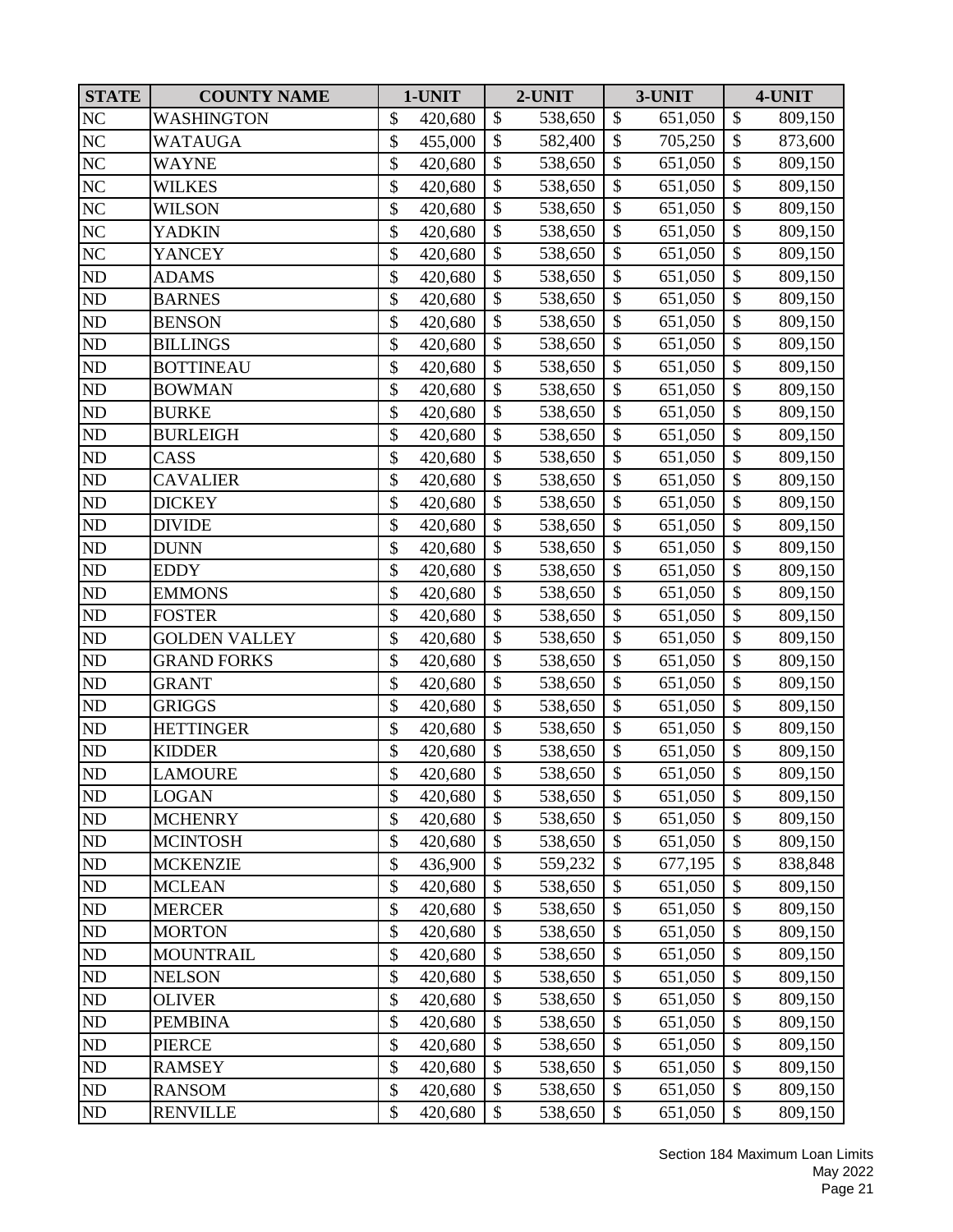| <b>STATE</b> | <b>COUNTY NAME</b> | 1-UNIT        |                           | 2-UNIT  |                           | 3-UNIT  |                   | 4-UNIT  |
|--------------|--------------------|---------------|---------------------------|---------|---------------------------|---------|-------------------|---------|
| ND           | <b>RICHLAND</b>    | \$<br>420,680 | $\mathcal{S}$             | 538,650 | \$                        | 651,050 | \$                | 809,150 |
| ND           | <b>ROLETTE</b>     | \$<br>420,680 | \$                        | 538,650 | \$                        | 651,050 | \$                | 809,150 |
| ND           | <b>SARGENT</b>     | \$<br>420,680 | \$                        | 538,650 | \$                        | 651,050 | $\mathcal{S}$     | 809,150 |
| $\rm ND$     | <b>SHERIDAN</b>    | \$<br>420,680 | \$                        | 538,650 | \$                        | 651,050 | \$                | 809,150 |
| ND           | <b>SIOUX</b>       | \$<br>420,680 | \$                        | 538,650 | \$                        | 651,050 | $\boldsymbol{\$}$ | 809,150 |
| ND           | <b>SLOPE</b>       | \$<br>420,680 | $\boldsymbol{\mathsf{S}}$ | 538,650 | \$                        | 651,050 | \$                | 809,150 |
| ND           | <b>STARK</b>       | \$<br>471,550 | \$                        | 603,584 | \$                        | 730,903 | \$                | 905,376 |
| ND           | <b>STEELE</b>      | \$<br>420,680 | $\mathcal{S}$             | 538,650 | $\mathcal{S}$             | 651,050 | \$                | 809,150 |
| ND           | <b>STUTSMAN</b>    | \$<br>420,680 | \$                        | 538,650 | $\boldsymbol{\mathsf{S}}$ | 651,050 | \$                | 809,150 |
| ND           | <b>TOWNER</b>      | \$<br>420,680 | \$                        | 538,650 | \$                        | 651,050 | $\mathcal{S}$     | 809,150 |
| ND           | <b>TRAILL</b>      | \$<br>420,680 | $\overline{\$}$           | 538,650 | $\boldsymbol{\mathsf{S}}$ | 651,050 | $\overline{\$}$   | 809,150 |
| ND           | WALSH              | \$<br>420,680 | \$                        | 538,650 | \$                        | 651,050 | $\boldsymbol{\$}$ | 809,150 |
| ND           | <b>WARD</b>        | \$<br>420,680 | $\mathcal{S}$             | 538,650 | $\mathcal{S}$             | 651,050 | \$                | 809,150 |
| ND           | <b>WELLS</b>       | \$<br>420,680 | \$                        | 538,650 | $\mathcal{S}$             | 651,050 | $\overline{\$}$   | 809,150 |
| ND           | <b>WILLIAMS</b>    | \$<br>420,680 | \$                        | 538,650 | \$                        | 651,050 | $\mathcal{S}$     | 809,150 |
| $\rm NE$     | <b>BOYD</b>        | \$<br>420,680 | \$                        | 538,650 | \$                        | 651,050 | \$                | 809,150 |
| NE           | <b>BURT</b>        | \$<br>420,680 | $\mathcal{S}$             | 538,650 | \$                        | 651,050 | \$                | 809,150 |
| $\rm NE$     | <b>CUMING</b>      | \$<br>420,680 | \$                        | 538,650 | $\boldsymbol{\mathsf{S}}$ | 651,050 | \$                | 809,150 |
| NE           | <b>DIXON</b>       | \$<br>420,680 | \$                        | 538,650 | \$                        | 651,050 | $\boldsymbol{\$}$ | 809,150 |
| NE           | <b>DOUGLAS</b>     | \$<br>420,680 | $\mathbb{S}$              | 538,650 | $\mathcal{S}$             | 651,050 | $\overline{\$}$   | 809,150 |
| $\rm NE$     | <b>GREELEY</b>     | \$<br>420,680 | \$                        | 538,650 | $\mathcal{S}$             | 651,050 | \$                | 809,150 |
| $\rm NE$     | <b>HALL</b>        | \$<br>420,680 | \$                        | 538,650 | \$                        | 651,050 | \$                | 809,150 |
| $\rm NE$     | <b>HOLT</b>        | \$<br>420,680 | \$                        | 538,650 | $\boldsymbol{\mathsf{S}}$ | 651,050 | \$                | 809,150 |
| NE           | <b>KNOX</b>        | \$<br>420,680 | \$                        | 538,650 | \$                        | 651,050 | $\boldsymbol{\$}$ | 809,150 |
| $\rm NE$     | <b>LANCASTER</b>   | \$<br>420,680 | \$                        | 538,650 | $\boldsymbol{\mathsf{S}}$ | 651,050 | \$                | 809,150 |
| NE           | <b>MADISON</b>     | \$<br>420,680 | \$                        | 538,650 | \$                        | 651,050 | \$                | 809,150 |
| $\rm NE$     | <b>PLATTE</b>      | \$<br>420,680 | $\mathcal{S}$             | 538,650 | \$                        | 651,050 | \$                | 809,150 |
| $\rm NE$     | <b>RICHARDSON</b>  | \$<br>420,680 | \$                        | 538,650 | $\boldsymbol{\mathsf{S}}$ | 651,050 | $\overline{\$}$   | 809,150 |
| NE           | <b>SARPY</b>       | \$<br>420,680 | \$                        | 538,650 | \$                        | 651,050 | \$                | 809,150 |
| <b>NE</b>    | <b>SHERIDAN</b>    | \$<br>420,680 | $\mathbb{S}$              | 538,650 | $\mathcal{S}$             | 651,050 | $\overline{\$}$   | 809,150 |
| $\rm NE$     | <b>STANTON</b>     | \$<br>420,680 | \$                        | 538,650 | \$                        | 651,050 | \$                | 809,150 |
| NE           | <b>THURSTON</b>    | \$<br>420,680 | \$                        | 538,650 | \$                        | 651,050 | \$                | 809,150 |
| $\rm NE$     | <b>WAYNE</b>       | \$<br>420,680 | \$                        | 538,650 | \$                        | 651,050 | \$                | 809,150 |
| $\rm NM$     | <b>BERNALILLO</b>  | \$<br>420,680 | \$                        | 538,650 | \$                        | 651,050 | \$                | 809,150 |
| <b>NM</b>    | <b>CATRON</b>      | \$<br>420,680 | \$                        | 538,650 | \$                        | 651,050 | \$                | 809,150 |
| <b>NM</b>    | <b>CHAVES</b>      | \$<br>420,680 | \$                        | 538,650 | \$                        | 651,050 | \$                | 809,150 |
| $\rm{NM}$    | <b>CIBOLA</b>      | \$<br>420,680 | \$                        | 538,650 | \$                        | 651,050 | \$                | 809,150 |
| NM           | <b>COLFAX</b>      | \$<br>420,680 | \$                        | 538,650 | \$                        | 651,050 | \$                | 809,150 |
| NM           | <b>CURRY</b>       | \$<br>420,680 | $\mathcal{S}$             | 538,650 | $\mathcal{S}$             | 651,050 | \$                | 809,150 |
| <b>NM</b>    | <b>DEBACA</b>      | \$<br>420,680 | \$                        | 538,650 | \$                        | 651,050 | \$                | 809,150 |
| NM           | <b>DONA ANA</b>    | \$<br>420,680 | \$                        | 538,650 | \$                        | 651,050 | \$                | 809,150 |
| $\rm{NM}$    | <b>EDDY</b>        | \$<br>420,680 | \$                        | 538,650 | \$                        | 651,050 | \$                | 809,150 |
| NM           | <b>GRANT</b>       | \$<br>420,680 | \$                        | 538,650 | \$                        | 651,050 | \$                | 809,150 |
| $\rm NM$     | <b>GUADALUPE</b>   | \$<br>420,680 | \$                        | 538,650 | \$                        | 651,050 | \$                | 809,150 |
| $\rm NM$     | <b>HARDING</b>     | \$<br>420,680 | \$                        | 538,650 | \$                        | 651,050 | \$                | 809,150 |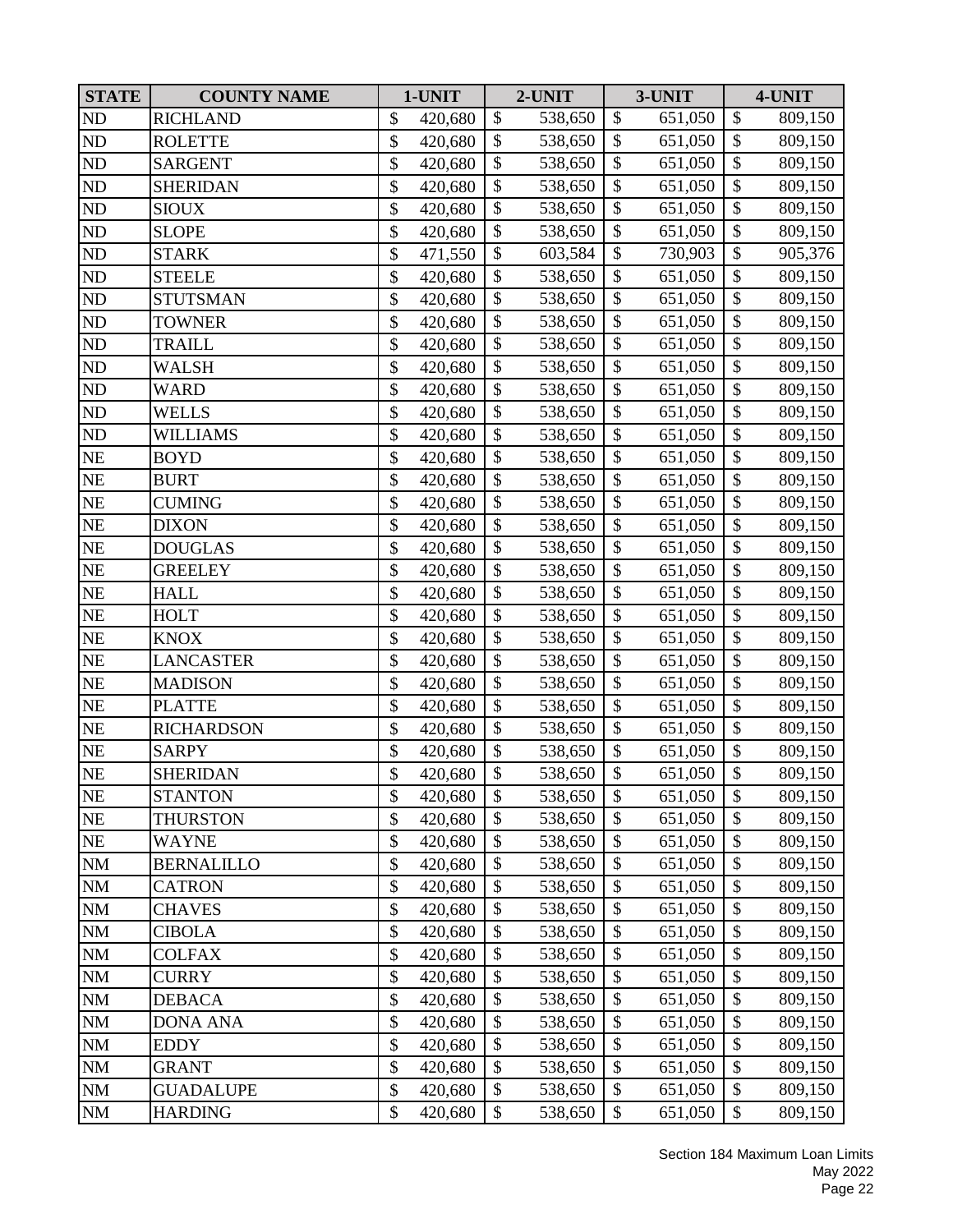| <b>STATE</b>             | <b>COUNTY NAME</b> | 1-UNIT        |                           | 2-UNIT  |                           | 3-UNIT  |                           | 4-UNIT    |
|--------------------------|--------------------|---------------|---------------------------|---------|---------------------------|---------|---------------------------|-----------|
| <b>NM</b>                | <b>HIDALGO</b>     | \$<br>420,680 | \$                        | 538,650 | $\boldsymbol{\mathsf{S}}$ | 651,050 | \$                        | 809,150   |
| $\rm{NM}$                | <b>LEA</b>         | \$<br>420,680 | $\mathbb{S}$              | 538,650 | $\mathcal{S}$             | 651,050 | \$                        | 809,150   |
| $\rm{NM}$                | <b>LINCOLN</b>     | \$<br>420,680 | \$                        | 538,650 | \$                        | 651,050 | \$                        | 809,150   |
| $\rm{NM}$                | LOS ALAMOS         | \$<br>530,150 | $\overline{\$}$           | 678,700 | \$                        | 820,350 | \$                        | 1,019,550 |
| NM                       | LUNA               | \$<br>420,680 | $\mathcal{S}$             | 538,650 | \$                        | 651,050 | $\mathcal{S}$             | 809,150   |
| <b>NM</b>                | <b>MCKINLEY</b>    | \$<br>420,680 | \$                        | 538,650 | $\mathcal{S}$             | 651,050 | \$                        | 809,150   |
| $\mathbf{NM}$            | <b>MORA</b>        | \$<br>420,680 | $\mathcal{S}$             | 538,650 | $\mathcal{S}$             | 651,050 | \$                        | 809,150   |
| $\rm{NM}$                | <b>OTERO</b>       | \$<br>420,680 | $\mathcal{S}$             | 538,650 | $\mathcal{S}$             | 651,050 | \$                        | 809,150   |
| $\mathbf{NM}$            | QUAY               | \$<br>420,680 | \$                        | 538,650 | $\mathcal{S}$             | 651,050 | \$                        | 809,150   |
| $\rm{NM}$                | <b>RIO ARRIBA</b>  | \$<br>420,680 | $\boldsymbol{\mathsf{S}}$ | 538,650 | $\mathcal{S}$             | 651,050 | \$                        | 809,150   |
| <b>NM</b>                | <b>ROOSEVELT</b>   | \$<br>420,680 | \$                        | 538,650 | \$                        | 651,050 | \$                        | 809,150   |
| $\rm{NM}$                | <b>SAN JUAN</b>    | \$<br>420,680 | $\mathcal{S}$             | 538,650 | $\mathcal{S}$             | 651,050 | \$                        | 809,150   |
| $\mathbf{NM}$            | <b>SAN MIGUEL</b>  | \$<br>420,680 | \$                        | 538,650 | $\mathcal{S}$             | 651,050 | $\boldsymbol{\$}$         | 809,150   |
| $\rm{NM}$                | <b>SANDOVAL</b>    | \$<br>420,680 | \$                        | 538,650 | \$                        | 651,050 | \$                        | 809,150   |
| $\mathbf{NM}$            | <b>SANTA FE</b>    | \$<br>510,400 | $\mathcal{S}$             | 653,312 | $\mathcal{S}$             | 791,120 | \$                        | 979,968   |
| $\rm{NM}$                | <b>SIERRA</b>      | \$<br>420,680 | \$                        | 538,650 | $\boldsymbol{\mathsf{S}}$ | 651,050 | \$                        | 809,150   |
| $\rm{NM}$                | <b>SOCORRO</b>     | \$<br>420,680 | \$                        | 538,650 | \$                        | 651,050 | $\mathcal{S}$             | 809,150   |
| $\rm{NM}$                | <b>TAOS</b>        | \$<br>423,200 | \$                        | 541,750 | $\mathcal{S}$             | 654,850 | $\overline{\$}$           | 812,544   |
| $\rm{NM}$                | <b>TORRANCE</b>    | \$<br>420,680 | \$                        | 538,650 | $\mathcal{S}$             | 651,050 | \$                        | 809,150   |
| <b>NM</b>                | <b>UNION</b>       | \$<br>420,680 | $\mathcal{S}$             | 538,650 | $\mathcal{S}$             | 651,050 | \$                        | 809,150   |
| <b>NM</b>                | <b>VALENCIA</b>    | \$<br>420,680 | $\mathbb{S}$              | 538,650 | $\mathcal{S}$             | 651,050 | $\overline{\$}$           | 809,150   |
| $\ensuremath{\text{NV}}$ | <b>CARSON CITY</b> | \$<br>448,500 | $\boldsymbol{\mathsf{S}}$ | 574,150 | $\mathcal{S}$             | 694,000 | \$                        | 862,500   |
| $\ensuremath{\text{NV}}$ | CHURCHILL          | \$<br>477,650 | \$                        | 611,392 | $\boldsymbol{\mathsf{S}}$ | 740,358 | \$                        | 917,088   |
| $\ensuremath{\text{NV}}$ | <b>CLARK</b>       | \$<br>510,400 | $\mathcal{S}$             | 653,312 | \$                        | 791,120 | $\mathcal{S}$             | 979,968   |
| <b>NV</b>                | <b>DOUGLAS</b>     | \$<br>569,250 | \$                        | 728,750 | $\mathcal{S}$             | 880,900 | \$                        | 1,094,700 |
| <b>NV</b>                | <b>ELKO</b>        | \$<br>420,680 | \$                        | 538,650 | $\mathcal{S}$             | 651,050 | \$                        | 809,150   |
| <b>NV</b>                | <b>ESMERALDA</b>   | \$<br>420,680 | $\mathbb{S}$              | 538,650 | $\mathcal{S}$             | 651,050 | \$                        | 809,150   |
| <b>NV</b>                | <b>EUREKA</b>      | \$<br>420,680 | $\mathcal{S}$             | 538,650 | $\mathcal{S}$             | 651,050 | $\overline{\$}$           | 809,150   |
| ${\rm NV}$               | <b>HUMBOLDT</b>    | \$<br>420,680 | $\mathcal{S}$             | 538,650 | $\mathcal{S}$             | 651,050 | \$                        | 809,150   |
| <b>NV</b>                | <b>LANDER</b>      | \$<br>420,680 | $\mathcal{S}$             | 538,650 | $\mathcal{S}$             | 651,050 | $\mathsf{\$}$             | 809,150   |
| $\ensuremath{\text{NV}}$ | <b>LINCOLN</b>     | \$<br>485,000 | $\$\$                     | 620,800 | \$                        | 751,750 | \$                        | 931,200   |
| $\ensuremath{\text{NV}}$ | <b>LYON</b>        | \$<br>420,680 | \$                        | 538,650 | \$                        | 651,050 | \$                        | 809,150   |
| $\ensuremath{\text{NV}}$ | <b>MINERAL</b>     | \$<br>420,680 | $\mathcal{S}$             | 538,650 | \$                        | 651,050 | \$                        | 809,150   |
| $\ensuremath{\text{NV}}$ | <b>NYE</b>         | \$<br>420,680 | \$                        | 538,650 | \$                        | 651,050 | \$                        | 809,150   |
| $\ensuremath{\text{NV}}$ | <b>PERSHING</b>    | \$<br>420,680 | \$                        | 538,650 | \$                        | 651,050 | \$                        | 809,150   |
| $\ensuremath{\text{NV}}$ | <b>STOREY</b>      | \$<br>534,750 | \$                        | 684,550 | \$                        | 827,500 | \$                        | 1,028,350 |
| <b>NV</b>                | WASHOE             | \$<br>534,750 | $\boldsymbol{\mathsf{S}}$ | 684,550 | $\mathcal{S}$             | 827,500 | \$                        | 1,028,350 |
| $\ensuremath{\text{NV}}$ | WHITE PINE         | \$<br>445,300 | \$                        | 569,984 | \$                        | 690,215 | \$                        | 854,976   |
| ${\rm NY}$               | <b>ALBANY</b>      | \$<br>420,680 | $\mathcal{S}$             | 538,650 | \$                        | 651,050 | \$                        | 809,150   |
| ${\rm NY}$               | <b>ALLEGANY</b>    | \$<br>420,680 | $\boldsymbol{\mathsf{S}}$ | 538,650 | \$                        | 651,050 | \$                        | 809,150   |
| $\ensuremath{\text{NY}}$ | <b>BROOME</b>      | \$<br>420,680 | \$                        | 538,650 | $\mathcal{S}$             | 651,050 | \$                        | 809,150   |
| ${\rm NY}$               | CATTARAUGUS        | \$<br>420,680 | \$                        | 538,650 | $\boldsymbol{\mathsf{S}}$ | 651,050 | $\boldsymbol{\$}$         | 809,150   |
| <b>NY</b>                | <b>CAYUGA</b>      | \$<br>420,680 | \$                        | 538,650 | \$                        | 651,050 | \$                        | 809,150   |
| NY                       | <b>CHAUTAUQUA</b>  | \$<br>420,680 | \$                        | 538,650 | $\mathcal{S}$             | 651,050 | $\boldsymbol{\$}$         | 809,150   |
| NY                       | CHEMUNG            | \$<br>420,680 | \$                        | 538,650 | \$                        | 651,050 | $\boldsymbol{\mathsf{S}}$ | 809,150   |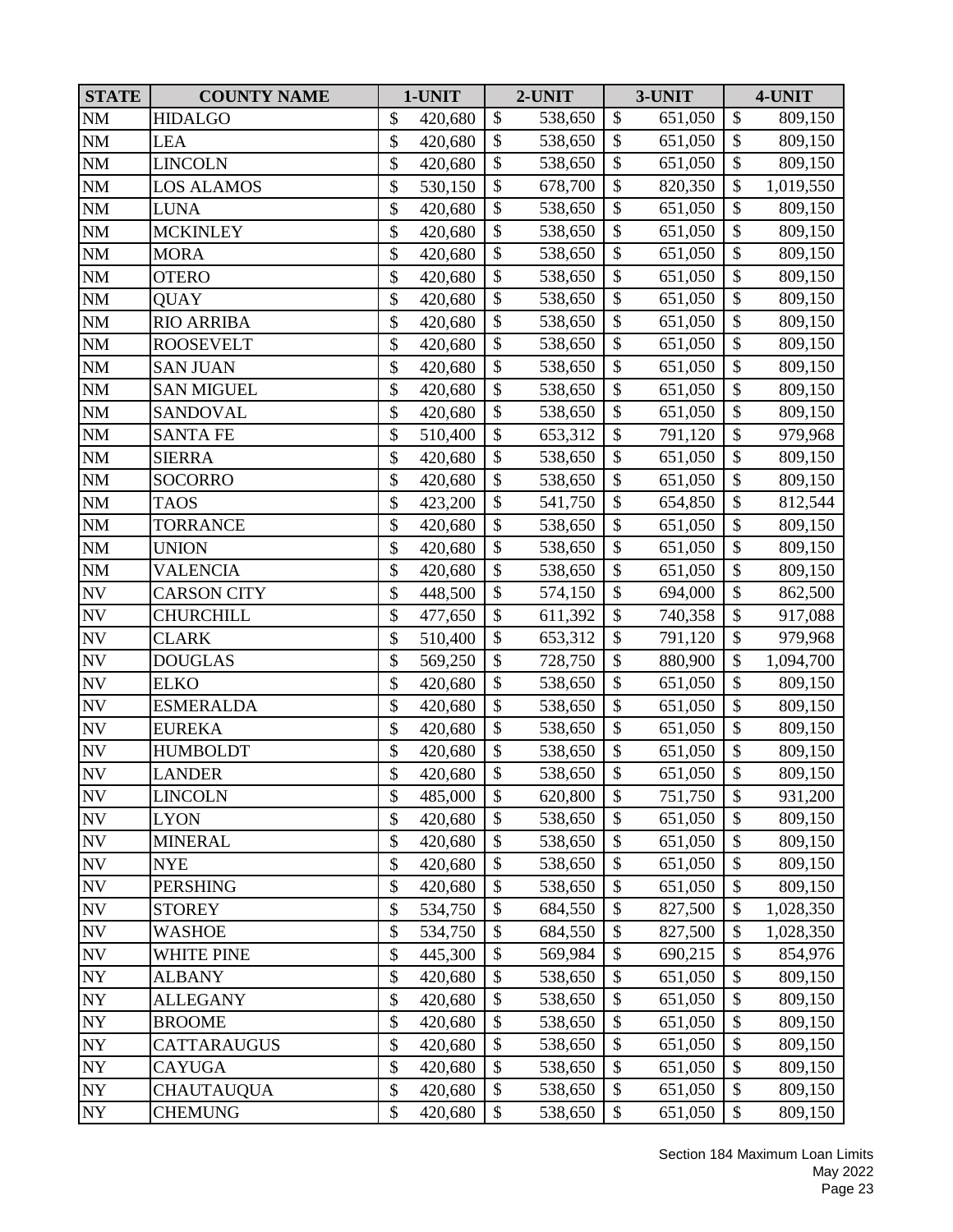| <b>STATE</b>               | <b>COUNTY NAME</b>    | 1-UNIT        |                           | 2-UNIT    |                           | 3-UNIT    |                           | 4-UNIT    |
|----------------------------|-----------------------|---------------|---------------------------|-----------|---------------------------|-----------|---------------------------|-----------|
| NY                         | <b>CHENANGO</b>       | \$<br>420,680 | \$                        | 538,650   | $\boldsymbol{\mathsf{S}}$ | 651,050   | $\boldsymbol{\$}$         | 809,150   |
| <b>NY</b>                  | <b>CLINTON</b>        | \$<br>420,680 | $\mathbb{S}$              | 538,650   | $\mathcal{S}$             | 651,050   | $\boldsymbol{\mathsf{S}}$ | 809,150   |
| <b>NY</b>                  | <b>COLUMBIA</b>       | \$<br>420,680 | $\mathcal{S}$             | 538,650   | \$                        | 651,050   | \$                        | 809,150   |
| $\ensuremath{\text{NY}}$   | <b>CORTLAND</b>       | \$<br>420,680 | \$                        | 538,650   | \$                        | 651,050   | \$                        | 809,150   |
| ${\rm NY}$                 | <b>DELAWARE</b>       | \$<br>420,680 | \$                        | 538,650   | $\mathcal{S}$             | 651,050   | \$                        | 809,150   |
| $\boldsymbol{\mathrm{NY}}$ | <b>DUTCHESS</b>       | \$<br>480,650 | \$                        | 615,232   | \$                        | 745,008   | $\boldsymbol{\$}$         | 922,848   |
| <b>NY</b>                  | <b>ERIE</b>           | \$<br>420,680 | $\mathcal{S}$             | 538,650   | $\mathcal{S}$             | 651,050   | $\boldsymbol{\$}$         | 809,150   |
| NY                         | <b>ESSEX</b>          | \$<br>420,680 | $\mathcal{S}$             | 538,650   | $\mathcal{S}$             | 651,050   | \$                        | 809,150   |
| $\bold{NY}$                | <b>FRANKLIN</b>       | \$<br>420,680 | \$                        | 538,650   | $\boldsymbol{\mathsf{S}}$ | 651,050   | $\overline{\$}$           | 809,150   |
| <b>NY</b>                  | <b>FULTON</b>         | \$<br>420,680 | $\mathcal{S}$             | 538,650   | $\mathcal{S}$             | 651,050   | \$                        | 809,150   |
| <b>NY</b>                  | <b>GENESEE</b>        | \$<br>420,680 | \$                        | 538,650   | $\boldsymbol{\mathsf{S}}$ | 651,050   | \$                        | 809,150   |
| <b>NY</b>                  | <b>GREENE</b>         | \$<br>420,680 | \$                        | 538,650   | $\boldsymbol{\mathsf{S}}$ | 651,050   | $\boldsymbol{\$}$         | 809,150   |
| $\ensuremath{\text{NY}}$   | <b>HAMILTON</b>       | \$<br>420,680 | \$                        | 538,650   | $\boldsymbol{\mathsf{S}}$ | 651,050   | \$                        | 809,150   |
| <b>NY</b>                  | <b>HERKIMER</b>       | \$<br>420,680 | \$                        | 538,650   | \$                        | 651,050   | \$                        | 809,150   |
| <b>NY</b>                  | <b>JEFFERSON</b>      | \$<br>420,680 | \$                        | 538,650   | $\mathcal{S}$             | 651,050   | \$                        | 809,150   |
| <b>NY</b>                  | <b>LEWIS</b>          | \$<br>420,680 | \$                        | 538,650   | $\boldsymbol{\mathsf{S}}$ | 651,050   | \$                        | 809,150   |
| ${\rm NY}$                 | <b>LIVINGSTON</b>     | \$<br>420,680 | \$                        | 538,650   | \$                        | 651,050   | $\mathcal{S}$             | 809,150   |
| NY <sub></sub>             | <b>MADISON</b>        | \$<br>420,680 | \$                        | 538,650   | $\boldsymbol{\mathsf{S}}$ | 651,050   | $\overline{\$}$           | 809,150   |
| <b>NY</b>                  | <b>MONROE</b>         | \$<br>420,680 | \$                        | 538,650   | $\boldsymbol{\mathsf{S}}$ | 651,050   | \$                        | 809,150   |
| <b>NY</b>                  | <b>MONTGOMERY</b>     | \$<br>420,680 | $\boldsymbol{\mathsf{S}}$ | 538,650   | $\mathcal{S}$             | 651,050   | \$                        | 809,150   |
| <b>NY</b>                  | <b>NASSAU</b>         | \$<br>970,800 | $\mathcal{S}$             | 1,243,050 | $\mathcal{S}$             | 1,502,475 | \$                        | 1,867,275 |
| <b>NY</b>                  | <b>NIAGARA</b>        | \$<br>420,680 | $\boldsymbol{\mathsf{S}}$ | 538,650   | \$                        | 651,050   | \$                        | 809,150   |
| $\ensuremath{\text{NY}}$   | <b>ONEIDA</b>         | \$<br>420,680 | \$                        | 538,650   | $\boldsymbol{\mathsf{S}}$ | 651,050   | \$                        | 809,150   |
| ${\rm NY}$                 | <b>ONONDAGA</b>       | \$<br>420,680 | $\boldsymbol{\mathsf{S}}$ | 538,650   | $\mathcal{S}$             | 651,050   | \$                        | 809,150   |
| $\boldsymbol{\mathrm{NY}}$ | <b>ONTARIO</b>        | \$<br>420,680 | \$                        | 538,650   | $\boldsymbol{\mathsf{S}}$ | 651,050   | \$                        | 809,150   |
| ${\rm NY}$                 | <b>ORANGE</b>         | \$<br>457,950 | $\mathcal{S}$             | 586,176   | $\mathcal{S}$             | 709,823   | \$                        | 879,264   |
| <b>NY</b>                  | <b>ORLEANS</b>        | \$<br>420,680 | $\mathbb{S}$              | 538,650   | $\mathcal{S}$             | 651,050   | \$                        | 809,150   |
| <b>NY</b>                  | OSWEGO                | \$<br>420,680 | \$                        | 538,650   | $\boldsymbol{\mathsf{S}}$ | 651,050   | $\overline{\$}$           | 809,150   |
| <b>NY</b>                  | <b>OTSEGO</b>         | \$<br>420,680 | $\mathcal{S}$             | 538,650   | $\boldsymbol{\mathsf{S}}$ | 651,050   | \$                        | 809,150   |
| <b>NY</b>                  | <b>PUTNAM</b>         | \$<br>970,800 | $\boldsymbol{\mathsf{S}}$ | 1,243,050 | $\mathcal{S}$             | 1,502,475 | $\overline{\$}$           | 1,867,275 |
| <b>NY</b>                  | <b>RENSSELAER</b>     | \$<br>420,680 | $\$\$                     | 538,650   | \$                        | 651,050   | \$                        | 809,150   |
| $\ensuremath{\text{NY}}$   | <b>ROCKLAND</b>       | \$<br>970,800 | \$                        | 1,243,050 | \$                        | 1,502,475 | \$                        | 1,867,275 |
| ${\rm NY}$                 | <b>SAINT LAWRENCE</b> | \$<br>420,680 | $\mathcal{S}$             | 538,650   | \$                        | 651,050   | \$                        | 809,150   |
| $\ensuremath{\text{NY}}$   | <b>SARATOGA</b>       | \$<br>420,680 | $\mathcal{S}$             | 538,650   | \$                        | 651,050   | \$                        | 809,150   |
| ${\rm NY}$                 | <b>SCHENECTADY</b>    | \$<br>420,680 | \$                        | 538,650   | \$                        | 651,050   | \$                        | 809,150   |
| NY                         | <b>SCHOHARIE</b>      | \$<br>420,680 | \$                        | 538,650   | \$                        | 651,050   | \$                        | 809,150   |
| $\bold{NY}$                | <b>SCHUYLER</b>       | \$<br>420,680 | \$                        | 538,650   | $\mathcal{S}$             | 651,050   | \$                        | 809,150   |
| ${\rm NY}$                 | <b>SENECA</b>         | \$<br>420,680 | \$                        | 538,650   | \$                        | 651,050   | \$                        | 809,150   |
| ${\rm NY}$                 | <b>STEUBEN</b>        | \$<br>420,680 | $\mathcal{S}$             | 538,650   | \$                        | 651,050   | \$                        | 809,150   |
| ${\rm NY}$                 | <b>SUFFOLK</b>        | \$<br>970,800 | \$                        | 1,243,050 | \$                        | 1,502,475 | \$                        | 1,867,275 |
| $\ensuremath{\text{NY}}$   | <b>SULLIVAN</b>       | \$<br>420,680 | \$                        | 538,650   | $\mathcal{S}$             | 651,050   | \$                        | 809,150   |
| ${\rm NY}$                 | TIOGA                 | \$<br>420,680 | \$                        | 538,650   | $\boldsymbol{\mathsf{S}}$ | 651,050   | $\boldsymbol{\$}$         | 809,150   |
| NY                         | <b>TOMPKINS</b>       | \$<br>420,680 | \$                        | 538,650   | \$                        | 651,050   | \$                        | 809,150   |
| <b>NY</b>                  | <b>ULSTER</b>         | \$<br>437,250 | $\mathcal{S}$             | 559,680   | \$                        | 677,738   | $\boldsymbol{\$}$         | 839,520   |
| <b>NY</b>                  | WARREN                | \$<br>420,680 | $\mathcal{S}$             | 538,650   | \$                        | 651,050   | $\boldsymbol{\mathsf{S}}$ | 809,150   |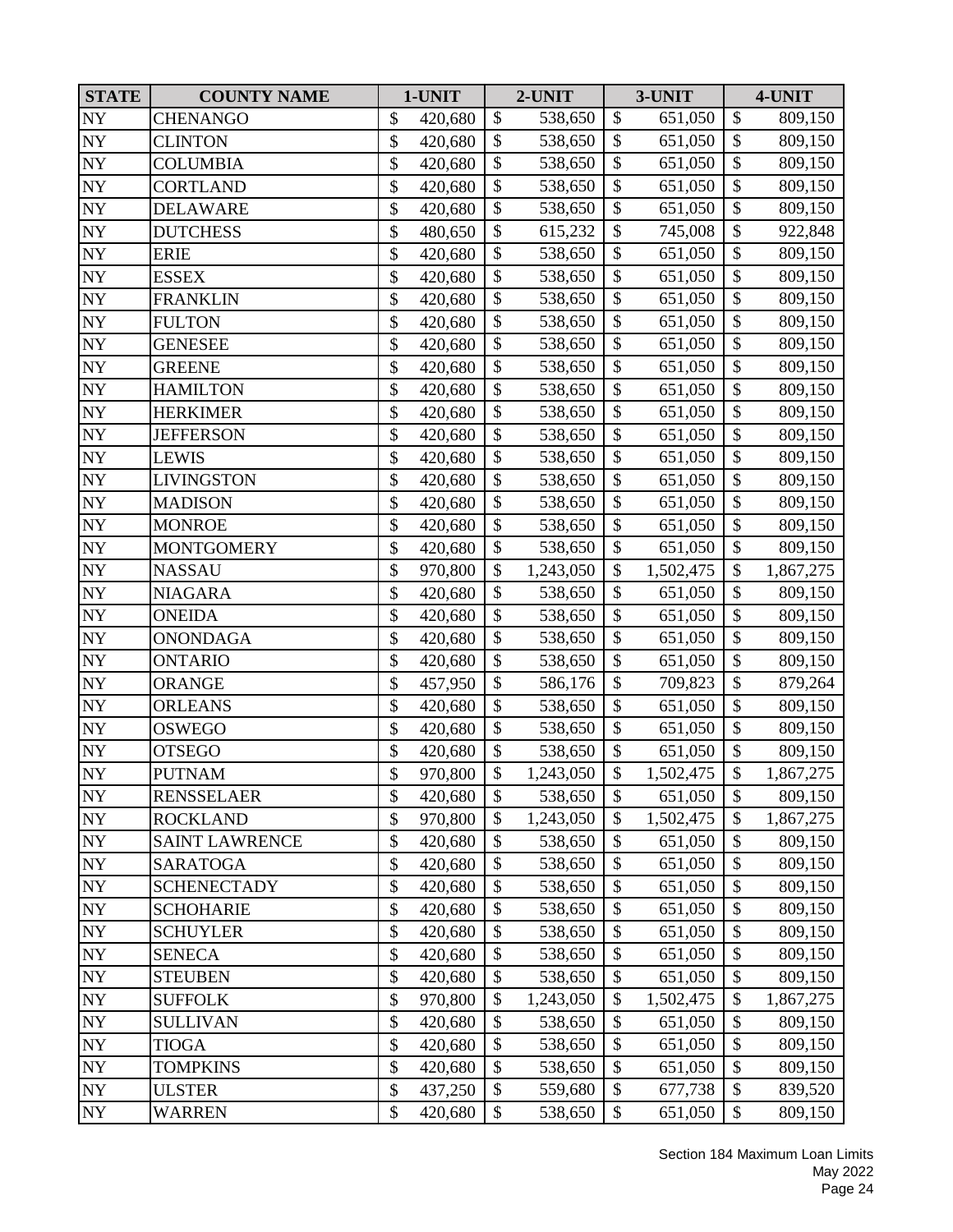| <b>STATE</b>             | <b>COUNTY NAME</b> | 1-UNIT        |                          | 2-UNIT    | 3-UNIT                    |           | 4-UNIT            |           |
|--------------------------|--------------------|---------------|--------------------------|-----------|---------------------------|-----------|-------------------|-----------|
| <b>NY</b>                | <b>WASHINGTON</b>  | \$<br>420,680 | $\mathcal{S}$            | 538,650   | \$                        | 651,050   | \$                | 809,150   |
| $\bold{NY}$              | <b>WAYNE</b>       | \$<br>420,680 | \$                       | 538,650   | \$                        | 651,050   | \$                | 809,150   |
| $\ensuremath{\text{NY}}$ | <b>WESTCHESTER</b> | \$<br>970,800 | $\mathcal{S}$            | 1,243,050 | \$                        | 1,502,475 | \$                | 1,867,275 |
| ${\rm NY}$               | <b>WYOMING</b>     | \$<br>420,680 | \$                       | 538,650   | \$                        | 651,050   | $\overline{\$}$   | 809,150   |
| ${\rm NY}$               | <b>YATES</b>       | \$<br>420,680 | \$                       | 538,650   | \$                        | 651,050   | $\boldsymbol{\$}$ | 809,150   |
| OK                       | <b>ADAIR</b>       | \$<br>420,680 | $\mathcal{S}$            | 538,650   | $\boldsymbol{\mathsf{S}}$ | 651,050   | \$                | 809,150   |
| OK                       | <b>ALFALFA</b>     | \$<br>420,680 | \$                       | 538,650   | \$                        | 651,050   | \$                | 809,150   |
| OK                       | <b>ATOKA</b>       | \$<br>420,680 | $\mathbb{S}$             | 538,650   | $\mathcal{S}$             | 651,050   | \$                | 809,150   |
| OK                       | <b>BEAVER</b>      | \$<br>420,680 | \$                       | 538,650   | $\boldsymbol{\mathsf{S}}$ | 651,050   | \$                | 809,150   |
| OK                       | <b>BECKHAM</b>     | \$<br>420,680 | \$                       | 538,650   | \$                        | 651,050   | \$                | 809,150   |
| OK                       | <b>BLAINE</b>      | \$<br>420,680 | $\overline{\$}$          | 538,650   | $\mathcal{S}$             | 651,050   | $\overline{\$}$   | 809,150   |
| OK                       | <b>BRYAN</b>       | \$<br>420,680 | \$                       | 538,650   | \$                        | 651,050   | \$                | 809,150   |
| $\mathrm{OK}$            | <b>CADDO</b>       | \$<br>420,680 | $\mathcal{S}$            | 538,650   | \$                        | 651,050   | \$                | 809,150   |
| OK                       | <b>CANADIAN</b>    | \$<br>420,680 | $\mathbb{S}$             | 538,650   | $\mathcal{S}$             | 651,050   | $\overline{\$}$   | 809,150   |
| OK                       | <b>CARTER</b>      | \$<br>420,680 | \$                       | 538,650   | \$                        | 651,050   | $\mathcal{S}$     | 809,150   |
| OK                       | <b>CHEROKEE</b>    | \$<br>420,680 | \$                       | 538,650   | $\boldsymbol{\mathsf{S}}$ | 651,050   | \$                | 809,150   |
| OK                       | <b>CHOCTAW</b>     | \$<br>420,680 | $\mathcal{S}$            | 538,650   | \$                        | 651,050   | \$                | 809,150   |
| $\mathbf{OK}$            | <b>CIMARRON</b>    | \$<br>420,680 | \$                       | 538,650   | $\mathcal{S}$             | 651,050   | \$                | 809,150   |
| OK                       | <b>CLEVELAND</b>   | \$<br>420,680 | \$                       | 538,650   | \$                        | 651,050   | $\boldsymbol{\$}$ | 809,150   |
| OK                       | <b>COAL</b>        | \$<br>420,680 | $\mathbb{S}$             | 538,650   | $\mathcal{S}$             | 651,050   | \$                | 809,150   |
| OK                       | <b>COMANCHE</b>    | \$<br>420,680 | \$                       | 538,650   | \$                        | 651,050   | \$                | 809,150   |
| OK                       | <b>COTTON</b>      | \$<br>420,680 | \$                       | 538,650   | \$                        | 651,050   | \$                | 809,150   |
| OK                       | <b>CRAIG</b>       | \$<br>420,680 | \$                       | 538,650   | $\boldsymbol{\mathsf{S}}$ | 651,050   | \$                | 809,150   |
| OK                       | <b>CREEK</b>       | \$<br>420,680 | \$                       | 538,650   | \$                        | 651,050   | $\boldsymbol{\$}$ | 809,150   |
| $\mathrm{OK}$            | <b>CUSTER</b>      | \$<br>420,680 | $\mathcal{S}$            | 538,650   | $\mathcal{S}$             | 651,050   | \$                | 809,150   |
| OK                       | <b>DELAWARE</b>    | \$<br>420,680 | \$                       | 538,650   | \$                        | 651,050   | \$                | 809,150   |
| OK                       | <b>DEWEY</b>       | \$<br>420,680 | \$                       | 538,650   | \$                        | 651,050   | \$                | 809,150   |
| OK                       | <b>ELLIS</b>       | \$<br>420,680 | \$                       | 538,650   | $\boldsymbol{\mathsf{S}}$ | 651,050   | $\overline{\$}$   | 809,150   |
| OK                       | <b>GARFIELD</b>    | \$<br>420,680 | \$                       | 538,650   | \$                        | 651,050   | $\mathcal{S}$     | 809,150   |
| OK                       | <b>GARVIN</b>      | \$<br>420,680 | $\overline{\mathcal{S}}$ | 538,650   | $\mathcal{S}$             | 651,050   | $\overline{\$}$   | 809,150   |
| OK                       | <b>GRADY</b>       | \$<br>420,680 | \$                       | 538,650   | \$                        | 651,050   | \$                | 809,150   |
| OK                       | <b>GRANT</b>       | \$<br>420,680 | \$                       | 538,650   | \$                        | 651,050   | \$                | 809,150   |
| OK                       | <b>GREER</b>       | \$<br>420,680 | \$                       | 538,650   | \$                        | 651,050   | \$                | 809,150   |
| OK                       | <b>HARMON</b>      | \$<br>420,680 | \$                       | 538,650   | \$                        | 651,050   | \$                | 809,150   |
| OK                       | <b>HARPER</b>      | \$<br>420,680 | \$                       | 538,650   | \$                        | 651,050   | $\boldsymbol{\$}$ | 809,150   |
| OK                       | <b>HASKELL</b>     | \$<br>420,680 | \$                       | 538,650   | \$                        | 651,050   | \$                | 809,150   |
| OK                       | <b>HUGHES</b>      | \$<br>420,680 | \$                       | 538,650   | \$                        | 651,050   | \$                | 809,150   |
| OK                       | <b>JACKSON</b>     | \$<br>420,680 | \$                       | 538,650   | \$                        | 651,050   | \$                | 809,150   |
| OK                       | <b>JEFFERSON</b>   | \$<br>420,680 | $\mathcal{S}$            | 538,650   | $\mathcal{S}$             | 651,050   | \$                | 809,150   |
| OK                       | <b>JOHNSTON</b>    | \$<br>420,680 | \$                       | 538,650   | \$                        | 651,050   | \$                | 809,150   |
| OK                       | <b>KAY</b>         | \$<br>420,680 | \$                       | 538,650   | \$                        | 651,050   | \$                | 809,150   |
| OK                       | <b>KINGFISHER</b>  | \$<br>420,680 | \$                       | 538,650   | \$                        | 651,050   | \$                | 809,150   |
| OK                       | <b>KIOWA</b>       | \$<br>420,680 | \$                       | 538,650   | \$                        | 651,050   | \$                | 809,150   |
| OK                       | <b>LATIMER</b>     | \$<br>420,680 | \$                       | 538,650   | \$                        | 651,050   | \$                | 809,150   |
| OK                       | <b>LE FLORE</b>    | \$<br>420,680 | \$                       | 538,650   | \$                        | 651,050   | \$                | 809,150   |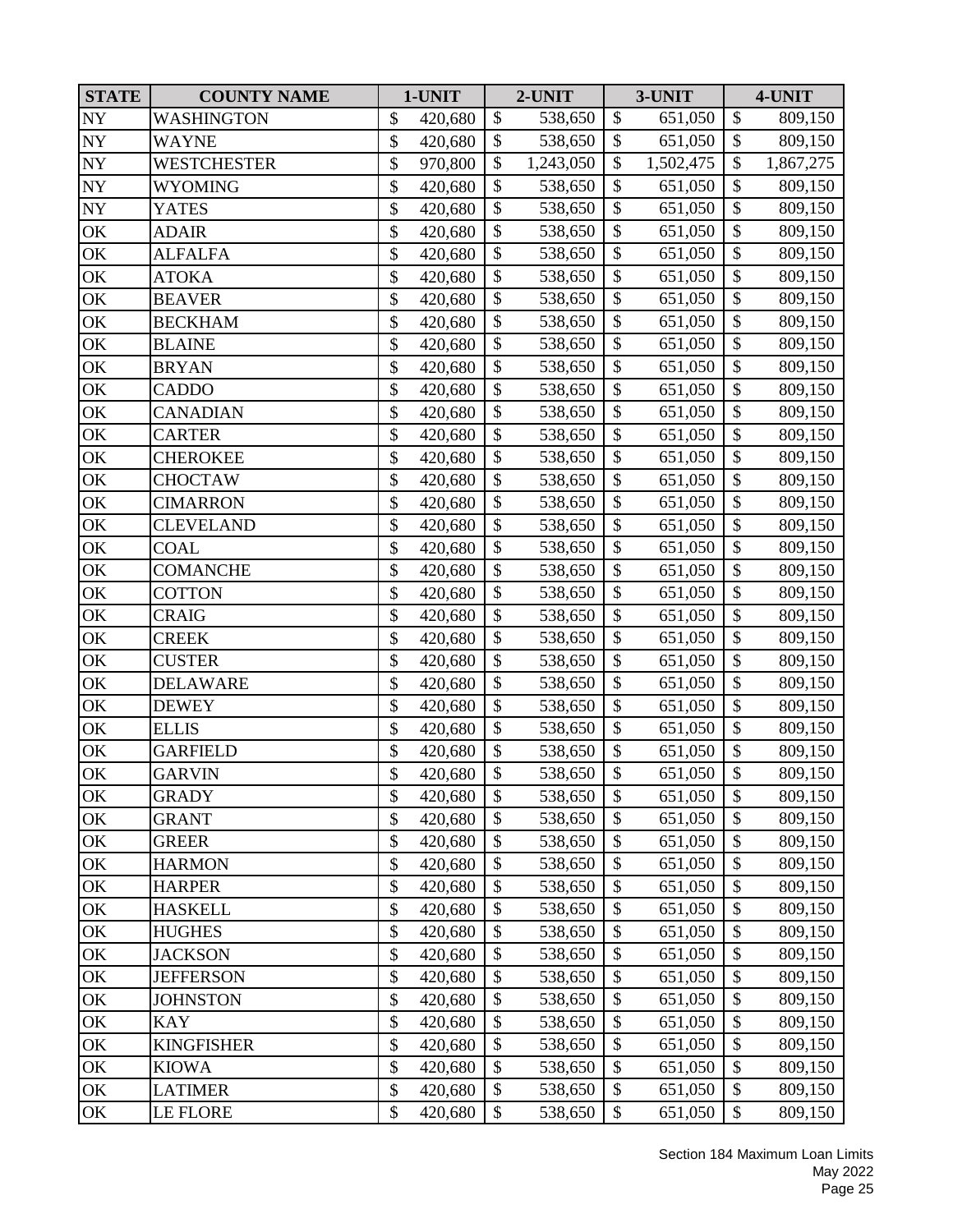| <b>STATE</b>  | <b>COUNTY NAME</b>  |              | 1-UNIT  |                           | 2-UNIT  |                           | 3-UNIT  |                   | 4-UNIT    |
|---------------|---------------------|--------------|---------|---------------------------|---------|---------------------------|---------|-------------------|-----------|
| OK            | <b>LINCOLN</b>      | \$           | 420,680 | \$                        | 538,650 | $\boldsymbol{\mathsf{S}}$ | 651,050 | $\boldsymbol{\$}$ | 809,150   |
| OK            | <b>LOGAN</b>        | $\mathbb{S}$ | 420,680 | $\mathcal{S}$             | 538,650 | $\mathcal{S}$             | 651,050 | \$                | 809,150   |
| OK            | <b>LOVE</b>         | \$           | 420,680 | \$                        | 538,650 | \$                        | 651,050 | \$                | 809,150   |
| OK            | <b>MAJOR</b>        | \$           | 420,680 | \$                        | 538,650 | \$                        | 651,050 | \$                | 809,150   |
| OK            | <b>MARSHALL</b>     | \$           | 420,680 | \$                        | 538,650 | $\mathcal{S}$             | 651,050 | $\mathcal{S}$     | 809,150   |
| OK            | <b>MAYES</b>        | \$           | 420,680 | \$                        | 538,650 | $\mathcal{S}$             | 651,050 | \$                | 809,150   |
| OK            | <b>MCCLAIN</b>      | \$           | 420,680 | \$                        | 538,650 | \$                        | 651,050 | $\boldsymbol{\$}$ | 809,150   |
| OK            | <b>MCCURTAIN</b>    | \$           | 420,680 | \$                        | 538,650 | \$                        | 651,050 | \$                | 809,150   |
| OK            | <b>MCINTOSH</b>     | \$           | 420,680 | \$                        | 538,650 | $\mathcal{S}$             | 651,050 | $\overline{\$}$   | 809,150   |
| OK            | <b>MURRAY</b>       | \$           | 420,680 | \$                        | 538,650 | $\mathcal{S}$             | 651,050 | \$                | 809,150   |
| OK            | <b>MUSKOGEE</b>     | \$           | 420,680 | \$                        | 538,650 | $\mathcal{S}$             | 651,050 | \$                | 809,150   |
| OK            | <b>NOBLE</b>        | \$           | 420,680 | \$                        | 538,650 | \$                        | 651,050 | \$                | 809,150   |
| OK            | <b>NOWATA</b>       | \$           | 420,680 | \$                        | 538,650 | \$                        | 651,050 | \$                | 809,150   |
| OK            | <b>OKFUSKEE</b>     | \$           | 420,680 | \$                        | 538,650 | \$                        | 651,050 | \$                | 809,150   |
| OK            | <b>OKLAHOMA</b>     | \$           | 420,680 | $\mathbb{S}$              | 538,650 | $\mathcal{S}$             | 651,050 | $\overline{\$}$   | 809,150   |
| OK            | OKMULGEE            | \$           | 420,680 | \$                        | 538,650 | $\mathcal{S}$             | 651,050 | \$                | 809,150   |
| OK            | <b>OSAGE</b>        | \$           | 420,680 | \$                        | 538,650 | \$                        | 651,050 | \$                | 809,150   |
| OK            | <b>OTTAWA</b>       | \$           | 420,680 | \$                        | 538,650 | $\mathcal{S}$             | 651,050 | $\overline{\$}$   | 809,150   |
| OK            | <b>PAWNEE</b>       | \$           | 420,680 | \$                        | 538,650 | $\mathcal{S}$             | 651,050 | $\boldsymbol{\$}$ | 809,150   |
| OK            | <b>PAYNE</b>        | \$           | 420,680 | \$                        | 538,650 | \$                        | 651,050 | \$                | 809,150   |
| OK            | <b>PITTSBURG</b>    | \$           | 420,680 | \$                        | 538,650 | $\mathcal{S}$             | 651,050 | \$                | 809,150   |
| OK            | <b>PONTOTOC</b>     | \$           | 420,680 | $\boldsymbol{\mathsf{S}}$ | 538,650 | $\mathcal{S}$             | 651,050 | \$                | 809,150   |
| OK            | <b>POTTAWATOMIE</b> | \$           | 420,680 | \$                        | 538,650 | $\mathcal{S}$             | 651,050 | \$                | 809,150   |
| OK            | <b>PUSHMATAHA</b>   | \$           | 420,680 | \$                        | 538,650 | $\mathcal{S}$             | 651,050 | \$                | 809,150   |
| $\mathbf{OK}$ | <b>ROGER MILLS</b>  | \$           | 420,680 | \$                        | 538,650 | \$                        | 651,050 | \$                | 809,150   |
| OK            | <b>ROGERS</b>       | \$           | 420,680 | \$                        | 538,650 | \$                        | 651,050 | $\boldsymbol{\$}$ | 809,150   |
| OK            | <b>SEMINOLE</b>     | \$           | 420,680 | $\mathbb{S}$              | 538,650 | $\mathcal{S}$             | 651,050 | \$                | 809,150   |
| OK            | <b>SEQUOYAH</b>     | \$           | 420,680 | \$                        | 538,650 | $\mathcal{S}$             | 651,050 | \$                | 809,150   |
| OK            | <b>STEPHENS</b>     | \$           | 420,680 | \$                        | 538,650 | $\mathcal{S}$             | 651,050 | $\mathcal{S}$     | 809,150   |
| OK            | <b>TEXAS</b>        | \$           | 420,680 | \$                        | 538,650 | \$                        | 651,050 | $\mathcal{S}$     | 809,150   |
| OK            | TILLMAN             | \$           | 420,680 | \$                        | 538,650 | $\mathcal{S}$             | 651,050 | \$                | 809,150   |
| OK            | <b>TULSA</b>        | \$           | 420,680 | \$                        | 538,650 | \$                        | 651,050 | \$                | 809,150   |
| OK            | <b>WAGONER</b>      | \$           | 420,680 | \$                        | 538,650 | \$                        | 651,050 | \$                | 809,150   |
| OK            | <b>WASHINGTON</b>   | \$           | 420,680 | \$                        | 538,650 | \$                        | 651,050 | \$                | 809,150   |
| OK            | WASHITA             | \$           | 420,680 | \$                        | 538,650 | \$                        | 651,050 | \$                | 809,150   |
| OK            | <b>WOODS</b>        | \$           | 420,680 | \$                        | 538,650 | \$                        | 651,050 | \$                | 809,150   |
| OK            | <b>WOODWARD</b>     | \$           | 420,680 | \$                        | 538,650 | $\mathcal{S}$             | 651,050 | \$                | 809,150   |
| <b>OR</b>     | <b>BAKER</b>        | \$           | 420,680 | \$                        | 538,650 | \$                        | 651,050 | \$                | 809,150   |
| ${\sf OR}$    | <b>BENTON</b>       | \$           | 510,400 | \$                        | 653,312 | \$                        | 791,120 | \$                | 979,968   |
| ${\sf OR}$    | <b>CLACKAMAS</b>    | \$           | 598,000 | \$                        | 765,550 | \$                        | 925,350 | \$                | 1,150,000 |
| <b>OR</b>     | <b>CLATSOP</b>      | \$           | 502,550 | \$                        | 643,264 | \$                        | 778,953 | \$                | 964,896   |
| <b>OR</b>     | <b>COLUMBIA</b>     | \$           | 598,000 | \$                        | 765,550 | \$                        | 925,350 | \$                | 1,150,000 |
| <b>OR</b>     | COOS                | \$           | 420,680 | \$                        | 538,650 | \$                        | 651,050 | \$                | 809,150   |
| ${\sf OR}$    | <b>CROOK</b>        | \$           | 420,680 | \$                        | 538,650 | \$                        | 651,050 | \$                | 809,150   |
| <b>OR</b>     | <b>CURRY</b>        | \$           | 429,400 | \$                        | 549,632 | \$                        | 665,570 | \$                | 824,448   |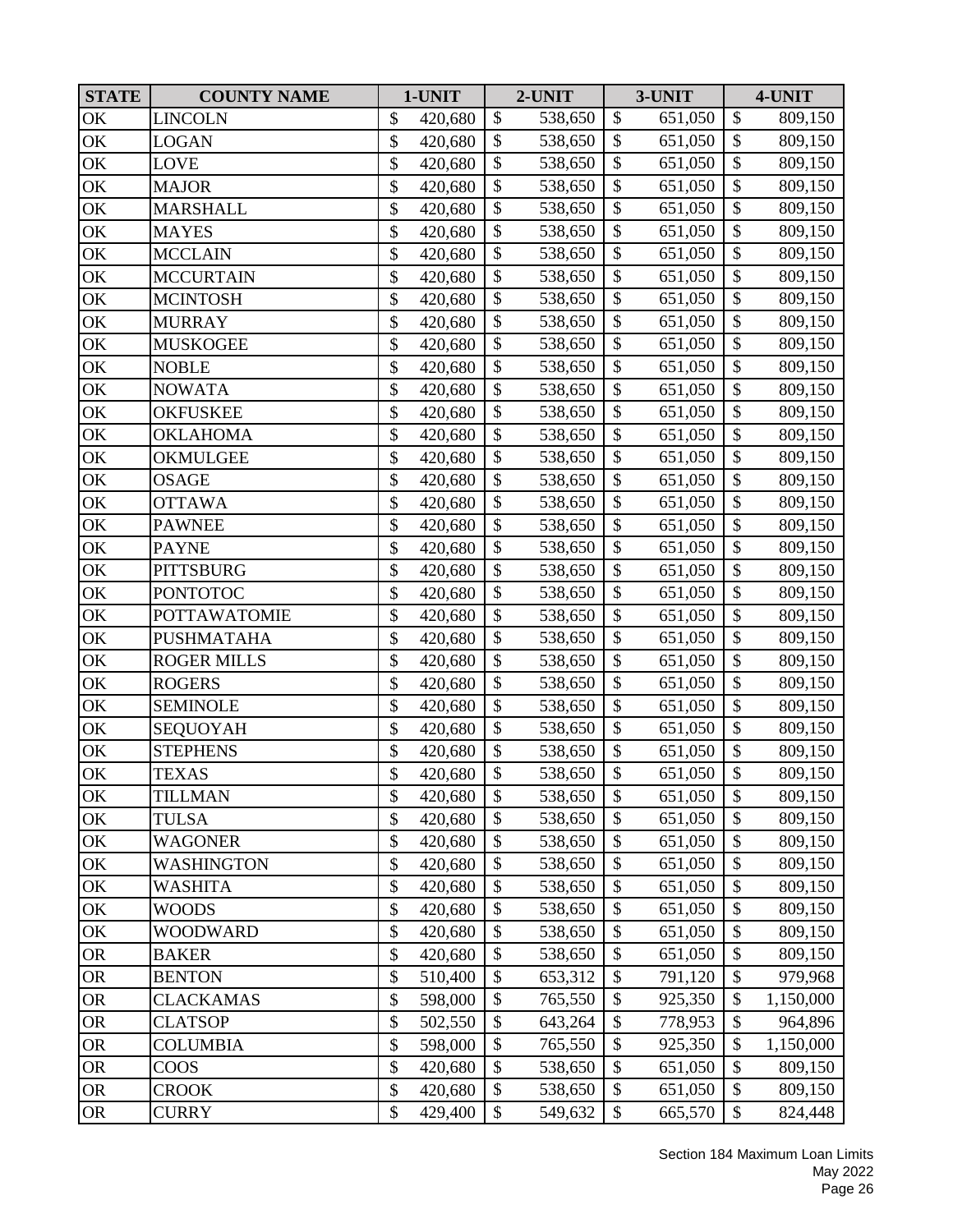| <b>STATE</b>               | <b>COUNTY NAME</b>  | 1-UNIT        |                           | 2-UNIT  |                           | 3-UNIT  | 4-UNIT                    |           |
|----------------------------|---------------------|---------------|---------------------------|---------|---------------------------|---------|---------------------------|-----------|
| <b>OR</b>                  | <b>DESCHUTES</b>    | \$<br>569,250 | \$                        | 728,750 | \$                        | 880,900 | \$                        | 1,094,700 |
| <b>OR</b>                  | <b>DOUGLAS</b>      | \$<br>420,680 | \$                        | 538,650 | \$                        | 651,050 | \$                        | 809,150   |
| <b>OR</b>                  | <b>GILLIAM</b>      | \$<br>420,680 | \$                        | 538,650 | \$                        | 651,050 | $\mathcal{S}$             | 809,150   |
| <b>OR</b>                  | <b>GRANT</b>        | \$<br>420,680 | \$                        | 538,650 | $\boldsymbol{\mathsf{S}}$ | 651,050 | \$                        | 809,150   |
| <b>OR</b>                  | <b>HARNEY</b>       | \$<br>420,680 | \$                        | 538,650 | \$                        | 651,050 | $\boldsymbol{\$}$         | 809,150   |
| ${\sf OR}$                 | <b>HOOD RIVER</b>   | \$<br>599,150 | $\boldsymbol{\mathsf{S}}$ | 767,000 | $\boldsymbol{\mathsf{S}}$ | 927,150 | \$                        | 1,152,250 |
| <b>OR</b>                  | <b>JACKSON</b>      | \$<br>431,700 | \$                        | 552,576 | \$                        | 669,135 | \$                        | 828,864   |
| <b>OR</b>                  | <b>JEFFERSON</b>    | \$<br>436,400 | $\mathbb{S}$              | 558,592 | $\mathcal{S}$             | 676,420 | \$                        | 837,888   |
| <b>OR</b>                  | <b>JOSEPHINE</b>    | \$<br>468,400 | \$                        | 599,552 | $\boldsymbol{\mathsf{S}}$ | 726,020 | $\overline{\$}$           | 899,328   |
| <b>OR</b>                  | <b>KLAMATH</b>      | \$<br>420,680 | \$                        | 538,650 | \$                        | 651,050 | \$                        | 809,150   |
| <b>OR</b>                  | <b>LAKE</b>         | \$<br>420,680 | $\overline{\$}$           | 538,650 | $\boldsymbol{\mathsf{S}}$ | 651,050 | $\overline{\$}$           | 809,150   |
| <b>OR</b>                  | <b>LANE</b>         | \$<br>471,550 | $\mathcal{S}$             | 603,584 | \$                        | 730,903 | $\boldsymbol{\$}$         | 905,376   |
| <b>OR</b>                  | <b>LINCOLN</b>      | \$<br>424,800 | $\mathcal{S}$             | 543,744 | $\mathcal{S}$             | 658,440 | $\boldsymbol{\mathsf{S}}$ | 815,616   |
| <b>OR</b>                  | <b>LINN</b>         | \$<br>420,680 | \$                        | 538,650 | $\mathcal{S}$             | 651,050 | $\overline{\$}$           | 809,150   |
| <b>OR</b>                  | <b>MALHEUR</b>      |               |                           |         |                           |         |                           |           |
| <b>OR</b>                  | <b>MARION</b>       | \$<br>420,680 | \$                        | 538,650 | $\boldsymbol{\mathsf{S}}$ | 651,050 | $\boldsymbol{\$}$         | 809,150   |
| <b>OR</b>                  | <b>MORROW</b>       | \$<br>420,680 | \$                        | 538,650 | \$                        | 651,050 | \$                        | 809,150   |
| <b>OR</b>                  | <b>MULTNOMAH</b>    | \$<br>598,000 | $\boldsymbol{\mathsf{S}}$ | 765,550 | $\boldsymbol{\mathsf{S}}$ | 925,350 | $\boldsymbol{\$}$         | 1,150,000 |
| <b>OR</b>                  | <b>POLK</b>         | \$<br>457,200 | \$                        | 585,216 | \$                        | 708,660 | $\boldsymbol{\$}$         | 877,824   |
| <b>OR</b>                  | <b>SHERMAN</b>      | \$<br>420,680 | $\mathbb{S}$              | 538,650 | $\mathcal{S}$             | 651,050 | \$                        | 809,150   |
| <b>OR</b>                  | <b>TILLAMOOK</b>    | \$<br>453,050 | \$                        | 579,904 | $\boldsymbol{\mathsf{S}}$ | 702,228 | $\overline{\$}$           | 869,856   |
| <b>OR</b>                  | <b>UMATILLA</b>     | \$<br>420,680 | \$                        | 538,650 | \$                        | 651,050 | \$                        | 809,150   |
| <b>OR</b>                  | <b>UNION</b>        | \$<br>420,680 | \$                        | 538,650 | $\boldsymbol{\mathsf{S}}$ | 651,050 | \$                        | 809,150   |
| <b>OR</b>                  | <b>WALLOWA</b>      | \$<br>422,200 | \$                        | 540,416 | \$                        | 654,410 | $\boldsymbol{\$}$         | 810,624   |
| ${\sf OR}$                 | <b>WASCO</b>        | \$<br>420,680 | $\boldsymbol{\mathsf{S}}$ | 538,650 | $\boldsymbol{\mathsf{S}}$ | 651,050 | \$                        | 809,150   |
| <b>OR</b>                  | <b>WASHINGTON</b>   | \$<br>598,000 | \$                        | 765,550 | \$                        | 925,350 | \$                        | 1,150,000 |
| <b>OR</b>                  | <b>WHEELER</b>      | \$<br>420,680 | \$                        | 538,650 | $\boldsymbol{\mathsf{S}}$ | 651,050 | \$                        | 809,150   |
| <b>OR</b>                  | <b>YAMHILL</b>      | \$<br>598,000 | \$                        | 765,550 | $\boldsymbol{\mathsf{S}}$ | 925,350 | \$                        | 1,150,000 |
| $\mathbf{R}\mathbf{I}$     | WASHINGTON          | \$<br>592,250 | \$                        | 758,200 | \$                        | 916,450 | $\mathcal{S}$             | 1,138,950 |
| SC                         | <b>ABBEVILLE</b>    | \$<br>420,680 | $\mathbb{S}$              | 538,650 | $\overline{\mathcal{S}}$  | 651,050 | $\overline{\$}$           | 809,150   |
| <b>SC</b>                  | <b>AIKEN</b>        | \$<br>420,680 | \$                        | 538,650 | \$                        | 651,050 | \$                        | 809,150   |
| ${\rm SC}$                 | <b>ALLENDALE</b>    | \$<br>420,680 | \$                        | 538,650 | \$                        | 651,050 | \$                        | 809,150   |
| SC                         | <b>ANDERSON</b>     | \$<br>420,680 | \$                        | 538,650 | \$                        | 651,050 | \$                        | 809,150   |
| ${\rm SC}$                 | <b>BAMBERG</b>      | \$<br>420,680 | \$                        | 538,650 | \$                        | 651,050 | \$                        | 809,150   |
| ${\rm SC}$                 | <b>BARNWELL</b>     | \$<br>420,680 | \$                        | 538,650 | \$                        | 651,050 | $\boldsymbol{\$}$         | 809,150   |
| SC                         | <b>BEAUFORT</b>     | \$<br>491,500 | \$                        | 629,120 | \$                        | 761,825 | \$                        | 943,680   |
| SC                         | <b>BERKELEY</b>     | \$<br>473,800 | \$                        | 606,550 | \$                        | 733,150 | \$                        | 911,150   |
| <b>SC</b>                  | <b>CALHOUN</b>      | \$<br>420,680 | \$                        | 538,650 | \$                        | 651,050 | \$                        | 809,150   |
| SC                         | <b>CHARLESTON</b>   | \$<br>510,400 | $\mathcal{S}$             | 653,312 | \$                        | 791,120 | \$                        | 979,968   |
| SC                         | <b>CHEROKEE</b>     | \$<br>420,680 | \$                        | 538,650 | \$                        | 651,050 | \$                        | 809,150   |
| SC                         | <b>CHESTER</b>      | \$<br>420,680 | \$                        | 538,650 | \$                        | 651,050 | \$                        | 809,150   |
| $\ensuremath{\mathbf{SC}}$ | <b>CHESTERFIELD</b> | \$<br>420,680 | \$                        | 538,650 | \$                        | 651,050 | \$                        | 809,150   |
| SC                         | <b>CLARENDON</b>    | \$<br>420,680 | \$                        | 538,650 | \$                        | 651,050 | \$                        | 809,150   |
| SC                         | <b>COLLETON</b>     | \$<br>420,680 | \$                        | 538,650 | \$                        | 651,050 | \$                        | 809,150   |
| SC                         | <b>DARLINGTON</b>   | \$<br>420,680 | \$                        | 538,650 | \$                        | 651,050 | \$                        | 809,150   |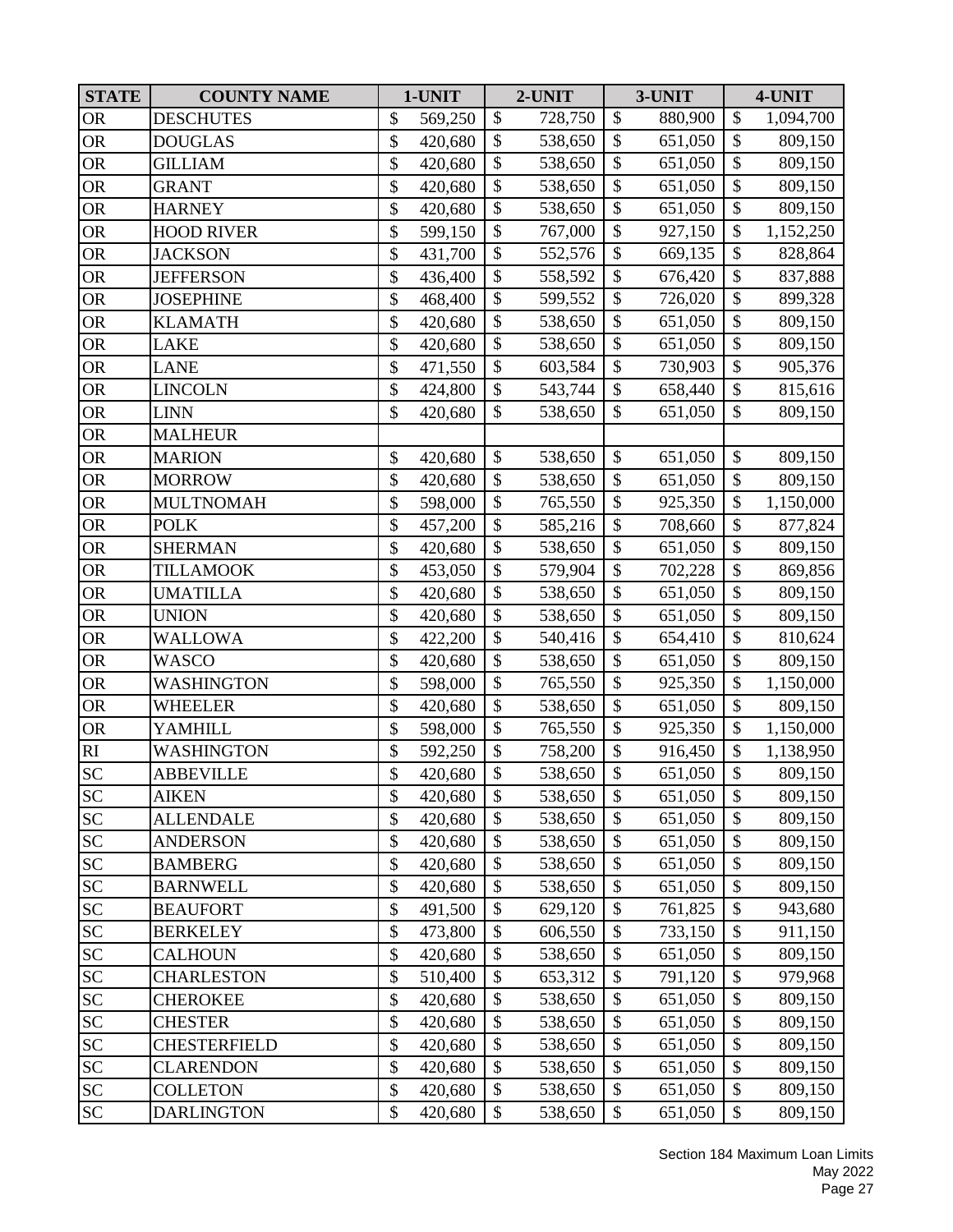| <b>STATE</b> | <b>COUNTY NAME</b> | 1-UNIT        |                           | 2-UNIT  |                           | 3-UNIT  | 4-UNIT                    |         |  |
|--------------|--------------------|---------------|---------------------------|---------|---------------------------|---------|---------------------------|---------|--|
| <b>SC</b>    | <b>DILLON</b>      | \$<br>420,680 | \$                        | 538,650 | $\boldsymbol{\mathsf{S}}$ | 651,050 | $\boldsymbol{\$}$         | 809,150 |  |
| <b>SC</b>    | <b>DORCHESTER</b>  | \$<br>473,800 | $\mathbb{S}$              | 606,550 | $\mathcal{S}$             | 733,150 | $\boldsymbol{\mathsf{S}}$ | 911,150 |  |
| <b>SC</b>    | <b>EDGEFIELD</b>   | \$<br>420,680 | \$                        | 538,650 | \$                        | 651,050 | \$                        | 809,150 |  |
| ${\rm SC}$   | <b>FAIRFIELD</b>   | \$<br>420,680 | \$                        | 538,650 | $\boldsymbol{\mathsf{S}}$ | 651,050 | \$                        | 809,150 |  |
| <b>SC</b>    | <b>FLORENCE</b>    | \$<br>420,680 | \$                        | 538,650 | $\mathcal{S}$             | 651,050 | \$                        | 809,150 |  |
| <b>SC</b>    | <b>GEORGETOWN</b>  | \$<br>420,680 | \$                        | 538,650 | \$                        | 651,050 | \$                        | 809,150 |  |
| <b>SC</b>    | <b>GREENVILLE</b>  | \$<br>420,680 | $\mathcal{S}$             | 538,650 | $\mathcal{S}$             | 651,050 | $\boldsymbol{\$}$         | 809,150 |  |
| <b>SC</b>    | <b>GREENWOOD</b>   | \$<br>420,680 | $\mathcal{S}$             | 538,650 | $\mathcal{S}$             | 651,050 | \$                        | 809,150 |  |
| <b>SC</b>    | <b>HAMPTON</b>     | \$<br>420,680 | \$                        | 538,650 | \$                        | 651,050 | \$                        | 809,150 |  |
| <b>SC</b>    | <b>HORRY</b>       | \$<br>420,680 | $\mathcal{S}$             | 538,650 | \$                        | 651,050 | \$                        | 809,150 |  |
| <b>SC</b>    | <b>JASPER</b>      | \$<br>420,680 | \$                        | 538,650 | \$                        | 651,050 | \$                        | 809,150 |  |
| <b>SC</b>    | <b>KERSHAW</b>     | \$<br>420,680 | \$                        | 538,650 | $\boldsymbol{\mathsf{S}}$ | 651,050 | $\boldsymbol{\$}$         | 809,150 |  |
| <b>SC</b>    | <b>LANCASTER</b>   | \$<br>420,680 | \$                        | 538,650 | \$                        | 651,050 | \$                        | 809,150 |  |
| <b>SC</b>    | <b>LAURENS</b>     | \$<br>420,680 | \$                        | 538,650 | \$                        | 651,050 | $\boldsymbol{\$}$         | 809,150 |  |
| SC           | LEE                | \$<br>420,680 | \$                        | 538,650 | $\mathcal{S}$             | 651,050 | \$                        | 809,150 |  |
| SC           | <b>LEXINGTON</b>   | \$<br>420,680 | \$                        | 538,650 | $\boldsymbol{\mathsf{S}}$ | 651,050 | \$                        | 809,150 |  |
| SC           | <b>MARION</b>      | \$<br>420,680 | \$                        | 538,650 | \$                        | 651,050 | \$                        | 809,150 |  |
| <b>SC</b>    | <b>MARLBORO</b>    | \$<br>420,680 | \$                        | 538,650 | $\boldsymbol{\mathsf{S}}$ | 651,050 | $\overline{\$}$           | 809,150 |  |
| <b>SC</b>    | <b>MCCORMICK</b>   | \$<br>420,680 | \$                        | 538,650 | $\boldsymbol{\mathsf{S}}$ | 651,050 | \$                        | 809,150 |  |
| <b>SC</b>    | <b>NEWBERRY</b>    | \$<br>420,680 | $\mathcal{S}$             | 538,650 | $\mathcal{S}$             | 651,050 | \$                        | 809,150 |  |
| SC           | <b>OCONEE</b>      | \$<br>420,680 | $\mathbb{S}$              | 538,650 | $\mathcal{S}$             | 651,050 | $\overline{\$}$           | 809,150 |  |
| <b>SC</b>    | ORANGEBURG         | \$<br>420,680 | $\mathcal{S}$             | 538,650 | \$                        | 651,050 | \$                        | 809,150 |  |
| <b>SC</b>    | <b>PICKENS</b>     | \$<br>420,680 | \$                        | 538,650 | \$                        | 651,050 | \$                        | 809,150 |  |
| <b>SC</b>    | <b>RICHLAND</b>    | \$<br>420,680 | $\mathcal{S}$             | 538,650 | $\mathcal{S}$             | 651,050 | \$                        | 809,150 |  |
| SC           | <b>SALUDA</b>      | \$<br>420,680 | \$                        | 538,650 | \$                        | 651,050 | \$                        | 809,150 |  |
| <b>SC</b>    | SPARTANBURG        | \$<br>420,680 | $\mathcal{S}$             | 538,650 | $\mathcal{S}$             | 651,050 | \$                        | 809,150 |  |
| <b>SC</b>    | <b>SUMTER</b>      | \$<br>420,680 | $\mathbb{S}$              | 538,650 | $\mathcal{S}$             | 651,050 | $\boldsymbol{\mathsf{S}}$ | 809,150 |  |
| <b>SC</b>    | <b>UNION</b>       | \$<br>420,680 | $\mathcal{S}$             | 538,650 | $\boldsymbol{\mathsf{S}}$ | 651,050 | $\overline{\$}$           | 809,150 |  |
| SC           | WILLIAMSBURG       | \$<br>420,680 | $\mathcal{S}$             | 538,650 | $\mathcal{S}$             | 651,050 | \$                        | 809,150 |  |
| <b>SC</b>    | <b>YORK</b>        | \$<br>432,050 | $\boldsymbol{\mathsf{S}}$ | 553,024 | $\mathcal{S}$             | 669,678 | \$                        | 829,536 |  |
| SD           | <b>AURORA</b>      | \$<br>420,680 | \$                        | 538,650 | \$                        | 651,050 | \$                        | 809,150 |  |
| <b>SD</b>    | <b>BEADLE</b>      | \$<br>420,680 | \$                        | 538,650 | \$                        | 651,050 | \$                        | 809,150 |  |
| <b>SD</b>    | <b>BENNETT</b>     | \$<br>420,680 | \$                        | 538,650 | \$                        | 651,050 | \$                        | 809,150 |  |
| SD           | <b>BON HOMME</b>   | \$<br>420,680 | \$                        | 538,650 | $\mathcal{S}$             | 651,050 | \$                        | 809,150 |  |
| SD           | <b>BROOKINGS</b>   | \$<br>420,680 | \$                        | 538,650 | \$                        | 651,050 | \$                        | 809,150 |  |
| <b>SD</b>    | <b>BROWN</b>       | \$<br>420,680 | \$                        | 538,650 | \$                        | 651,050 | \$                        | 809,150 |  |
| SD           | <b>BRULE</b>       | \$<br>420,680 | \$                        | 538,650 | $\mathcal{S}$             | 651,050 | \$                        | 809,150 |  |
| <b>SD</b>    | <b>BUFFALO</b>     | \$<br>420,680 | \$                        | 538,650 | \$                        | 651,050 | \$                        | 809,150 |  |
| <b>SD</b>    | <b>BUTTE</b>       | \$<br>420,680 | $\mathcal{S}$             | 538,650 | \$                        | 651,050 | \$                        | 809,150 |  |
| SD           | <b>CAMPBELL</b>    | \$<br>420,680 | $\mathcal{S}$             | 538,650 | \$                        | 651,050 | \$                        | 809,150 |  |
| <b>SD</b>    | <b>CHARLES MIX</b> | \$<br>420,680 | \$                        | 538,650 | $\mathcal{S}$             | 651,050 | \$                        | 809,150 |  |
| SD           | CLARK              | \$<br>420,680 | \$                        | 538,650 | \$                        | 651,050 | $\boldsymbol{\$}$         | 809,150 |  |
| <b>SD</b>    | CLAY               | \$<br>420,680 | \$                        | 538,650 | \$                        | 651,050 | \$                        | 809,150 |  |
| ${\rm SD}$   | <b>CODINGTON</b>   | \$<br>420,680 | \$                        | 538,650 | \$                        | 651,050 | $\boldsymbol{\$}$         | 809,150 |  |
| ${\rm SD}$   | <b>CORSON</b>      | \$<br>420,680 | \$                        | 538,650 | \$                        | 651,050 | \$                        | 809,150 |  |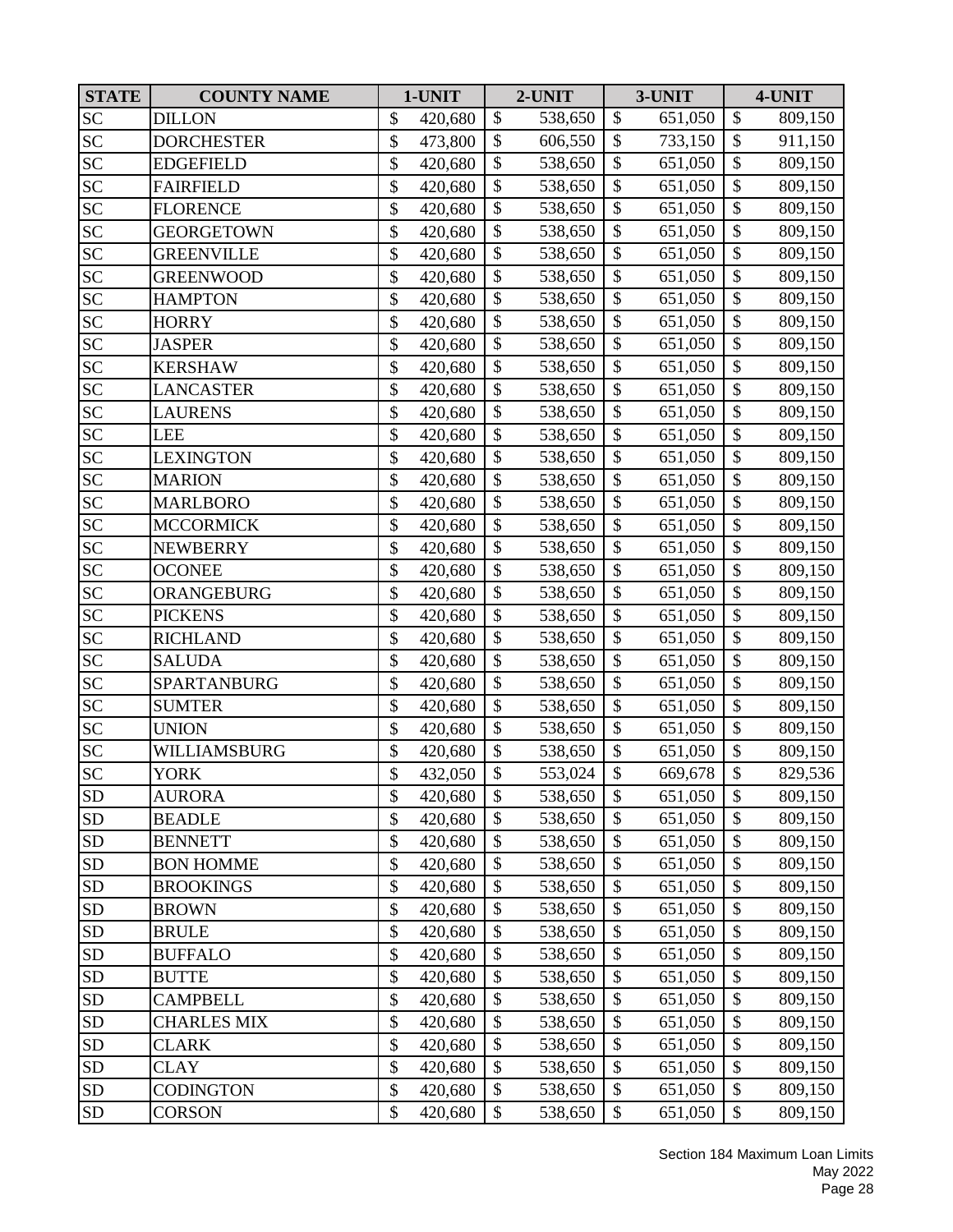| <b>STATE</b> | <b>COUNTY NAME</b> | 1-UNIT        |                           | 2-UNIT  |                           | 3-UNIT  |                   | 4-UNIT  |
|--------------|--------------------|---------------|---------------------------|---------|---------------------------|---------|-------------------|---------|
| <b>SD</b>    | <b>CUSTER</b>      | \$<br>420,680 | $\mathbb{S}$              | 538,650 | $\mathcal{S}$             | 651,050 | \$                | 809,150 |
| <b>SD</b>    | <b>DAVISON</b>     | \$<br>420,680 | \$                        | 538,650 | $\mathcal{S}$             | 651,050 | \$                | 809,150 |
| <b>SD</b>    | <b>DAY</b>         | \$<br>420,680 | $\boldsymbol{\mathsf{S}}$ | 538,650 | $\boldsymbol{\mathsf{S}}$ | 651,050 | \$                | 809,150 |
| <b>SD</b>    | <b>DEUEL</b>       | \$<br>420,680 | \$                        | 538,650 | $\boldsymbol{\mathsf{S}}$ | 651,050 | \$                | 809,150 |
| <b>SD</b>    | <b>DEWEY</b>       | \$<br>420,680 | \$                        | 538,650 | $\boldsymbol{\mathsf{S}}$ | 651,050 | $\boldsymbol{\$}$ | 809,150 |
| <b>SD</b>    | <b>DOUGLAS</b>     | \$<br>420,680 | \$                        | 538,650 | $\boldsymbol{\mathsf{S}}$ | 651,050 | \$                | 809,150 |
| <b>SD</b>    | <b>EDMUNDS</b>     | \$<br>420,680 | \$                        | 538,650 | $\mathcal{S}$             | 651,050 | \$                | 809,150 |
| <b>SD</b>    | <b>FALL RIVER</b>  | \$<br>420,680 | \$                        | 538,650 | $\mathcal{S}$             | 651,050 | \$                | 809,150 |
| <b>SD</b>    | <b>FAULK</b>       | \$<br>420,680 | \$                        | 538,650 | $\boldsymbol{\mathsf{S}}$ | 651,050 | $\overline{\$}$   | 809,150 |
| <b>SD</b>    | <b>GRANT</b>       | \$<br>420,680 | \$                        | 538,650 | $\mathcal{S}$             | 651,050 | \$                | 809,150 |
| SD           | <b>GREGORY</b>     | \$<br>420,680 | \$                        | 538,650 | $\mathcal{S}$             | 651,050 | $\overline{\$}$   | 809,150 |
| <b>SD</b>    | <b>HAAKON</b>      | \$<br>420,680 | \$                        | 538,650 | $\mathcal{S}$             | 651,050 | $\boldsymbol{\$}$ | 809,150 |
| <b>SD</b>    | <b>HAMLIN</b>      | \$<br>420,680 | \$                        | 538,650 | \$                        | 651,050 | \$                | 809,150 |
| <b>SD</b>    | <b>HAND</b>        | \$<br>420,680 | $\mathcal{S}$             | 538,650 | $\mathcal{S}$             | 651,050 | $\overline{\$}$   | 809,150 |
| <b>SD</b>    | <b>HANSON</b>      | \$<br>420,680 | $\mathcal{S}$             | 538,650 | $\mathcal{S}$             | 651,050 | \$                | 809,150 |
| <b>SD</b>    | <b>HARDING</b>     | \$<br>420,680 | \$                        | 538,650 | \$                        | 651,050 | \$                | 809,150 |
| <b>SD</b>    | <b>HUGHES</b>      | \$<br>420,680 | $\mathcal{S}$             | 538,650 | \$                        | 651,050 | \$                | 809,150 |
| <b>SD</b>    | <b>HUTCHINSON</b>  | \$<br>420,680 | \$                        | 538,650 | \$                        | 651,050 | $\boldsymbol{\$}$ | 809,150 |
| <b>SD</b>    | <b>HYDE</b>        | \$<br>420,680 | \$                        | 538,650 | $\mathcal{S}$             | 651,050 | $\boldsymbol{\$}$ | 809,150 |
| <b>SD</b>    | <b>JACKSON</b>     | \$<br>420,680 | $\mathbb{S}$              | 538,650 | $\mathcal{S}$             | 651,050 | $\overline{\$}$   | 809,150 |
| <b>SD</b>    | <b>JERAULD</b>     | \$<br>420,680 | \$                        | 538,650 | $\mathcal{S}$             | 651,050 | \$                | 809,150 |
| <b>SD</b>    | <b>JONES</b>       | \$<br>420,680 | \$                        | 538,650 | $\boldsymbol{\mathsf{S}}$ | 651,050 | \$                | 809,150 |
| <b>SD</b>    | <b>KINGSBURY</b>   | \$<br>420,680 | \$                        | 538,650 | $\boldsymbol{\mathsf{S}}$ | 651,050 | $\overline{\$}$   | 809,150 |
| <b>SD</b>    | LAKE               | \$<br>420,680 | \$                        | 538,650 | $\boldsymbol{\mathsf{S}}$ | 651,050 | $\boldsymbol{\$}$ | 809,150 |
| <b>SD</b>    | <b>LAWRENCE</b>    | \$<br>420,680 | \$                        | 538,650 | \$                        | 651,050 | $\boldsymbol{\$}$ | 809,150 |
| <b>SD</b>    | <b>LINCOLN</b>     | \$<br>428,300 | \$                        | 548,224 | $\mathcal{S}$             | 663,865 | \$                | 822,336 |
| <b>SD</b>    | <b>LYMAN</b>       | \$<br>420,680 | $\mathcal{S}$             | 538,650 | \$                        | 651,050 | \$                | 809,150 |
| <b>SD</b>    | <b>MARSHALL</b>    | \$<br>420,680 | \$                        | 538,650 | $\boldsymbol{\mathsf{S}}$ | 651,050 | $\overline{\$}$   | 809,150 |
| <b>SD</b>    | <b>MCCOOK</b>      | \$<br>420,680 | \$                        | 538,650 | $\mathcal{S}$             | 651,050 | \$                | 809,150 |
| <b>SD</b>    | <b>MCPHERSON</b>   | \$<br>420,680 | $\mathcal{S}$             | 538,650 | $\mathcal{S}$             | 651,050 | $\overline{\$}$   | 809,150 |
| <b>SD</b>    | <b>MEADE</b>       | \$<br>420,680 | \$                        | 538,650 | \$                        | 651,050 | \$                | 809,150 |
| SD           | <b>MELLETTE</b>    | \$<br>420,680 | $\mathcal{S}$             | 538,650 | \$                        | 651,050 | \$                | 809,150 |
| ${\rm SD}$   | <b>MINER</b>       | \$<br>420,680 | $\mathcal{S}$             | 538,650 | \$                        | 651,050 | \$                | 809,150 |
| SD           | <b>MINNEHAHA</b>   | \$<br>420,680 | \$                        | 538,650 | $\mathcal{S}$             | 651,050 | \$                | 809,150 |
| ${\rm SD}$   | <b>MOODY</b>       | \$<br>420,680 | \$                        | 538,650 | \$                        | 651,050 | $\boldsymbol{\$}$ | 809,150 |
| ${\rm SD}$   | OGLALA LAKOTA      | \$<br>420,680 | \$                        | 538,650 | \$                        | 651,050 | \$                | 809,150 |
| <b>SD</b>    | <b>PENNINGTON</b>  | \$<br>420,680 | $\mathcal{S}$             | 538,650 | $\mathcal{S}$             | 651,050 | $\boldsymbol{\$}$ | 809,150 |
| SD           | <b>PERKINS</b>     | \$<br>420,680 | $\mathcal{S}$             | 538,650 | \$                        | 651,050 | \$                | 809,150 |
| <b>SD</b>    | <b>POTTER</b>      | \$<br>420,680 | $\mathcal{S}$             | 538,650 | $\mathcal{S}$             | 651,050 | \$                | 809,150 |
| ${\rm SD}$   | <b>ROBERTS</b>     | \$<br>420,680 | \$                        | 538,650 | \$                        | 651,050 | \$                | 809,150 |
| SD           | <b>SANBORN</b>     | \$<br>420,680 | \$                        | 538,650 | $\mathcal{S}$             | 651,050 | \$                | 809,150 |
| SD           | <b>SHANNON</b>     | \$<br>420,680 | $\mathcal{S}$             | 538,650 | \$                        | 651,050 | \$                | 809,150 |
| <b>SD</b>    | <b>SPINK</b>       | \$<br>420,680 | \$                        | 538,650 | \$                        | 651,050 | \$                | 809,150 |
| ${\rm SD}$   | <b>STANLEY</b>     | \$<br>420,680 | \$                        | 538,650 | \$                        | 651,050 | \$                | 809,150 |
| ${\rm SD}$   | <b>SULLY</b>       | \$<br>420,680 | $\mathcal{S}$             | 538,650 | $\mathcal{S}$             | 651,050 | \$                | 809,150 |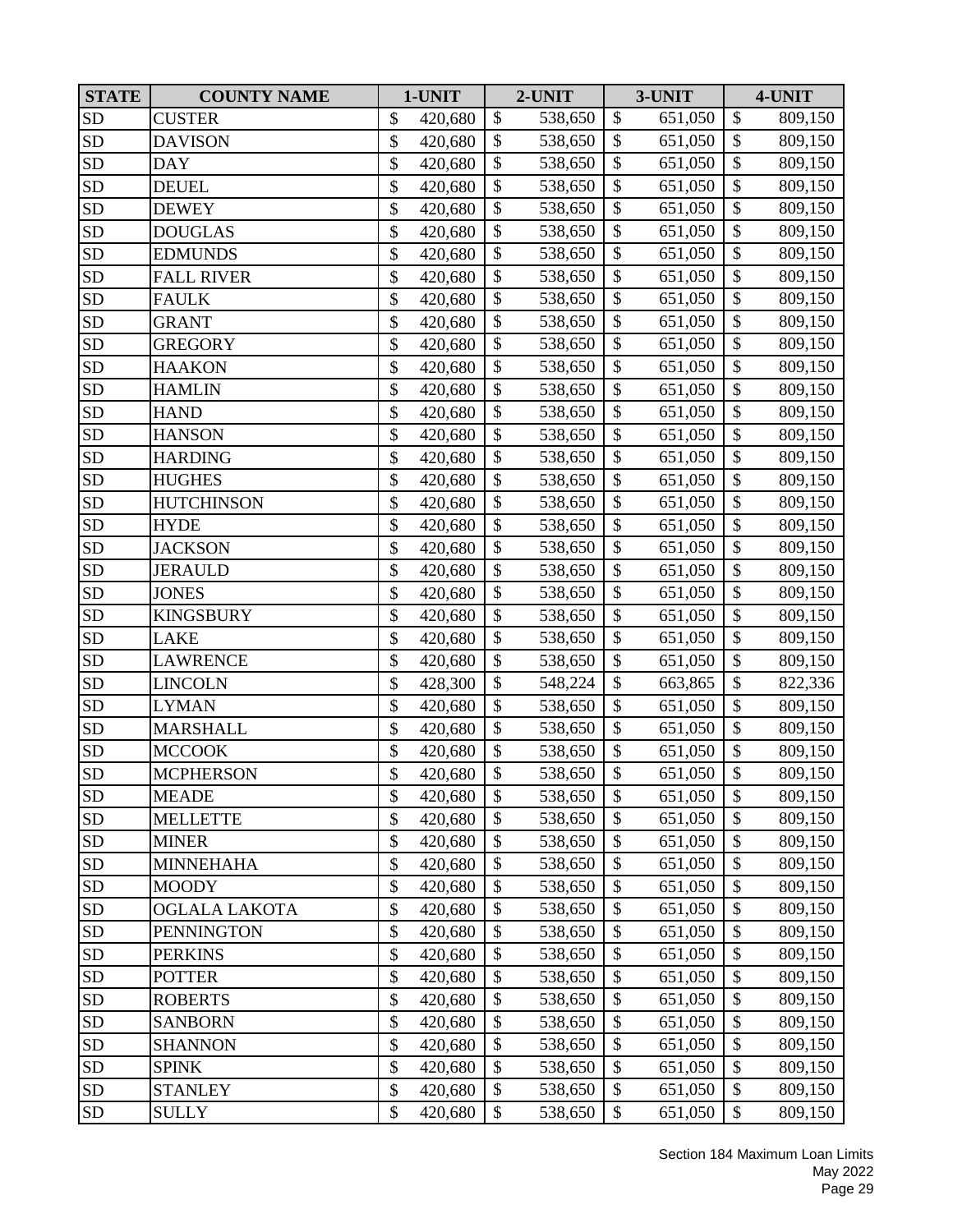| <b>STATE</b>               | <b>COUNTY NAME</b>          | 1-UNIT        |                           | 2-UNIT    | 3-UNIT                    |           | 4-UNIT                    |           |
|----------------------------|-----------------------------|---------------|---------------------------|-----------|---------------------------|-----------|---------------------------|-----------|
| <b>SD</b>                  | <b>TODD</b>                 | \$<br>420,680 | \$                        | 538,650   | \$                        | 651,050   | \$                        | 809,150   |
| <b>SD</b>                  | <b>TRIPP</b>                | \$<br>420,680 | \$                        | 538,650   | \$                        | 651,050   | \$                        | 809,150   |
| <b>SD</b>                  | <b>TURNER</b>               | \$<br>420,680 | \$                        | 538,650   | \$                        | 651,050   | \$                        | 809,150   |
| <b>SD</b>                  | <b>UNION</b>                | \$<br>420,680 | \$                        | 538,650   | \$                        | 651,050   | \$                        | 809,150   |
| <b>SD</b>                  | WALWORTH                    | \$<br>420,680 | \$                        | 538,650   | \$                        | 651,050   | $\boldsymbol{\$}$         | 809,150   |
| <b>SD</b>                  | <b>YANKTON</b>              | \$<br>420,680 | \$                        | 538,650   | \$                        | 651,050   | \$                        | 809,150   |
| <b>SD</b>                  | <b>ZIEBACH</b>              | \$<br>420,680 | \$                        | 538,650   | \$                        | 651,050   | \$                        | 809,150   |
| <b>TX</b>                  | <b>EL PASO</b>              | \$<br>420,680 | $\mathbb{S}$              | 538,650   | $\mathcal{S}$             | 651,050   | \$                        | 809,150   |
| <b>TX</b>                  | <b>HUDSPETH</b>             | \$<br>420,680 | \$                        | 538,650   | $\boldsymbol{\mathsf{S}}$ | 651,050   | \$                        | 809,150   |
| UT                         | <b>BEAVER</b>               | \$<br>420,680 | \$                        | 538,650   | \$                        | 651,050   | \$                        | 809,150   |
| $\ensuremath{\mathrm{UT}}$ | <b>BOX ELDER</b>            | \$<br>646,300 | $\overline{\$}$           | 827,400   | $\mathcal{S}$             | 1,000,100 | $\overline{\$}$           | 1,242,900 |
| UT                         | <b>CACHE</b>                | \$<br>420,680 | \$                        | 538,650   | \$                        | 651,050   | $\boldsymbol{\$}$         | 809,150   |
| UT                         | <b>CARBON</b>               | \$<br>420,680 | $\mathcal{S}$             | 538,650   | \$                        | 651,050   | \$                        | 809,150   |
| UT                         | <b>DAGGETT</b>              | \$<br>420,680 | \$                        | 538,650   | \$                        | 651,050   | $\overline{\$}$           | 809,150   |
| UT                         | <b>DAVIS</b>                | \$<br>646,300 | $\boldsymbol{\mathsf{S}}$ | 827,400   | \$                        | 1,000,100 | \$                        | 1,242,900 |
| UT                         | <b>DUCHESNE</b>             | \$<br>420,680 | \$                        | 538,650   | \$                        | 651,050   | $\overline{\$}$           | 809,150   |
| UT                         | <b>EMERY</b>                | \$<br>420,680 | \$                        | 538,650   | \$                        | 651,050   | \$                        | 809,150   |
| UT                         | <b>GARFIELD</b>             | \$<br>420,680 | \$                        | 538,650   | $\boldsymbol{\mathsf{S}}$ | 651,050   | $\boldsymbol{\$}$         | 809,150   |
| UT                         | <b>GRAND</b>                | \$<br>420,680 | \$                        | 538,650   | \$                        | 651,050   | $\boldsymbol{\$}$         | 809,150   |
| UT                         | <b>IRON</b>                 | \$<br>420,680 | $\mathbb{S}$              | 538,650   | $\mathcal{S}$             | 651,050   | $\overline{\$}$           | 809,150   |
| UT                         | <b>JUAB</b>                 | \$<br>508,300 | \$                        | 650,700   | $\mathcal{S}$             | 786,550   | \$                        | 977,500   |
| UT                         | <b>KANE</b>                 | \$<br>420,680 | \$                        | 538,650   | \$                        | 651,050   | \$                        | 809,150   |
| UT                         | <b>MILLARD</b>              | \$<br>420,680 | \$                        | 538,650   | $\boldsymbol{\mathsf{S}}$ | 651,050   | \$                        | 809,150   |
| UT                         | <b>MORGAN</b>               | \$<br>646,300 | \$                        | 827,400   | \$                        | 1,000,100 | \$                        | 1,242,900 |
| UT                         | <b>PIUTE</b>                | \$<br>420,680 | $\boldsymbol{\mathsf{S}}$ | 538,650   | \$                        | 651,050   | \$                        | 809,150   |
| UT                         | <b>RICH</b>                 | \$<br>447,350 | \$                        | 572,700   | \$                        | 692,250   | \$                        | 860,300   |
| UT                         | <b>SALT LAKE</b>            | \$<br>546,650 | $\boldsymbol{\mathsf{S}}$ | 699,712   | \$                        | 847,308   | \$                        | 1,049,568 |
| UT                         | <b>SAN JUAN</b>             | \$<br>420,680 | \$                        | 538,650   | $\boldsymbol{\mathsf{S}}$ | 651,050   | $\overline{\$}$           | 809,150   |
| UT                         | <b>SANPETE</b>              | \$<br>420,680 | \$                        | 538,650   | \$                        | 651,050   | \$                        | 809,150   |
| UT                         | <b>SEVIER</b>               | \$<br>420,680 | $\mathbb{S}$              | 538,650   | $\mathcal{S}$             | 651,050   | $\overline{\$}$           | 809,150   |
| UT                         | <b>SUMMIT</b>               | \$<br>970,800 | $\mathcal{S}$             | 1,243,050 | \$                        | 1,502,475 | \$                        | 1,867,275 |
| UT                         | <b>TOOELE</b>               | \$<br>523,250 | $\mathcal{S}$             | 669,850   | \$                        | 809,700   | \$                        | 1,006,250 |
| UT                         | <b>UINTAH</b>               | \$<br>420,680 | \$                        | 538,650   | $\mathcal{S}$             | 651,050   | \$                        | 809,150   |
| UT                         | <b>UTAH</b>                 | \$<br>510,400 | \$                        | 653,312   | \$                        | 791,120   | \$                        | 979,968   |
| UT                         | <b>WASATCH</b>              | \$<br>970,800 | \$                        | 1,243,050 | \$                        | 1,502,475 | $\boldsymbol{\$}$         | 1,867,275 |
| $\ensuremath{\mathrm{UT}}$ | <b>WASHINGTON</b>           | \$<br>510,400 | \$                        | 653,312   | \$                        | 791,120   | \$                        | 979,968   |
| UT                         | <b>WAYNE</b>                | \$<br>420,680 | \$                        | 538,650   | \$                        | 651,050   | \$                        | 809,150   |
| UT                         | <b>WEBER</b>                | \$<br>646,300 | \$                        | 827,400   | \$                        | 1,000,100 | \$                        | 1,242,900 |
| <b>VA</b>                  | <b>AMHERST</b>              | \$<br>420,680 | $\mathcal{S}$             | 538,650   | $\mathcal{S}$             | 651,050   | \$                        | 809,150   |
| VA                         | <b>CAROLINE</b>             | \$<br>420,680 | \$                        | 538,650   | \$                        | 651,050   | \$                        | 809,150   |
| VA                         | <b>CHARLES CITY</b>         | \$<br>535,900 | \$                        | 686,050   | \$                        | 829,250   | \$                        | 1,030,600 |
| VA                         | <b>CITY OF CHESAPEAKE</b>   | \$<br>488,750 | \$                        | 625,700   | \$                        | 756,300   | \$                        | 939,900   |
| VA                         | <b>CITY OF HAMPTON</b>      | \$<br>488,750 | \$                        | 625,700   | \$                        | 756,300   | \$                        | 939,900   |
| VA                         | <b>CITY OF NEWPORT NEWS</b> | \$<br>488,750 | \$                        | 625,700   | \$                        | 756,300   | $\boldsymbol{\mathsf{S}}$ | 939,900   |
| VA                         | <b>CITY OF NORFOLK</b>      | \$<br>488,750 | \$                        | 625,700   | \$                        | 756,300   | $\boldsymbol{\mathsf{S}}$ | 939,900   |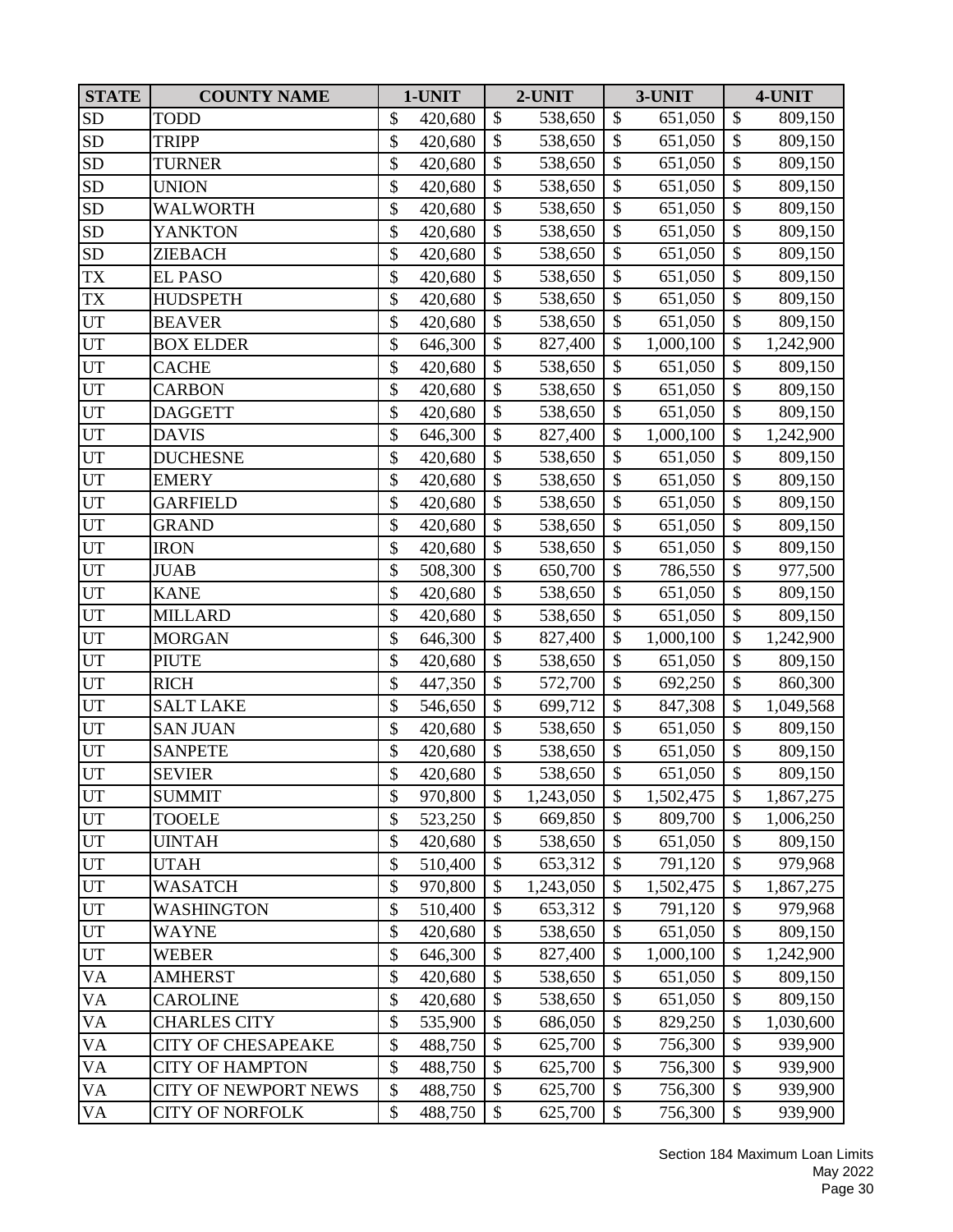| <b>STATE</b> | <b>COUNTY NAME</b>        | 1-UNIT        |                           | 2-UNIT    |                           | 3-UNIT    |                           | 4-UNIT    |  |  |
|--------------|---------------------------|---------------|---------------------------|-----------|---------------------------|-----------|---------------------------|-----------|--|--|
| <b>VA</b>    | <b>CITY OF PORTSMOUTH</b> | \$<br>488,750 | \$                        | 625,700   | $\boldsymbol{\mathsf{S}}$ | 756,300   | \$                        | 939,900   |  |  |
| <b>VA</b>    | <b>CITY OF RICHMOND</b>   | \$<br>535,900 | $\mathcal{S}$             | 686,050   | $\mathcal{S}$             | 829,250   | $\mathcal{S}$             | 1,030,600 |  |  |
| <b>VA</b>    | <b>CITY OF SUFFOLK</b>    | \$<br>488,750 | \$                        | 625,700   | \$                        | 756,300   | \$                        | 939,900   |  |  |
| <b>VA</b>    | CITY OF VIRGINIA BEACH    | \$<br>488,750 | \$                        | 625,700   | \$                        | 756,300   | \$                        | 939,900   |  |  |
| VA           | <b>ESSEX</b>              | \$<br>420,680 | \$                        | 538,650   | $\mathcal{S}$             | 651,050   | \$                        | 809,150   |  |  |
| <b>VA</b>    | <b>HANOVER</b>            | \$<br>535,900 | \$                        | 686,050   | \$                        | 829,250   | \$                        | 1,030,600 |  |  |
| <b>VA</b>    | <b>HENRICO</b>            | \$<br>535,900 | $\mathcal{S}$             | 686,050   | $\mathcal{S}$             | 829,250   | \$                        | 1,030,600 |  |  |
| <b>VA</b>    | <b>ISLE OF WIGHT</b>      | \$<br>505,250 | $\mathcal{S}$             | 646,720   | $\mathcal{S}$             | 783,138   | \$                        | 970,080   |  |  |
| <b>VA</b>    | <b>JAMES CITY</b>         | \$<br>510,400 | \$                        | 653,312   | \$                        | 791,120   | $\overline{\$}$           | 979,968   |  |  |
| <b>VA</b>    | <b>KING AND QUEEN</b>     | \$<br>535,900 | $\boldsymbol{\mathsf{S}}$ | 686,050   | $\mathcal{S}$             | 829,250   | \$                        | 1,030,600 |  |  |
| <b>VA</b>    | <b>KING GEORGE</b>        | \$<br>510,400 | $\boldsymbol{\mathsf{S}}$ | 653,312   | \$                        | 791,120   | $\overline{\$}$           | 979,968   |  |  |
| <b>VA</b>    | <b>KING WILLIAM</b>       | \$<br>535,900 | \$                        | 686,050   | $\boldsymbol{\mathsf{S}}$ | 829,250   | \$                        | 1,030,600 |  |  |
| <b>VA</b>    | <b>LANCASTER</b>          | \$<br>442,750 | \$                        | 566,800   | \$                        | 685,100   | \$                        | 851,450   |  |  |
| <b>VA</b>    | <b>NEW KENT</b>           | \$<br>535,900 | \$                        | 686,050   | \$                        | 829,250   | \$                        | 1,030,600 |  |  |
| <b>VA</b>    | <b>RICHMOND</b>           | \$<br>420,680 | \$                        | 538,650   | $\mathcal{S}$             | 651,050   | \$                        | 809,150   |  |  |
| <b>VA</b>    | <b>ROCKBRIDGE</b>         | \$<br>420,680 | \$                        | 538,650   | $\boldsymbol{\mathsf{S}}$ | 651,050   | \$                        | 809,150   |  |  |
| <b>VA</b>    | SPOTSYLVANIA              | \$<br>970,800 | \$                        | 1,243,050 | \$                        | 1,502,475 | $\mathcal{S}$             | 1,867,275 |  |  |
| VA           | <b>STAFFORD</b>           | \$<br>970,800 | $\boldsymbol{\mathsf{S}}$ | 1,243,050 | $\boldsymbol{\mathsf{S}}$ | 1,502,475 | $\overline{\$}$           | 1,867,275 |  |  |
| <b>WA</b>    | <b>ADAMS</b>              | \$<br>420,680 | \$                        | 538,650   | $\boldsymbol{\mathsf{S}}$ | 651,050   | \$                        | 809,150   |  |  |
| <b>WA</b>    | <b>ASOTIN</b>             | \$<br>420,680 | $\boldsymbol{\mathsf{S}}$ | 538,650   | $\mathcal{S}$             | 651,050   | $\boldsymbol{\$}$         | 809,150   |  |  |
| <b>WA</b>    | <b>BENTON</b>             | \$<br>510,400 | $\mathbb{S}$              | 653,312   | $\mathcal{S}$             | 791,120   | $\overline{\$}$           | 979,968   |  |  |
| <b>WA</b>    | <b>CHELAN</b>             | \$<br>510,400 | $\mathcal{S}$             | 653,312   | $\mathcal{S}$             | 791,120   | \$                        | 979,968   |  |  |
| <b>WA</b>    | CLALLAM                   | \$<br>445,300 | \$                        | 569,984   | \$                        | 690,215   | $\overline{\$}$           | 854,976   |  |  |
| <b>WA</b>    | <b>CLARK</b>              | \$<br>598,000 | \$                        | 765,550   | $\mathcal{S}$             | 925,350   | $\mathcal{S}$             | 1,150,000 |  |  |
| <b>WA</b>    | <b>COLUMBIA</b>           | \$<br>420,680 | \$                        | 538,650   | \$                        | 651,050   | \$                        | 809,150   |  |  |
| WA           | <b>COWLITZ</b>            | \$<br>420,680 | $\mathcal{S}$             | 538,650   | $\mathcal{S}$             | 651,050   | \$                        | 809,150   |  |  |
| <b>WA</b>    | <b>DOUGLAS</b>            | \$<br>510,400 | $\mathbb{S}$              | 653,312   | $\mathcal{S}$             | 791,120   | \$                        | 979,968   |  |  |
| <b>WA</b>    | <b>FERRY</b>              | \$<br>420,680 | \$                        | 538,650   | \$                        | 651,050   | $\overline{\$}$           | 809,150   |  |  |
| <b>WA</b>    | <b>FRANKLIN</b>           | \$<br>435,850 | $\mathcal{S}$             | 557,888   | $\boldsymbol{\mathsf{S}}$ | 675,568   | \$                        | 836,832   |  |  |
| <b>WA</b>    | <b>GARFIELD</b>           | \$<br>420,680 | $\boldsymbol{\mathsf{S}}$ | 538,650   | $\mathcal{S}$             | 651,050   | \$                        | 809,150   |  |  |
| <b>WA</b>    | <b>GRANT</b>              | \$<br>468,200 | $\$\$                     | 599,296   | \$                        | 725,710   | \$                        | 898,944   |  |  |
| <b>WA</b>    | <b>GRAYS HARBOR</b>       | \$<br>420,680 | $\mathcal{S}$             | 538,650   | \$                        | 651,050   | \$                        | 809,150   |  |  |
| <b>WA</b>    | <b>ISLAND</b>             | \$<br>511,750 | $\mathcal{S}$             | 655,150   | \$                        | 791,900   | \$                        | 984,150   |  |  |
| <b>WA</b>    | <b>JEFFERSON</b>          | \$<br>510,400 | \$                        | 653,312   | \$                        | 791,120   | \$                        | 979,968   |  |  |
| <b>WA</b>    | <b>KING</b>               | \$<br>891,250 | \$                        | 1,140,950 | \$                        | 1,379,150 | \$                        | 1,713,950 |  |  |
| <b>WA</b>    | <b>KITSAP</b>             | \$<br>510,400 | \$                        | 653,312   | \$                        | 791,120   | \$                        | 979,968   |  |  |
| <b>WA</b>    | <b>KITTITAS</b>           | \$<br>510,400 | \$                        | 653,312   | $\mathcal{S}$             | 791,120   | \$                        | 979,968   |  |  |
| <b>WA</b>    | <b>KLICKITAT</b>          | \$<br>450,650 | $\mathcal{S}$             | 576,832   | $\mathcal{S}$             | 698,508   | \$                        | 865,248   |  |  |
| <b>WA</b>    | <b>LEWIS</b>              | \$<br>420,680 | $\mathcal{S}$             | 538,650   | \$                        | 651,050   | \$                        | 809,150   |  |  |
| <b>WA</b>    | <b>LINCOLN</b>            | \$<br>420,680 | $\boldsymbol{\mathsf{S}}$ | 538,650   | $\mathcal{S}$             | 651,050   | $\boldsymbol{\mathsf{S}}$ | 809,150   |  |  |
| <b>WA</b>    | <b>MASON</b>              | \$<br>448,800 | \$                        | 574,464   | $\mathcal{S}$             | 695,640   | \$                        | 861,696   |  |  |
| <b>WA</b>    | <b>OKANOGAN</b>           | \$<br>420,680 | \$                        | 538,650   | $\boldsymbol{\mathsf{S}}$ | 651,050   | $\boldsymbol{\$}$         | 809,150   |  |  |
| <b>WA</b>    | <b>PACIFIC</b>            | \$<br>420,680 | $\mathcal{S}$             | 538,650   | \$                        | 651,050   | \$                        | 809,150   |  |  |
| <b>WA</b>    | PEND OREILLE              | \$<br>420,680 | \$                        | 538,650   | $\mathcal{S}$             | 651,050   | $\boldsymbol{\$}$         | 809,150   |  |  |
| <b>WA</b>    | <b>PIERCE</b>             | \$<br>891,250 | $\mathcal{S}$             | 1,140,950 | \$                        | 1,379,150 | \$                        | 1,713,950 |  |  |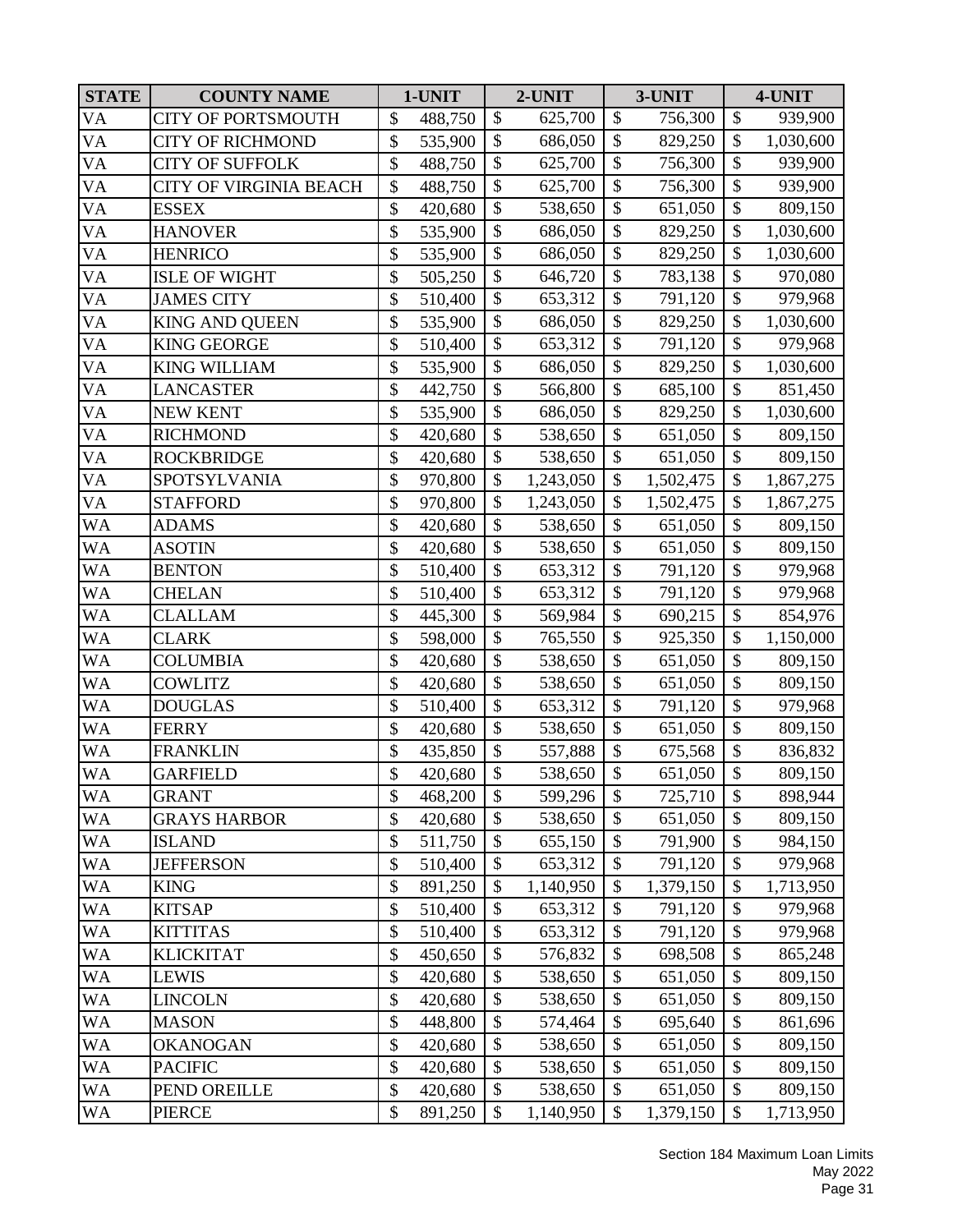| <b>STATE</b> | <b>COUNTY NAME</b> | 1-UNIT        |               | 2-UNIT    |                           | 3-UNIT    |                           | 4-UNIT    |
|--------------|--------------------|---------------|---------------|-----------|---------------------------|-----------|---------------------------|-----------|
| WA           | <b>SAN JUAN</b>    | \$<br>510,400 | \$            | 653,312   | $\boldsymbol{\mathsf{S}}$ | 791,120   | \$                        | 979,968   |
| <b>WA</b>    | <b>SKAGIT</b>      | \$<br>510,400 | $\mathbb{S}$  | 653,312   | $\mathcal{S}$             | 791,120   | $\mathcal{S}$             | 979,968   |
| WA           | <b>SKAMANIA</b>    | \$<br>598,000 | \$            | 765,550   | \$                        | 925,350   | \$                        | 1,150,000 |
| WA           | <b>SNOHOMISH</b>   | \$<br>891,250 | \$            | 1,140,950 | \$                        | 1,379,150 | \$                        | 1,713,950 |
| WA           | <b>SPOKANE</b>     | \$<br>420,680 | $\mathcal{S}$ | 538,650   | \$                        | 651,050   | \$                        | 809,150   |
| WA           | <b>STEVENS</b>     | \$<br>420,680 | \$            | 538,650   | $\mathcal{S}$             | 651,050   | \$                        | 809,150   |
| WA           | <b>THURSTON</b>    | \$<br>502,050 | \$            | 642,624   | \$                        | 778,178   | $\boldsymbol{\$}$         | 963,936   |
| WA           | WAHKIAKUM          | \$<br>420,680 | $\mathcal{S}$ | 538,650   | \$                        | 651,050   | \$                        | 809,150   |
| WA           | <b>WALLA WALLA</b> | \$<br>420,680 | \$            | 538,650   | $\boldsymbol{\mathsf{S}}$ | 651,050   | $\overline{\$}$           | 809,150   |
| WA           | <b>WHATCOM</b>     | \$<br>514,050 | \$            | 658,050   | \$                        | 795,450   | \$                        | 988,550   |
| WA           | <b>WHITMAN</b>     | \$<br>420,680 | \$            | 538,650   | $\mathcal{S}$             | 651,050   | \$                        | 809,150   |
| WA           | <b>YAKIMA</b>      | \$<br>420,680 | \$            | 538,650   | \$                        | 651,050   | $\boldsymbol{\$}$         | 809,150   |
| WI           | <b>ADAMS</b>       | \$<br>420,680 | $\mathcal{S}$ | 538,650   | \$                        | 651,050   | $\boldsymbol{\$}$         | 809,150   |
| WI           | <b>ASHLAND</b>     | \$<br>420,680 | \$            | 538,650   | \$                        | 651,050   | \$                        | 809,150   |
| WI           | <b>BARRON</b>      | \$<br>420,680 | $\mathbb{S}$  | 538,650   | $\mathcal{S}$             | 651,050   | $\overline{\$}$           | 809,150   |
| WI           | <b>BAYFIELD</b>    | \$<br>420,680 | \$            | 538,650   | $\boldsymbol{\mathsf{S}}$ | 651,050   | $\overline{\$}$           | 809,150   |
| WI           | <b>BROWN</b>       | \$<br>420,680 | \$            | 538,650   | \$                        | 651,050   | \$                        | 809,150   |
| WI           | <b>BUFFALO</b>     | \$<br>420,680 | \$            | 538,650   | $\boldsymbol{\mathsf{S}}$ | 651,050   | $\overline{\$}$           | 809,150   |
| WI           | <b>BURNETT</b>     | \$<br>420,680 | \$            | 538,650   | \$                        | 651,050   | $\boldsymbol{\$}$         | 809,150   |
| WI           | <b>CALUMET</b>     | \$<br>420,680 | \$            | 538,650   | \$                        | 651,050   | \$                        | 809,150   |
| WI           | <b>CHIPPEWA</b>    | \$<br>420,680 | \$            | 538,650   | $\mathcal{S}$             | 651,050   | \$                        | 809,150   |
| WI           | <b>CLARK</b>       | \$<br>420,680 | $\mathcal{S}$ | 538,650   | \$                        | 651,050   | \$                        | 809,150   |
| WI           | <b>COLUMBIA</b>    | \$<br>420,680 | \$            | 538,650   | \$                        | 651,050   | \$                        | 809,150   |
| WI           | <b>CRAWFORD</b>    | \$<br>420,680 | \$            | 538,650   | $\mathcal{S}$             | 651,050   | \$                        | 809,150   |
| WI           | <b>DANE</b>        | \$<br>420,680 | \$            | 538,650   | $\mathcal{S}$             | 651,050   | \$                        | 809,150   |
| WI           | <b>DODGE</b>       | \$<br>420,680 | $\mathcal{S}$ | 538,650   | \$                        | 651,050   | \$                        | 809,150   |
| WI           | <b>DOOR</b>        | \$<br>420,680 | $\mathbb{S}$  | 538,650   | $\mathcal{S}$             | 651,050   | \$                        | 809,150   |
| WI           | <b>DOUGLAS</b>     | \$<br>420,680 | \$            | 538,650   | $\mathcal{S}$             | 651,050   | \$                        | 809,150   |
| WI           | <b>DUNN</b>        | \$<br>420,680 | \$            | 538,650   | \$                        | 651,050   | \$                        | 809,150   |
| WI           | <b>EAU CLAIRE</b>  | \$<br>420,680 | \$            | 538,650   | \$                        | 651,050   | \$                        | 809,150   |
| WI           | <b>FLORENCE</b>    | \$<br>420,680 | \$            | 538,650   | \$                        | 651,050   | \$                        | 809,150   |
| WI           | <b>FOND DU LAC</b> | \$<br>420,680 | \$            | 538,650   | \$                        | 651,050   | \$                        | 809,150   |
| WI           | <b>FOREST</b>      | \$<br>420,680 | \$            | 538,650   | \$                        | 651,050   | \$                        | 809,150   |
| WI           | <b>GRANT</b>       | \$<br>420,680 | \$            | 538,650   | \$                        | 651,050   | \$                        | 809,150   |
| WI           | <b>GREEN</b>       | \$<br>420,680 | \$            | 538,650   | \$                        | 651,050   | $\boldsymbol{\$}$         | 809,150   |
| WI           | <b>GREEN LAKE</b>  | \$<br>420,680 | \$            | 538,650   | \$                        | 651,050   | \$                        | 809,150   |
| WI           | <b>IOWA</b>        | \$<br>420,680 | $\mathcal{S}$ | 538,650   | $\boldsymbol{\mathsf{S}}$ | 651,050   | \$                        | 809,150   |
| WI           | <b>IRON</b>        | \$<br>420,680 | \$            | 538,650   | \$                        | 651,050   | \$                        | 809,150   |
| WI           | <b>JACKSON</b>     | \$<br>420,680 | $\mathcal{S}$ | 538,650   | \$                        | 651,050   | \$                        | 809,150   |
| WI           | <b>JEFFERSON</b>   | \$<br>420,680 | \$            | 538,650   | \$                        | 651,050   | \$                        | 809,150   |
| WI           | <b>JUNEAU</b>      | \$<br>420,680 | \$            | 538,650   | \$                        | 651,050   | \$                        | 809,150   |
| WI           | <b>KENOSHA</b>     | \$<br>420,680 | \$            | 538,650   | \$                        | 651,050   | $\boldsymbol{\$}$         | 809,150   |
| WI           | <b>KEWAUNEE</b>    | \$<br>420,680 | \$            | 538,650   | \$                        | 651,050   | \$                        | 809,150   |
| WI           | <b>LA CROSSE</b>   | \$<br>420,680 | \$            | 538,650   | \$                        | 651,050   | $\boldsymbol{\$}$         | 809,150   |
| WI           | <b>LAFAYETTE</b>   | \$<br>420,680 | \$            | 538,650   | \$                        | 651,050   | $\boldsymbol{\mathsf{S}}$ | 809,150   |